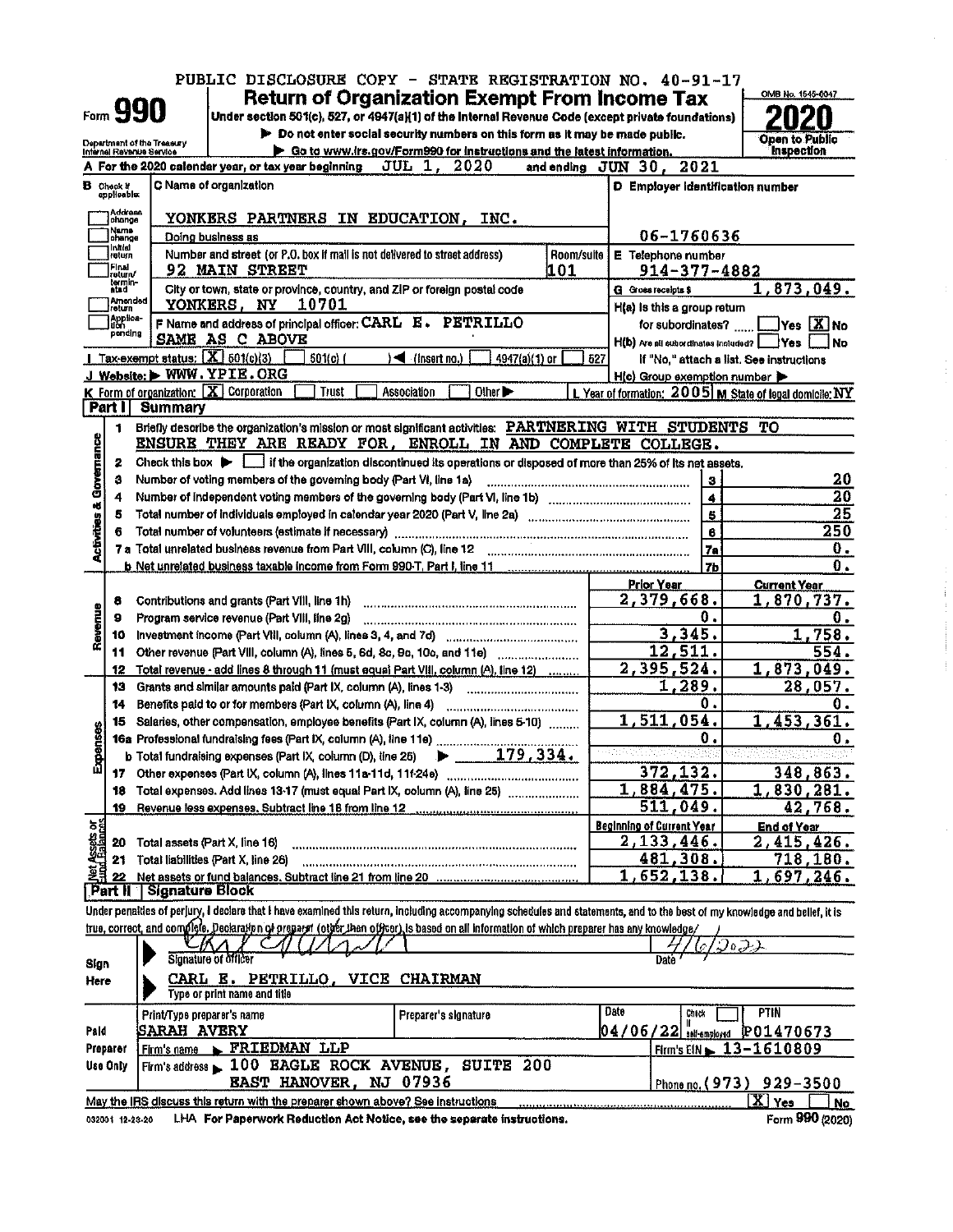| 1.           | Briefly describe the organization's mission:                                                                                                                                                        |
|--------------|-----------------------------------------------------------------------------------------------------------------------------------------------------------------------------------------------------|
|              | CONFRONT THE CHALLENGES OF A LOW-INCOME, URBAN SCHOOL DISTRICT BY                                                                                                                                   |
|              | PROVIDING FAMILIES WITH EQUITABLE ACCESS TO THE CRITICAL TOOLS AND                                                                                                                                  |
|              | SERVICES NECESSARY FOR COLLEGE SUCCESS.                                                                                                                                                             |
| $\mathbf{2}$ | Did the organization undertake any significant program services during the year which were not listed on the                                                                                        |
|              | $\Box$ Yes $\boxed{\text{X}}$ No<br>prior Form 990 or 990-EZ?<br>If "Yes." describe these new services on Schedule O.                                                                               |
| 3            | If "Yes," describe these changes on Schedule O.                                                                                                                                                     |
| 4            | Describe the organization's program service accomplishments for each of its three largest program services, as measured by expenses.                                                                |
|              | Section 501(c)(3) and 501(c)(4) organizations are required to report the amount of grants and allocations to others, the total expenses, and<br>revenue, if any, for each program service reported. |
| 4a           | $\left($ ) (Expenses \$<br>(Code:                                                                                                                                                                   |
|              | YPIE SCHOLARS AND COLLEGE ZONE                                                                                                                                                                      |
|              | THE YPIE SCHOLARS PROGRAM PREPARES STUDENTS WITH THE ACADEMIC AND LIFE                                                                                                                              |
|              | SKILLS THEY WILL NEED FOR SUCCESS IN COLLEGE AND BEYOND. BEGINNING IN                                                                                                                               |
|              | 9TH GRADE AND CONTINUING INTO COLLEGE, YPIE SCHOLARS ARE A COMMUNITY OF                                                                                                                             |
|              | STUDENTS PREPARING FOR COLLEGE, NAVIGATING THE COLLEGE APPLICATION<br>PROCESS, AND SUCCESSFULLY TRANSITIONING TO AND THROUGH COLLEGE. YPIE                                                          |
|              | SCHOLARS PUT IN THE HARD WORK AFTER SCHOOL AT THE YPIE COLLEGE ZONE TO                                                                                                                              |
|              | BECOME ACADEMICALLY READY FOR COLLEGE. THE YPIE COLLEGE ZONE IS A                                                                                                                                   |
|              | VIBRANT LEARNING SPACE THAT BRINGS TOGETHER HUNDREDS OF YONKERS PUBLIC                                                                                                                              |
|              | HIGH SCHOOL STUDENTS TO LEARN, BE INSPIRED, AND BE PART OF A COMMUNITY                                                                                                                              |
|              | ON THE PATH TO COLLEGE SUCCESS. YPIE SCHOLARS CAN SELECT FROM MANY                                                                                                                                  |
|              | DIFFERENT MAJORS THAT GIVE THEM TANGIBLE SKILLS AND DEEP EXPOSURE TO                                                                                                                                |
| 4b.          | (Code:                                                                                                                                                                                              |
|              | YPIE FELLOWS                                                                                                                                                                                        |
|              | IN 11TH GRADE, YONKERS HIGH SCHOOL STUDENTS CAN APPLY TO BECOME YPIE                                                                                                                                |
|              | FELLOWS, A COMMUNITY OF STUDENTS WHO RECEIVE SUPPORT WITH THE COLLEGE                                                                                                                               |
|              | APPLICATION PROCESS AND TRANSITION TO COLLEGE.YPIE FELLOWS HAVE A<br>DESIGNATED YPIE COLLEGE ADVISOR WHO HELPS WITH ALL ASPECTS OF THE                                                              |
|              | COLLEGE PROCESS, INCLUDING CREATING A "BEST FIT" COLLEGE LIST, WRITING                                                                                                                              |
|              | COLLEGE ESSAYS, VISITING COLLEGES, AND COMPLETING APPLICATIONS FOR                                                                                                                                  |
|              | FINANCIAL SUPPORT.                                                                                                                                                                                  |
|              |                                                                                                                                                                                                     |
|              |                                                                                                                                                                                                     |
|              |                                                                                                                                                                                                     |
| 4c           | $27,515.$ ) (Revenue \$<br>$116$ , $869$ or including grants of \$<br>(Expenses \$<br>(Code:<br>YPIE COLLEGE SUCCESS PROGRAM                                                                        |
|              | THE YPIE COLLEGE SUCCESS PROGRAM IS DESIGNED TO PROVIDE STUDENTS WITH                                                                                                                               |
|              | THE GUIDANCE AND SUPPORT THEY NEED TO TRANSITION TO COLLEGE AND                                                                                                                                     |
|              | NAVIGATE THEIR PATH THROUGH COLLEGE. DURING THE SUMMER BETWEEN HIGH                                                                                                                                 |
|              | SCHOOL AND COLLEGE, YPIE COLLEGE SUCCESS STUDENTS ATTEND AN INTENSIVE                                                                                                                               |
|              | SUMMER PROGRAM TO PROVIDE THEM WITH THE INFORMATION AND CONFIDENCE TO                                                                                                                               |
|              | NAVIGATE THE CHALLENGES LOW-INCOME, FIRST-GENERATION STUDENTS CONFRONT                                                                                                                              |
|              | IN THE FIRST YEARS AT COLLEGE.                                                                                                                                                                      |
|              | YPIE COLLEGE SUCCESS STUDENTS ARE ASSIGNED A DEDICATED COLLEGE SUCCESS                                                                                                                              |
|              | ADVISOR WHO MEETS WITH THEM MONTHLY DURING THE FIRST TWO YEARS OF                                                                                                                                   |
|              | COLLEGE TO PROVIDE GUIDANCE AND COUNSELING.                                                                                                                                                         |
|              | 4d Other program services (Describe on Schedule O.)                                                                                                                                                 |
|              | $68,540$ $\cdot$ including grants of \$<br>(Expenses \$<br>(Revenue \$                                                                                                                              |
|              | 1,521,060.<br>4e Total program service expenses<br>Form 990 (2020)                                                                                                                                  |
|              |                                                                                                                                                                                                     |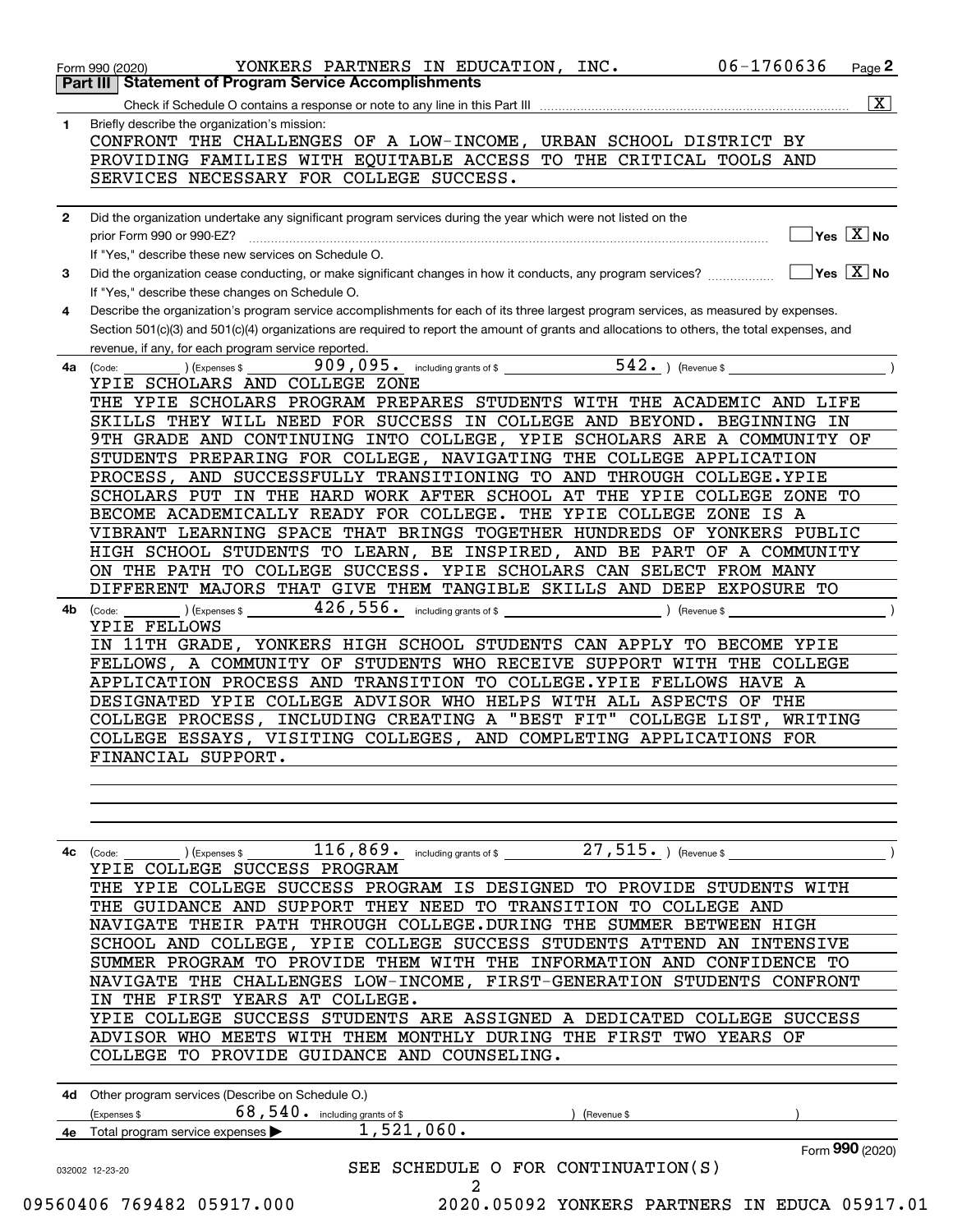|  | Form 990 (2020) |  |
|--|-----------------|--|

Form 990 (2020) YONKERS PARTNERS IN EDUCATION, INC. 06-1760636 <sub>Page</sub> 3<br>**Part IV | Checklist of Required Schedules** 

|     |                                                                                                                                                                                                                                           |                   | Yes                   | No                           |
|-----|-------------------------------------------------------------------------------------------------------------------------------------------------------------------------------------------------------------------------------------------|-------------------|-----------------------|------------------------------|
| 1.  | Is the organization described in section $501(c)(3)$ or $4947(a)(1)$ (other than a private foundation)?                                                                                                                                   |                   |                       |                              |
|     |                                                                                                                                                                                                                                           | 1.                | х                     |                              |
| 2   |                                                                                                                                                                                                                                           | $\mathbf 2$       | $\overline{\text{x}}$ |                              |
| 3   | Did the organization engage in direct or indirect political campaign activities on behalf of or in opposition to candidates for                                                                                                           |                   |                       |                              |
|     |                                                                                                                                                                                                                                           | 3                 |                       | x                            |
| 4   | Section 501(c)(3) organizations. Did the organization engage in lobbying activities, or have a section 501(h) election in effect                                                                                                          |                   |                       |                              |
|     |                                                                                                                                                                                                                                           | 4                 |                       | x                            |
| 5   | Is the organization a section 501(c)(4), 501(c)(5), or 501(c)(6) organization that receives membership dues, assessments, or                                                                                                              |                   |                       |                              |
|     |                                                                                                                                                                                                                                           | 5                 |                       | x                            |
| 6   | Did the organization maintain any donor advised funds or any similar funds or accounts for which donors have the right to                                                                                                                 |                   |                       | x                            |
| 7   | provide advice on the distribution or investment of amounts in such funds or accounts? If "Yes," complete Schedule D, Part I<br>Did the organization receive or hold a conservation easement, including easements to preserve open space, | 6                 |                       |                              |
|     |                                                                                                                                                                                                                                           | $\overline{7}$    |                       | x                            |
| 8   | Did the organization maintain collections of works of art, historical treasures, or other similar assets? If "Yes," complete                                                                                                              |                   |                       |                              |
|     |                                                                                                                                                                                                                                           | 8                 |                       | x                            |
| 9   | Did the organization report an amount in Part X, line 21, for escrow or custodial account liability, serve as a custodian for                                                                                                             |                   |                       |                              |
|     | amounts not listed in Part X; or provide credit counseling, debt management, credit repair, or debt negotiation services?                                                                                                                 |                   |                       |                              |
|     |                                                                                                                                                                                                                                           | 9                 |                       | x                            |
| 10  | Did the organization, directly or through a related organization, hold assets in donor-restricted endowments                                                                                                                              |                   |                       |                              |
|     |                                                                                                                                                                                                                                           | 10                |                       | х                            |
| 11  | If the organization's answer to any of the following questions is "Yes," then complete Schedule D, Parts VI, VII, VIII, IX, or X                                                                                                          |                   |                       |                              |
|     | as applicable.                                                                                                                                                                                                                            |                   |                       |                              |
|     | a Did the organization report an amount for land, buildings, and equipment in Part X, line 10? If "Yes," complete Schedule D,                                                                                                             |                   |                       |                              |
|     |                                                                                                                                                                                                                                           | 11a               | X                     |                              |
|     | <b>b</b> Did the organization report an amount for investments - other securities in Part X, line 12, that is 5% or more of its total                                                                                                     |                   |                       |                              |
|     |                                                                                                                                                                                                                                           | 11b               |                       | x                            |
|     | c Did the organization report an amount for investments - program related in Part X, line 13, that is 5% or more of its total                                                                                                             |                   |                       |                              |
|     |                                                                                                                                                                                                                                           | 11c               |                       | x                            |
|     | d Did the organization report an amount for other assets in Part X, line 15, that is 5% or more of its total assets reported in                                                                                                           |                   |                       |                              |
|     |                                                                                                                                                                                                                                           | 11d<br><b>11e</b> |                       | X<br>$\overline{\mathtt{x}}$ |
| f   | Did the organization's separate or consolidated financial statements for the tax year include a footnote that addresses                                                                                                                   |                   |                       |                              |
|     | the organization's liability for uncertain tax positions under FIN 48 (ASC 740)? If "Yes," complete Schedule D, Part X                                                                                                                    | 11f               |                       | x                            |
|     | 12a Did the organization obtain separate, independent audited financial statements for the tax year? If "Yes," complete                                                                                                                   |                   |                       |                              |
|     |                                                                                                                                                                                                                                           | 12a               | Х                     |                              |
|     | <b>b</b> Was the organization included in consolidated, independent audited financial statements for the tax year?                                                                                                                        |                   |                       |                              |
|     | If "Yes," and if the organization answered "No" to line 12a, then completing Schedule D, Parts XI and XII is optional                                                                                                                     | 12b               |                       | X,                           |
| 13  |                                                                                                                                                                                                                                           | 13                |                       | $\mathbf X$                  |
| 14a | Did the organization maintain an office, employees, or agents outside of the United States?                                                                                                                                               | 14a               |                       | $\overline{\mathbf{x}}$      |
|     | b Did the organization have aggregate revenues or expenses of more than \$10,000 from grantmaking, fundraising, business,                                                                                                                 |                   |                       |                              |
|     | investment, and program service activities outside the United States, or aggregate foreign investments valued at \$100,000                                                                                                                |                   |                       |                              |
|     |                                                                                                                                                                                                                                           | 14b               |                       | x                            |
| 15  | Did the organization report on Part IX, column (A), line 3, more than \$5,000 of grants or other assistance to or for any                                                                                                                 |                   |                       |                              |
|     |                                                                                                                                                                                                                                           | 15                |                       | X                            |
| 16  | Did the organization report on Part IX, column (A), line 3, more than \$5,000 of aggregate grants or other assistance to                                                                                                                  |                   |                       |                              |
|     |                                                                                                                                                                                                                                           | 16                |                       | X                            |
| 17  | Did the organization report a total of more than \$15,000 of expenses for professional fundraising services on Part IX,                                                                                                                   |                   |                       |                              |
|     | Did the organization report more than \$15,000 total of fundraising event gross income and contributions on Part VIII, lines                                                                                                              | 17                |                       | X                            |
| 18  |                                                                                                                                                                                                                                           | 18                |                       | x                            |
| 19  | Did the organization report more than \$15,000 of gross income from gaming activities on Part VIII, line 9a? If "Yes."                                                                                                                    |                   |                       |                              |
|     |                                                                                                                                                                                                                                           | 19                |                       | x                            |
|     |                                                                                                                                                                                                                                           | 20a               |                       | $\mathbf X$                  |
|     | b If "Yes" to line 20a, did the organization attach a copy of its audited financial statements to this return?                                                                                                                            | 20 <sub>b</sub>   |                       |                              |
| 21  | Did the organization report more than \$5,000 of grants or other assistance to any domestic organization or                                                                                                                               |                   |                       |                              |
|     |                                                                                                                                                                                                                                           | 21                |                       | x                            |
|     | 032003 12-23-20                                                                                                                                                                                                                           |                   | Form 990 (2020)       |                              |

3

032003 12-23-20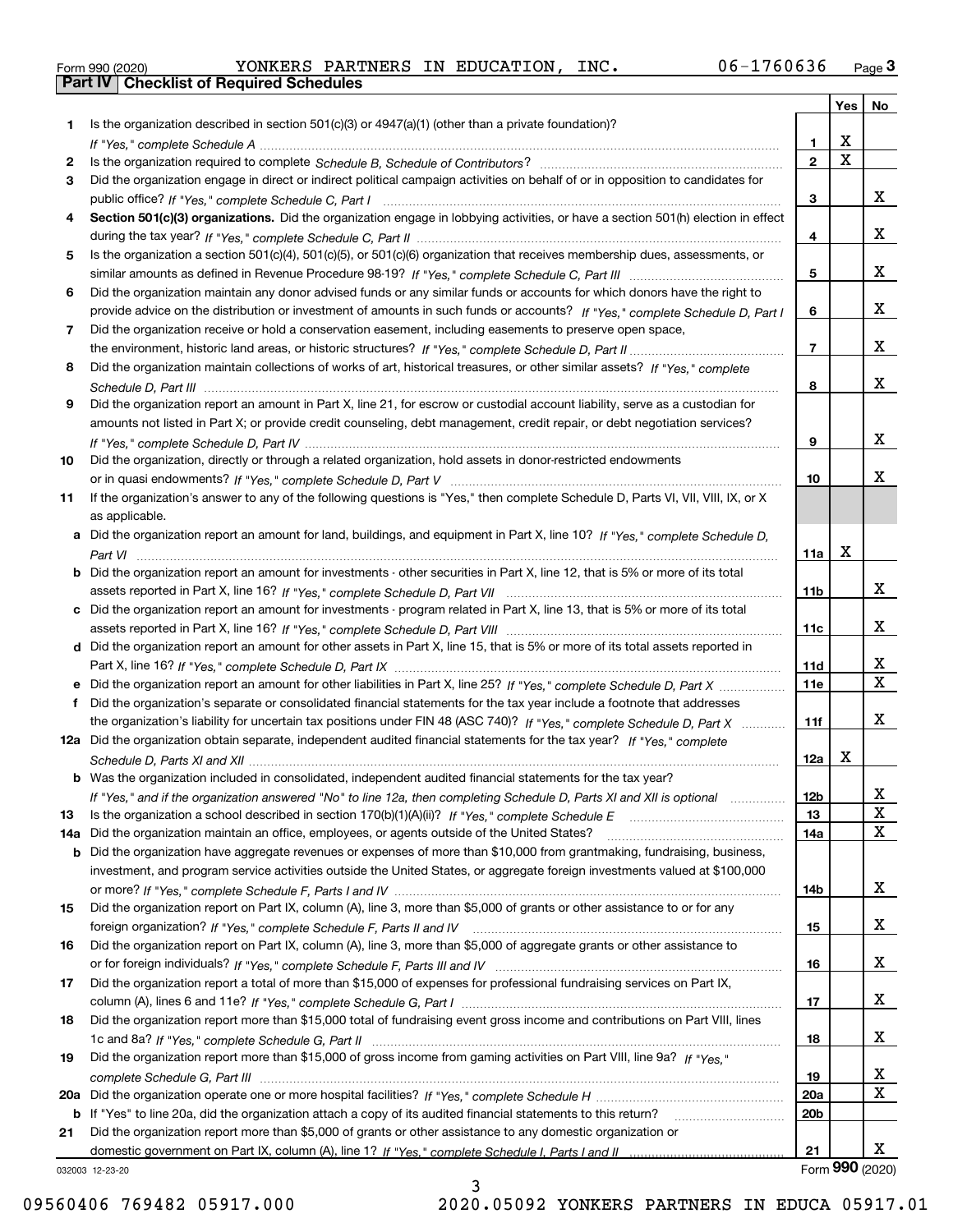|  | Form 990 (2020) |
|--|-----------------|
|  |                 |

*(continued)*

|               |                                                                                                                                    |                        | Yes | No               |
|---------------|------------------------------------------------------------------------------------------------------------------------------------|------------------------|-----|------------------|
| 22            | Did the organization report more than \$5,000 of grants or other assistance to or for domestic individuals on                      |                        |     |                  |
|               |                                                                                                                                    | 22                     | х   |                  |
| 23            | Did the organization answer "Yes" to Part VII, Section A, line 3, 4, or 5 about compensation of the organization's current         |                        |     |                  |
|               | and former officers, directors, trustees, key employees, and highest compensated employees? If "Yes," complete                     |                        |     |                  |
|               |                                                                                                                                    | 23                     |     | x                |
|               | 24a Did the organization have a tax-exempt bond issue with an outstanding principal amount of more than \$100,000 as of the        |                        |     |                  |
|               | last day of the year, that was issued after December 31, 2002? If "Yes," answer lines 24b through 24d and complete                 |                        |     |                  |
|               |                                                                                                                                    | 24a                    |     | x                |
|               | <b>b</b> Did the organization invest any proceeds of tax-exempt bonds beyond a temporary period exception?                         | 24 <sub>b</sub>        |     |                  |
|               | c Did the organization maintain an escrow account other than a refunding escrow at any time during the year to defease             |                        |     |                  |
|               | any tax-exempt bonds?                                                                                                              | 24c                    |     |                  |
|               |                                                                                                                                    | 24d                    |     |                  |
|               | 25a Section 501(c)(3), 501(c)(4), and 501(c)(29) organizations. Did the organization engage in an excess benefit                   |                        |     |                  |
|               |                                                                                                                                    | 25a                    |     | x                |
|               | b Is the organization aware that it engaged in an excess benefit transaction with a disqualified person in a prior year, and       |                        |     |                  |
|               | that the transaction has not been reported on any of the organization's prior Forms 990 or 990-EZ? If "Yes." complete              |                        |     |                  |
|               | Schedule L, Part I                                                                                                                 | 25b                    |     | x                |
| 26            | Did the organization report any amount on Part X, line 5 or 22, for receivables from or payables to any current                    |                        |     |                  |
|               | or former officer, director, trustee, key employee, creator or founder, substantial contributor, or 35%                            |                        |     |                  |
|               |                                                                                                                                    | 26                     |     | x                |
| 27            | Did the organization provide a grant or other assistance to any current or former officer, director, trustee, key employee,        |                        |     |                  |
|               |                                                                                                                                    |                        |     |                  |
|               | creator or founder, substantial contributor or employee thereof, a grant selection committee member, or to a 35% controlled        |                        |     | х                |
|               | entity (including an employee thereof) or family member of any of these persons? If "Yes," complete Schedule L, Part III           | 27                     |     |                  |
| 28            | Was the organization a party to a business transaction with one of the following parties (see Schedule L, Part IV                  |                        |     |                  |
|               | instructions, for applicable filing thresholds, conditions, and exceptions):                                                       |                        |     |                  |
|               | a A current or former officer, director, trustee, key employee, creator or founder, or substantial contributor? If                 |                        |     | x                |
|               |                                                                                                                                    | 28a<br>28 <sub>b</sub> |     | X                |
|               |                                                                                                                                    |                        |     |                  |
|               | c A 35% controlled entity of one or more individuals and/or organizations described in lines 28a or 28b? If                        |                        |     | x                |
|               |                                                                                                                                    | 28c<br>29              |     | $\mathbf X$      |
| 29            |                                                                                                                                    |                        |     |                  |
| 30            | Did the organization receive contributions of art, historical treasures, or other similar assets, or qualified conservation        |                        |     |                  |
|               |                                                                                                                                    | 30                     |     | x<br>$\mathbf X$ |
| 31            | Did the organization liquidate, terminate, or dissolve and cease operations? If "Yes," complete Schedule N, Part I                 | 31                     |     |                  |
| 32            | Did the organization sell, exchange, dispose of, or transfer more than 25% of its net assets? If "Yes," complete                   |                        |     |                  |
|               |                                                                                                                                    | 32                     |     | х                |
| 33            | Did the organization own 100% of an entity disregarded as separate from the organization under Regulations                         |                        |     |                  |
|               |                                                                                                                                    | 33                     |     | х                |
| 34            | Was the organization related to any tax-exempt or taxable entity? If "Yes," complete Schedule R, Part II, III, or IV, and          |                        |     |                  |
|               |                                                                                                                                    | 34                     |     | x                |
|               | 35a Did the organization have a controlled entity within the meaning of section 512(b)(13)?                                        | 35a                    |     | X                |
|               | <b>b</b> If "Yes" to line 35a, did the organization receive any payment from or engage in any transaction with a controlled entity |                        |     |                  |
|               |                                                                                                                                    | 35b                    |     |                  |
| 36            | Section 501(c)(3) organizations. Did the organization make any transfers to an exempt non-charitable related organization?         |                        |     |                  |
|               |                                                                                                                                    | 36                     |     | x                |
| 37            | Did the organization conduct more than 5% of its activities through an entity that is not a related organization                   |                        |     |                  |
|               |                                                                                                                                    | 37                     |     | x                |
| 38            | Did the organization complete Schedule O and provide explanations in Schedule O for Part VI, lines 11b and 19?                     |                        |     |                  |
| <b>Part V</b> | Note: All Form 990 filers are required to complete Schedule O<br><b>Statements Regarding Other IRS Filings and Tax Compliance</b>  | 38                     | х   |                  |
|               | Check if Schedule O contains a response or note to any line in this Part V                                                         |                        |     |                  |
|               |                                                                                                                                    |                        |     |                  |
|               | <b>1a</b> Enter the number reported in Box 3 of Form 1096. Enter -0- if not applicable <i>mummumumum</i><br>1a                     |                        | Yes | No.              |
|               | $\Omega$<br><b>b</b> Enter the number of Forms W-2G included in line 1a. Enter -0- if not applicable<br>1b                         |                        |     |                  |
|               | c Did the organization comply with backup withholding rules for reportable payments to vendors and reportable gaming               |                        |     |                  |
|               | (gambling) winnings to prize winners?                                                                                              | 1c                     |     |                  |
|               | 032004 12-23-20                                                                                                                    |                        |     | Form 990 (2020)  |
|               | 4                                                                                                                                  |                        |     |                  |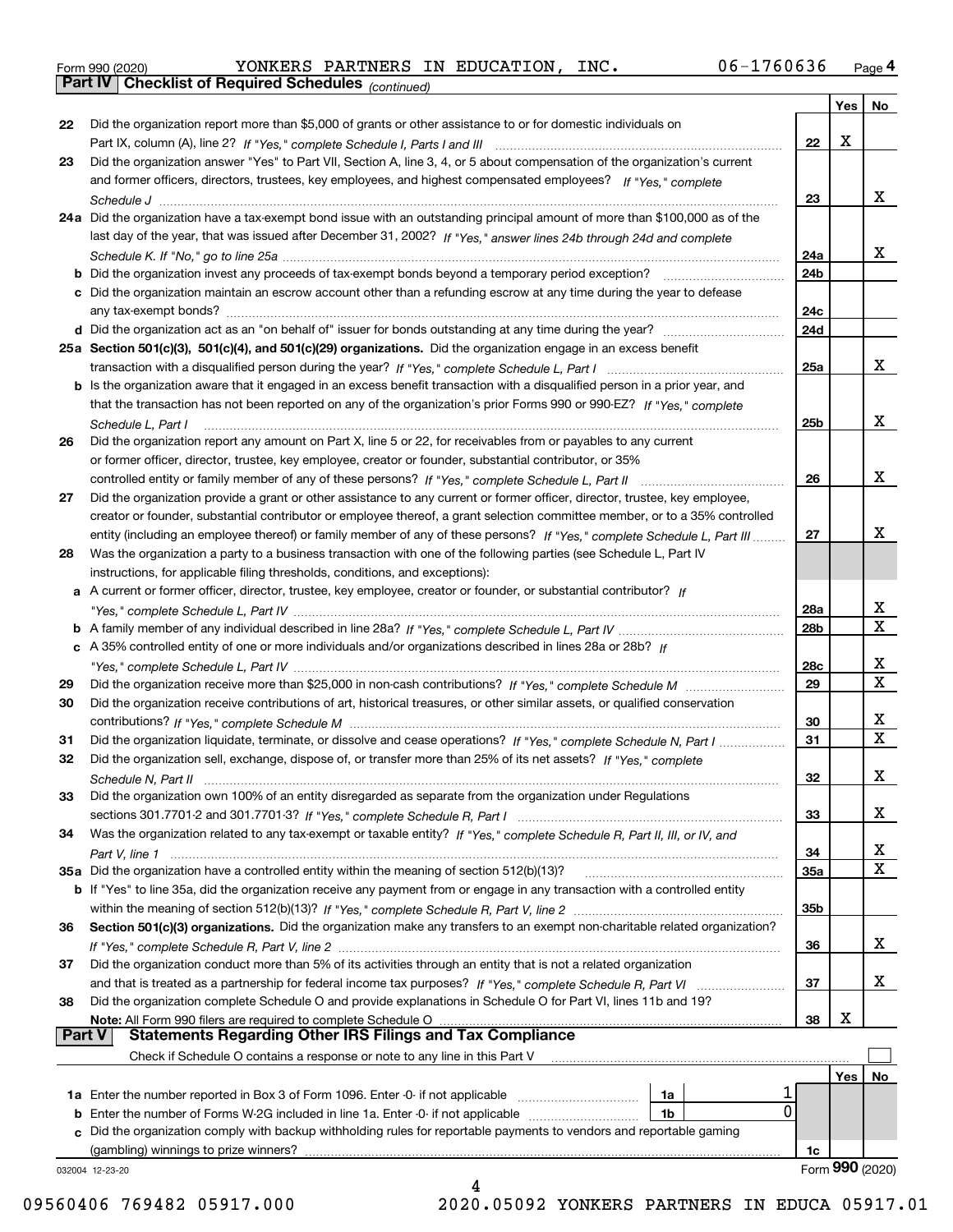|               | 06-1760636<br>YONKERS PARTNERS IN EDUCATION,<br>INC.<br>Form 990 (2020)                                                                         |                |     | Page 5 |
|---------------|-------------------------------------------------------------------------------------------------------------------------------------------------|----------------|-----|--------|
| <b>Part V</b> | Statements Regarding Other IRS Filings and Tax Compliance (continued)                                                                           |                |     |        |
|               |                                                                                                                                                 |                | Yes | No     |
|               | 2a Enter the number of employees reported on Form W-3, Transmittal of Wage and Tax Statements,                                                  |                |     |        |
|               | 25<br>filed for the calendar year ending with or within the year covered by this return <i>manumumumum</i><br>2a                                |                |     |        |
|               |                                                                                                                                                 | 2 <sub>b</sub> | х   |        |
|               |                                                                                                                                                 |                |     |        |
|               | 3a Did the organization have unrelated business gross income of \$1,000 or more during the year?                                                | За             |     | х      |
|               |                                                                                                                                                 | 3 <sub>b</sub> |     |        |
|               | 4a At any time during the calendar year, did the organization have an interest in, or a signature or other authority over, a                    |                |     |        |
|               |                                                                                                                                                 | 4a             |     | x      |
|               | <b>b</b> If "Yes," enter the name of the foreign country                                                                                        |                |     |        |
|               | See instructions for filing requirements for FinCEN Form 114, Report of Foreign Bank and Financial Accounts (FBAR).                             |                |     |        |
|               |                                                                                                                                                 | 5a             |     | х      |
| b             |                                                                                                                                                 | 5 <sub>b</sub> |     | X      |
| c             |                                                                                                                                                 | 5c             |     |        |
|               | 6a Does the organization have annual gross receipts that are normally greater than \$100,000, and did the organization solicit                  |                |     |        |
|               | any contributions that were not tax deductible as charitable contributions?                                                                     | 6a             |     | х      |
|               | <b>b</b> If "Yes," did the organization include with every solicitation an express statement that such contributions or gifts                   |                |     |        |
|               | were not tax deductible?                                                                                                                        | 6b             |     |        |
| 7             | Organizations that may receive deductible contributions under section 170(c).                                                                   |                |     |        |
| а             | Did the organization receive a payment in excess of \$75 made partly as a contribution and partly for goods and services provided to the payor? | 7a             |     | х      |
| b             | If "Yes," did the organization notify the donor of the value of the goods or services provided?                                                 | 7b             |     |        |
|               | c Did the organization sell, exchange, or otherwise dispose of tangible personal property for which it was required                             |                |     |        |
|               | to file Form 8282?                                                                                                                              | 7с             |     | х      |
|               | d If "Yes," indicate the number of Forms 8282 filed during the year<br>7d                                                                       |                |     |        |
| е             | Did the organization receive any funds, directly or indirectly, to pay premiums on a personal benefit contract?                                 | 7e             |     | х      |
| f             | Did the organization, during the year, pay premiums, directly or indirectly, on a personal benefit contract?                                    | 7f             |     | X      |
| g             | If the organization received a contribution of qualified intellectual property, did the organization file Form 8899 as required?                | 7g             |     |        |
| h.            | If the organization received a contribution of cars, boats, airplanes, or other vehicles, did the organization file a Form 1098-C?              | 7h             |     |        |
| 8             | Sponsoring organizations maintaining donor advised funds. Did a donor advised fund maintained by the                                            |                |     |        |
|               | sponsoring organization have excess business holdings at any time during the year?                                                              | 8              |     |        |
| 9             | Sponsoring organizations maintaining donor advised funds.                                                                                       |                |     |        |
| а             | Did the sponsoring organization make any taxable distributions under section 4966?                                                              | 9а             |     |        |
| b             | Did the sponsoring organization make a distribution to a donor, donor advisor, or related person?                                               | 9b             |     |        |
| 10            | Section 501(c)(7) organizations. Enter:                                                                                                         |                |     |        |
| а             | 10a<br>Initiation fees and capital contributions included on Part VIII, line 12                                                                 |                |     |        |
|               | b Gross receipts, included on Form 990, Part VIII, line 12, for public use of club facilities<br>10 <sub>b</sub>                                |                |     |        |
| 11            | Section 501(c)(12) organizations. Enter:                                                                                                        |                |     |        |
| а             | 11a                                                                                                                                             |                |     |        |
| b             | Gross income from other sources (Do not net amounts due or paid to other sources against                                                        |                |     |        |
|               | 11b                                                                                                                                             |                |     |        |
|               | 12a Section 4947(a)(1) non-exempt charitable trusts. Is the organization filing Form 990 in lieu of Form 1041?                                  | 12a            |     |        |
|               | 12b<br><b>b</b> If "Yes," enter the amount of tax-exempt interest received or accrued during the year <i>manument</i> of                        |                |     |        |
| 13            | Section 501(c)(29) qualified nonprofit health insurance issuers.                                                                                |                |     |        |
|               | a Is the organization licensed to issue qualified health plans in more than one state?                                                          | 13a            |     |        |
|               | Note: See the instructions for additional information the organization must report on Schedule O.                                               |                |     |        |
|               | <b>b</b> Enter the amount of reserves the organization is required to maintain by the states in which the                                       |                |     |        |
|               | 13 <sub>b</sub>                                                                                                                                 |                |     |        |
| с             | 13с                                                                                                                                             |                |     |        |
| 14a           | Did the organization receive any payments for indoor tanning services during the tax year?                                                      | 14a            |     | x      |
|               | <b>b</b> If "Yes," has it filed a Form 720 to report these payments? If "No," provide an explanation on Schedule O                              | 14b            |     |        |
| 15            | Is the organization subject to the section 4960 tax on payment(s) of more than \$1,000,000 in remuneration or                                   |                |     |        |
|               |                                                                                                                                                 | 15             |     | x      |

Form (2020) **990**

X

**16**

032005 12-23-20

**16**

If "Yes," see instructions and file Form 4720, Schedule N.

If "Yes," complete Form 4720, Schedule O.

Is the organization an educational institution subject to the section 4968 excise tax on net investment income?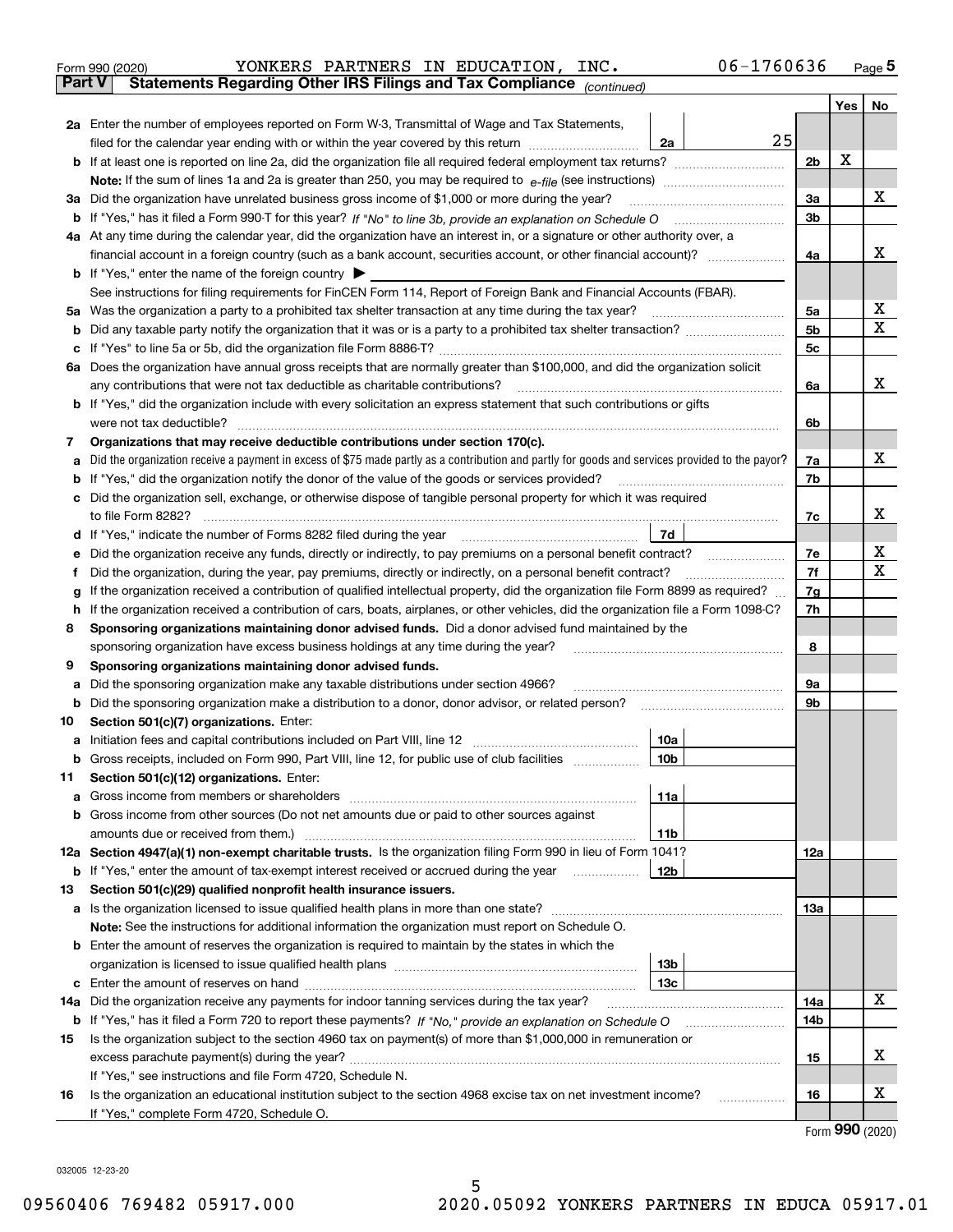|  | Form 990 (2020) |
|--|-----------------|
|  |                 |

YONKERS PARTNERS IN EDUCATION, INC. 06-1760636

*For each "Yes" response to lines 2 through 7b below, and for a "No" response to line 8a, 8b, or 10b below, describe the circumstances, processes, or changes on Schedule O. See instructions.* Form 990 (2020) **Conney Conney Benedict Street Engine Page 6**<br>**Part VI Governance, Management, and Disclosure** For each "Yes" response to lines 2 through 7b below, and for a "No" response

|    |                                                                                                                                                                            |    |  |    |                 | Yes <sub>1</sub> | No                      |  |  |  |
|----|----------------------------------------------------------------------------------------------------------------------------------------------------------------------------|----|--|----|-----------------|------------------|-------------------------|--|--|--|
|    | <b>1a</b> Enter the number of voting members of the governing body at the end of the tax year <i>manumum</i>                                                               | 1a |  | 20 |                 |                  |                         |  |  |  |
|    | If there are material differences in voting rights among members of the governing body, or if the governing                                                                |    |  |    |                 |                  |                         |  |  |  |
|    | body delegated broad authority to an executive committee or similar committee, explain on Schedule O.                                                                      |    |  |    |                 |                  |                         |  |  |  |
|    |                                                                                                                                                                            | 1b |  | 20 |                 |                  |                         |  |  |  |
| 2  | Did any officer, director, trustee, or key employee have a family relationship or a business relationship with any other                                                   |    |  |    |                 |                  |                         |  |  |  |
|    | officer, director, trustee, or key employee?                                                                                                                               |    |  |    |                 |                  |                         |  |  |  |
| 3  | Did the organization delegate control over management duties customarily performed by or under the direct supervision                                                      |    |  |    |                 |                  |                         |  |  |  |
|    |                                                                                                                                                                            |    |  |    | 3               |                  | X                       |  |  |  |
| 4  | Did the organization make any significant changes to its governing documents since the prior Form 990 was filed?                                                           |    |  |    | 4               |                  | $\overline{\mathbf{x}}$ |  |  |  |
| 5  |                                                                                                                                                                            |    |  |    | 5               |                  | $\mathbf X$             |  |  |  |
| 6  | Did the organization have members or stockholders?                                                                                                                         |    |  |    | 6               |                  | $\mathbf X$             |  |  |  |
|    | 7a Did the organization have members, stockholders, or other persons who had the power to elect or appoint one or                                                          |    |  |    |                 |                  |                         |  |  |  |
|    |                                                                                                                                                                            |    |  |    | 7a              |                  | X                       |  |  |  |
|    | <b>b</b> Are any governance decisions of the organization reserved to (or subject to approval by) members, stockholders, or                                                |    |  |    |                 |                  |                         |  |  |  |
|    | persons other than the governing body?                                                                                                                                     |    |  |    | 7b              |                  | X                       |  |  |  |
| 8  | Did the organization contemporaneously document the meetings held or written actions undertaken during the year by the following:                                          |    |  |    |                 |                  |                         |  |  |  |
| a  |                                                                                                                                                                            |    |  |    | 8a              | X                |                         |  |  |  |
|    |                                                                                                                                                                            |    |  |    | 8b              | X                |                         |  |  |  |
| 9  | Is there any officer, director, trustee, or key employee listed in Part VII, Section A, who cannot be reached at the                                                       |    |  |    |                 |                  |                         |  |  |  |
|    |                                                                                                                                                                            |    |  |    | 9               |                  | x                       |  |  |  |
|    | Section B. Policies (This Section B requests information about policies not required by the Internal Revenue Code.)                                                        |    |  |    |                 |                  |                         |  |  |  |
|    |                                                                                                                                                                            |    |  |    |                 | Yes∣             | No                      |  |  |  |
|    |                                                                                                                                                                            |    |  |    | 10a             |                  | X                       |  |  |  |
|    | <b>b</b> If "Yes," did the organization have written policies and procedures governing the activities of such chapters, affiliates,                                        |    |  |    |                 |                  |                         |  |  |  |
|    |                                                                                                                                                                            |    |  |    | 10 <sub>b</sub> |                  |                         |  |  |  |
|    | 11a Has the organization provided a complete copy of this Form 990 to all members of its governing body before filing the form?                                            |    |  |    | 11a             | $\mathbf X$      |                         |  |  |  |
|    | <b>b</b> Describe in Schedule O the process, if any, used by the organization to review this Form 990.                                                                     |    |  |    |                 |                  |                         |  |  |  |
|    |                                                                                                                                                                            |    |  |    | 12a             | X                |                         |  |  |  |
| b  |                                                                                                                                                                            |    |  |    | 12b             | X                |                         |  |  |  |
|    | c Did the organization regularly and consistently monitor and enforce compliance with the policy? If "Yes," describe                                                       |    |  |    |                 |                  |                         |  |  |  |
|    |                                                                                                                                                                            |    |  |    | 12c             | X                |                         |  |  |  |
| 13 | in Schedule O how this was done www.communication.com/www.communications.com/www.communications.com/                                                                       |    |  |    | 13              | X                |                         |  |  |  |
|    |                                                                                                                                                                            |    |  |    | 14              | $\mathbf X$      |                         |  |  |  |
| 14 | Did the organization have a written document retention and destruction policy? manufactured and the organization have a written document retention and destruction policy? |    |  |    |                 |                  |                         |  |  |  |
| 15 | Did the process for determining compensation of the following persons include a review and approval by independent                                                         |    |  |    |                 |                  |                         |  |  |  |
|    | persons, comparability data, and contemporaneous substantiation of the deliberation and decision?                                                                          |    |  |    |                 | X                |                         |  |  |  |
|    |                                                                                                                                                                            |    |  |    | 15a             |                  | X                       |  |  |  |
|    |                                                                                                                                                                            |    |  |    | 15 <sub>b</sub> |                  |                         |  |  |  |
|    | If "Yes" to line 15a or 15b, describe the process in Schedule O (see instructions).                                                                                        |    |  |    |                 |                  |                         |  |  |  |
|    | 16a Did the organization invest in, contribute assets to, or participate in a joint venture or similar arrangement with a                                                  |    |  |    |                 |                  |                         |  |  |  |
|    | taxable entity during the year?                                                                                                                                            |    |  |    | 16a             |                  | X                       |  |  |  |
|    | <b>b</b> If "Yes," did the organization follow a written policy or procedure requiring the organization to evaluate its participation                                      |    |  |    |                 |                  |                         |  |  |  |
|    | in joint venture arrangements under applicable federal tax law, and take steps to safeguard the organization's                                                             |    |  |    |                 |                  |                         |  |  |  |
|    |                                                                                                                                                                            |    |  |    | 16b             |                  |                         |  |  |  |
|    | <b>Section C. Disclosure</b>                                                                                                                                               |    |  |    |                 |                  |                         |  |  |  |
| 17 | List the states with which a copy of this Form 990 is required to be filed $\blacktriangleright$ NY                                                                        |    |  |    |                 |                  |                         |  |  |  |
| 18 | Section 6104 requires an organization to make its Forms 1023 (1024 or 1024-A, if applicable), 990, and 990-T (Section 501(c)(3)s only) available                           |    |  |    |                 |                  |                         |  |  |  |
|    | for public inspection. Indicate how you made these available. Check all that apply.                                                                                        |    |  |    |                 |                  |                         |  |  |  |
|    | $X$ Upon request<br>$ X $ Own website<br>$X$ Another's website<br>Other (explain on Schedule O)                                                                            |    |  |    |                 |                  |                         |  |  |  |
| 19 | Describe on Schedule O whether (and if so, how) the organization made its governing documents, conflict of interest policy, and financial                                  |    |  |    |                 |                  |                         |  |  |  |
|    | statements available to the public during the tax year.                                                                                                                    |    |  |    |                 |                  |                         |  |  |  |
| 20 | State the name, address, and telephone number of the person who possesses the organization's books and records                                                             |    |  |    |                 |                  |                         |  |  |  |
|    | THE ORGANIZATION - 914-377-4882                                                                                                                                            |    |  |    |                 |                  |                         |  |  |  |
|    | 92 MAIN STREET, NO. 101, YONKERS, NY<br>10701                                                                                                                              |    |  |    |                 |                  |                         |  |  |  |
|    |                                                                                                                                                                            |    |  |    |                 | Form 990 (2020)  |                         |  |  |  |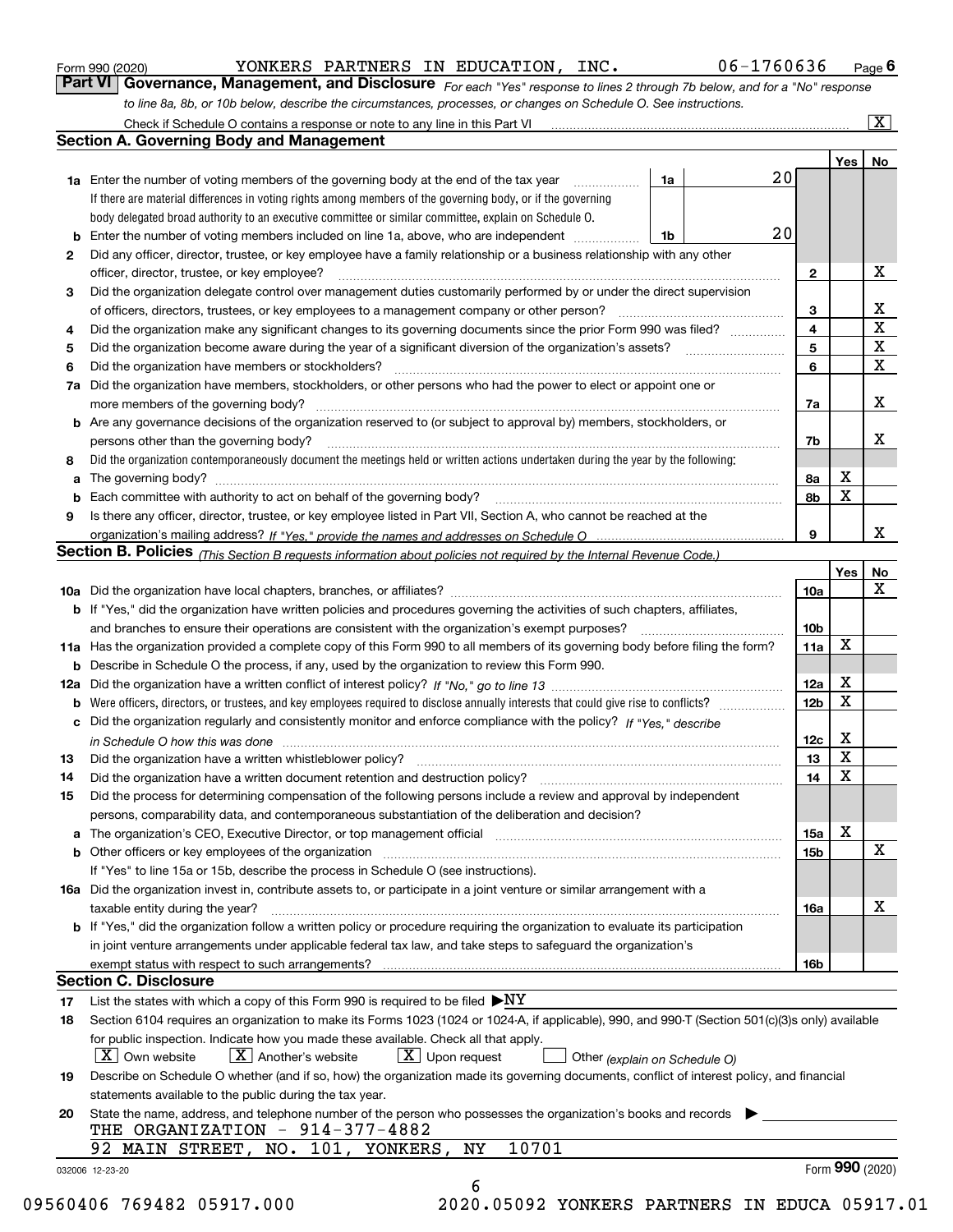<code>Form</code> 990 (2020) <code>YONKERS PARTNERS IN EDUCATION, INC.  $0$  06-1760636  $\,$  Page</code>

 $\mathcal{L}^{\text{max}}$ 

**7Part VII Compensation of Officers, Directors, Trustees, Key Employees, Highest Compensated Employees, and Independent Contractors**

Check if Schedule O contains a response or note to any line in this Part VII

**Section A. Officers, Directors, Trustees, Key Employees, and Highest Compensated Employees**

**1a**  Complete this table for all persons required to be listed. Report compensation for the calendar year ending with or within the organization's tax year. **•** List all of the organization's current officers, directors, trustees (whether individuals or organizations), regardless of amount of compensation.

Enter -0- in columns (D), (E), and (F) if no compensation was paid.

 $\bullet$  List all of the organization's  $\,$ current key employees, if any. See instructions for definition of "key employee."

**•** List the organization's five current highest compensated employees (other than an officer, director, trustee, or key employee) who received reportable compensation (Box 5 of Form W-2 and/or Box 7 of Form 1099-MISC) of more than \$100,000 from the organization and any related organizations.

**•** List all of the organization's former officers, key employees, and highest compensated employees who received more than \$100,000 of reportable compensation from the organization and any related organizations.

**former directors or trustees**  ¥ List all of the organization's that received, in the capacity as a former director or trustee of the organization, more than \$10,000 of reportable compensation from the organization and any related organizations.

See instructions for the order in which to list the persons above.

Check this box if neither the organization nor any related organization compensated any current officer, director, or trustee.  $\mathcal{L}^{\text{max}}$ 

| (A)                            | (B)                    |                               |                                 |                         | (C)          |                                  |        | (D)             | (E)             | (F)                          |
|--------------------------------|------------------------|-------------------------------|---------------------------------|-------------------------|--------------|----------------------------------|--------|-----------------|-----------------|------------------------------|
| Name and title                 | Average                |                               | (do not check more than one     |                         | Position     |                                  |        | Reportable      | Reportable      | Estimated                    |
|                                | hours per              |                               | box, unless person is both an   |                         |              |                                  |        | compensation    | compensation    | amount of                    |
|                                | week                   |                               | officer and a director/trustee) |                         |              |                                  |        | from            | from related    | other                        |
|                                | (list any              |                               |                                 |                         |              |                                  |        | the             | organizations   | compensation                 |
|                                | hours for              |                               |                                 |                         |              |                                  |        | organization    | (W-2/1099-MISC) | from the                     |
|                                | related                |                               |                                 |                         |              |                                  |        | (W-2/1099-MISC) |                 | organization                 |
|                                | organizations<br>below |                               |                                 |                         |              |                                  |        |                 |                 | and related<br>organizations |
|                                | line)                  | ndividual trustee or director | nstitutional trustee            | Officer                 | Key employee | Highest compensated<br> employee | Former |                 |                 |                              |
| DAVID WESTIN<br>(1)            | 4.00                   |                               |                                 |                         |              |                                  |        |                 |                 |                              |
| CHAIRMAN                       |                        | $\mathbf X$                   |                                 | $\overline{\textbf{X}}$ |              |                                  |        | 0.              | 0.              | $0_{.}$                      |
| CARL E. PETRILLO<br>(2)        | 3.00                   |                               |                                 |                         |              |                                  |        |                 |                 |                              |
| VICE CHAIRMAN                  |                        | X                             |                                 | X                       |              |                                  |        | 0.              | 0.              | $\mathbf 0$ .                |
| RAMESH SHAH<br>(3)             | 4.00                   |                               |                                 |                         |              |                                  |        |                 |                 |                              |
| <b>TREASURER</b>               |                        | $\mathbf X$                   |                                 | X                       |              |                                  |        | 0.              | 0.              | $\mathbf 0$ .                |
| JAMES J. VENERUSO, ESQ.<br>(4) | 2.00                   |                               |                                 |                         |              |                                  |        |                 |                 |                              |
| <b>SECRETARY</b>               |                        | X                             |                                 | $\overline{\textbf{X}}$ |              |                                  |        | 0.              | 0.              | $\mathbf 0$ .                |
| RICHARD ALVAREZ<br>(5)         | 2.00                   |                               |                                 |                         |              |                                  |        |                 |                 |                              |
| <b>DIRECTOR</b>                |                        | X                             |                                 |                         |              |                                  |        | 0.              | 0.              | $0_{.}$                      |
| (6)<br>KAREN BELTRAN           | 4.00                   |                               |                                 |                         |              |                                  |        |                 |                 |                              |
| <b>DIRECTOR</b>                |                        | $\mathbf X$                   |                                 |                         |              |                                  |        | 0.              | 0.              | $\mathbf 0$ .                |
| CHARLYN BREA<br>(7)            | 2.00                   |                               |                                 |                         |              |                                  |        |                 |                 |                              |
| <b>DIRECTOR</b>                |                        | $\rm X$                       |                                 |                         |              |                                  |        | 0.              | 0.              | $\mathbf 0$ .                |
| T. RICHARD FITZGERALD<br>(8)   | 2.00                   |                               |                                 |                         |              |                                  |        |                 |                 |                              |
| <b>DIRECTOR</b>                |                        | $\overline{\textbf{X}}$       |                                 |                         |              |                                  |        | 0.              | 0.              | $\mathbf 0$ .                |
| (9) BUD KROLL                  | 10.00                  |                               |                                 |                         |              |                                  |        |                 |                 |                              |
| <b>DIRECTOR</b>                |                        | X                             |                                 |                         |              |                                  |        | 0.              | 0.              | $\mathbf 0$ .                |
| (10) DAVID KUHNS               | 2.00                   |                               |                                 |                         |              |                                  |        |                 |                 |                              |
| <b>DIRECTOR</b>                |                        | X                             |                                 |                         |              |                                  |        | 0.              | 0.              | $\mathbf 0$ .                |
| (11) JONATHAN LEWIS            | $\overline{2.00}$      |                               |                                 |                         |              |                                  |        |                 |                 |                              |
| <b>DIRECTOR</b>                |                        | X                             |                                 |                         |              |                                  |        | 0.              | 0.              | $\mathbf 0$ .                |
| (12) WALTER RODRIGUEZ          | 2.00                   |                               |                                 |                         |              |                                  |        |                 |                 |                              |
| <b>DIRECTOR</b>                |                        | $\rm X$                       |                                 |                         |              |                                  |        | 0.              | 0.              | $\mathbf 0$ .                |
| (13) JUDY SEIFF                | 4.00                   |                               |                                 |                         |              |                                  |        |                 |                 |                              |
| <b>DIRECTOR</b>                |                        | $\overline{\mathbf{X}}$       |                                 |                         |              |                                  |        | 0.              | 0.              | $\mathbf 0$ .                |
| (14) SCOTT SEMEL               | 3.00                   |                               |                                 |                         |              |                                  |        |                 |                 |                              |
| <b>DIRECTOR</b>                |                        | $\rm X$                       |                                 |                         |              |                                  |        | 0.              | 0.              | $\mathbf 0$ .                |
| (15) MARC SHEINBAUM            | 4.00                   |                               |                                 |                         |              |                                  |        |                 |                 |                              |
| <b>DIRECTOR</b>                |                        | X                             |                                 |                         |              |                                  |        | 0.              | 0.              | $0_{.}$                      |
| (16) STUART SILVERMAN          | 4.00                   |                               |                                 |                         |              |                                  |        |                 |                 |                              |
| <b>DIRECTOR</b>                |                        | X                             |                                 |                         |              |                                  |        | 0.              | 0.              | $0_{.}$                      |
| (17) THOMAS W. SMITH, ESQ.     | 2.00                   |                               |                                 |                         |              |                                  |        |                 |                 |                              |
| <b>DIRECTOR</b>                |                        | $\overline{\mathbf{X}}$       |                                 |                         |              |                                  |        | 0.              | $0$ .           | 0.                           |
|                                |                        |                               |                                 |                         |              |                                  |        |                 |                 | $000$ (2222)                 |

032007 12-23-20

Form (2020) **990**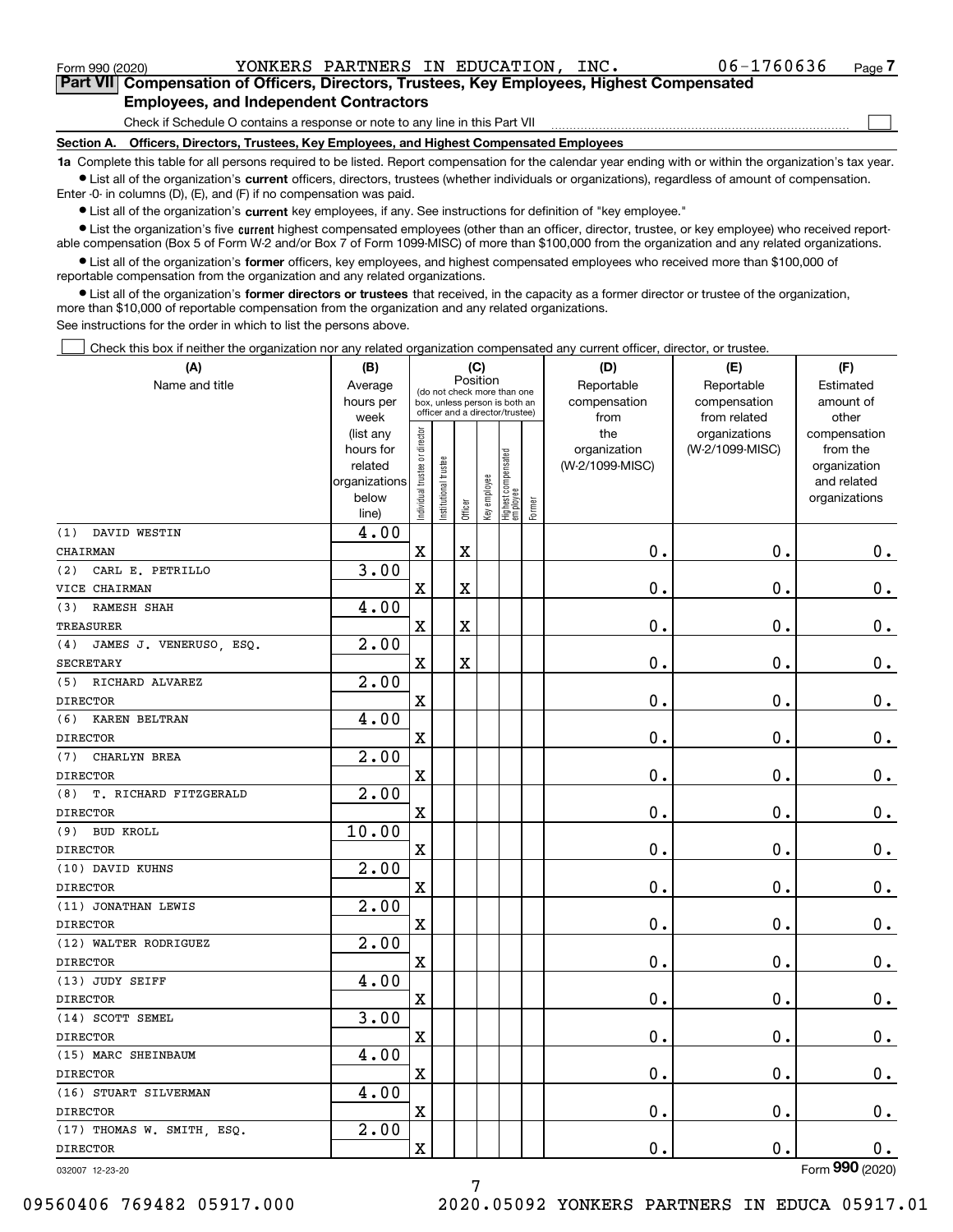|                 | Form 990 (2020) | YONKERS PARTNERS IN EDUCATION, INC.                                                                                                             |                          |                                |                       |         |              |                                  |        |                                | 06-1760636       |    |     |               | Page 8 |
|-----------------|-----------------|-------------------------------------------------------------------------------------------------------------------------------------------------|--------------------------|--------------------------------|-----------------------|---------|--------------|----------------------------------|--------|--------------------------------|------------------|----|-----|---------------|--------|
| Part VII        |                 | Section A. Officers, Directors, Trustees, Key Employees, and Highest Compensated Employees (continued)                                          |                          |                                |                       |         |              |                                  |        |                                |                  |    |     |               |        |
|                 |                 | (A)                                                                                                                                             | (B)                      |                                |                       |         | (C)          |                                  |        | (D)                            | (E)              |    |     | (F)           |        |
|                 |                 | Name and title                                                                                                                                  | Average                  |                                |                       |         | Position     | (do not check more than one      |        | Reportable                     | Reportable       |    |     | Estimated     |        |
|                 |                 |                                                                                                                                                 | hours per                |                                |                       |         |              | box, unless person is both an    |        | compensation                   | compensation     |    |     | amount of     |        |
|                 |                 |                                                                                                                                                 | week                     |                                |                       |         |              | officer and a director/trustee)  |        | from                           | from related     |    |     | other         |        |
|                 |                 |                                                                                                                                                 | (list any                |                                |                       |         |              |                                  |        | the                            | organizations    |    |     | compensation  |        |
|                 |                 |                                                                                                                                                 | hours for                |                                |                       |         |              |                                  |        | organization                   | (W-2/1099-MISC)  |    |     | from the      |        |
|                 |                 |                                                                                                                                                 | related<br>organizations |                                |                       |         |              |                                  |        | (W-2/1099-MISC)                |                  |    |     | organization  |        |
|                 |                 |                                                                                                                                                 | below                    |                                |                       |         |              |                                  |        |                                |                  |    |     | and related   |        |
|                 |                 |                                                                                                                                                 | line)                    | Individual trustee or director | Institutional trustee | Officer | Key employee | Highest compensated<br> employee | Former |                                |                  |    |     | organizations |        |
|                 |                 | (18) DANIEL SPIES ON 3/29/21                                                                                                                    | $\overline{2.00}$        |                                |                       |         |              |                                  |        |                                |                  |    |     |               |        |
| <b>DIRECTOR</b> |                 |                                                                                                                                                 |                          | $\mathbf x$                    |                       |         |              |                                  |        | 0.                             | 0.               |    |     |               | 0.     |
|                 |                 | (19) FERENC TSHIBANQU ON 3/29/21                                                                                                                | $\overline{2.00}$        |                                |                       |         |              |                                  |        |                                |                  |    |     |               |        |
| <b>DIRECTOR</b> |                 |                                                                                                                                                 |                          | X                              |                       |         |              |                                  |        | 0.                             | 0.               |    |     |               | 0.     |
|                 | (20) TOMMY WONG |                                                                                                                                                 | $\overline{2.00}$        |                                |                       |         |              |                                  |        |                                |                  |    |     |               |        |
| <b>DIRECTOR</b> |                 |                                                                                                                                                 |                          | $\mathbf X$                    |                       |         |              |                                  |        | 0.                             | 0.               |    |     |               | $0$ .  |
|                 |                 | (21) ALISON BLOOD OFF 6/14/21                                                                                                                   | 4.00                     |                                |                       |         |              |                                  |        |                                |                  |    |     |               |        |
| <b>DIRECTOR</b> |                 |                                                                                                                                                 |                          | X                              |                       |         |              |                                  |        | 0.                             | 0.               |    |     |               | $0$ .  |
|                 |                 | (22) JAMAES D'ARCANGELO OFF 6/14/21                                                                                                             | 1.00                     |                                |                       |         |              |                                  |        |                                |                  |    |     |               |        |
| <b>DIRECTOR</b> |                 |                                                                                                                                                 |                          | X                              |                       |         |              |                                  |        | 0.                             | 0.               |    |     |               | $0$ .  |
|                 |                 | (23) SUSAN DELANEY OFF 6/14/21                                                                                                                  | 4.00                     |                                |                       |         |              |                                  |        |                                |                  |    |     |               |        |
| <b>DIRECTOR</b> |                 |                                                                                                                                                 |                          | X                              |                       |         |              |                                  |        | 0.                             | 0.               |    |     |               | 0.     |
|                 | (24) SAM WALLIS |                                                                                                                                                 | 40.00                    |                                |                       |         |              |                                  |        |                                |                  |    |     |               |        |
|                 |                 | EXECUTIVE DIRECTOR                                                                                                                              |                          |                                |                       | X       |              |                                  |        | 120,004.                       |                  | 0. |     | 26,000.       |        |
|                 |                 |                                                                                                                                                 |                          |                                |                       |         |              |                                  |        |                                |                  |    |     |               |        |
|                 |                 |                                                                                                                                                 |                          |                                |                       |         |              |                                  |        |                                |                  |    |     |               |        |
|                 |                 |                                                                                                                                                 |                          |                                |                       |         |              |                                  |        |                                |                  |    |     |               |        |
|                 |                 |                                                                                                                                                 |                          |                                |                       |         |              |                                  |        | 120,004.                       | $0$ .            |    |     | 26,000.       |        |
|                 |                 | c Total from continuation sheets to Part VII, Section A                                                                                         |                          |                                |                       |         |              |                                  |        | 0.                             | $\overline{0}$ . |    |     |               | $0$ .  |
|                 |                 |                                                                                                                                                 |                          |                                |                       |         |              |                                  |        | 120,004.                       | $\overline{0}$ . |    |     | 26,000.       |        |
| $\mathbf{2}$    |                 | Total number of individuals (including but not limited to those listed above) who received more than \$100,000 of reportable                    |                          |                                |                       |         |              |                                  |        |                                |                  |    |     |               |        |
|                 |                 | compensation from the organization $\blacktriangleright$                                                                                        |                          |                                |                       |         |              |                                  |        |                                |                  |    |     |               | 1      |
|                 |                 |                                                                                                                                                 |                          |                                |                       |         |              |                                  |        |                                |                  |    |     | Yes           | No     |
| 3               |                 | Did the organization list any former officer, director, trustee, key employee, or highest compensated employee on                               |                          |                                |                       |         |              |                                  |        |                                |                  |    |     |               |        |
|                 |                 | line 1a? If "Yes," complete Schedule J for such individual manufactured contained and the 1a? If "Yes," complete Schedule J for such individual |                          |                                |                       |         |              |                                  |        |                                |                  |    | З   |               | X      |
|                 |                 | For any individual listed on line 1a, is the sum of reportable compensation and other compensation from the organization                        |                          |                                |                       |         |              |                                  |        |                                |                  |    |     |               |        |
|                 |                 |                                                                                                                                                 |                          |                                |                       |         |              |                                  |        |                                |                  |    | 4   |               | х      |
| 5               |                 | Did any person listed on line 1a receive or accrue compensation from any unrelated organization or individual for services                      |                          |                                |                       |         |              |                                  |        |                                |                  |    |     |               |        |
|                 |                 | rendered to the organization? If "Yes." complete Schedule J for such person.                                                                    |                          |                                |                       |         |              |                                  |        |                                |                  |    | 5   |               | х      |
|                 |                 | <b>Section B. Independent Contractors</b>                                                                                                       |                          |                                |                       |         |              |                                  |        |                                |                  |    |     |               |        |
| 1.              |                 | Complete this table for your five highest compensated independent contractors that received more than \$100,000 of compensation from            |                          |                                |                       |         |              |                                  |        |                                |                  |    |     |               |        |
|                 |                 | the organization. Report compensation for the calendar year ending with or within the organization's tax year.                                  |                          |                                |                       |         |              |                                  |        |                                |                  |    |     |               |        |
|                 |                 | (A)<br>Name and business address                                                                                                                |                          |                                | <b>NONE</b>           |         |              |                                  |        | (B)<br>Description of services |                  |    | (C) | Compensation  |        |
|                 |                 |                                                                                                                                                 |                          |                                |                       |         |              |                                  |        |                                |                  |    |     |               |        |
|                 |                 |                                                                                                                                                 |                          |                                |                       |         |              |                                  |        |                                |                  |    |     |               |        |
|                 |                 |                                                                                                                                                 |                          |                                |                       |         |              |                                  |        |                                |                  |    |     |               |        |
|                 |                 |                                                                                                                                                 |                          |                                |                       |         |              |                                  |        |                                |                  |    |     |               |        |
|                 |                 |                                                                                                                                                 |                          |                                |                       |         |              |                                  |        |                                |                  |    |     |               |        |
|                 |                 |                                                                                                                                                 |                          |                                |                       |         |              |                                  |        |                                |                  |    |     |               |        |
|                 |                 |                                                                                                                                                 |                          |                                |                       |         |              |                                  |        |                                |                  |    |     |               |        |
| 2               |                 | Total number of independent contractors (including but not limited to those listed above) who received more than                                |                          |                                |                       |         |              |                                  |        |                                |                  |    |     |               |        |

\$100,000 of compensation from the organization 0

Form (2020) **990**

032008 12-23-20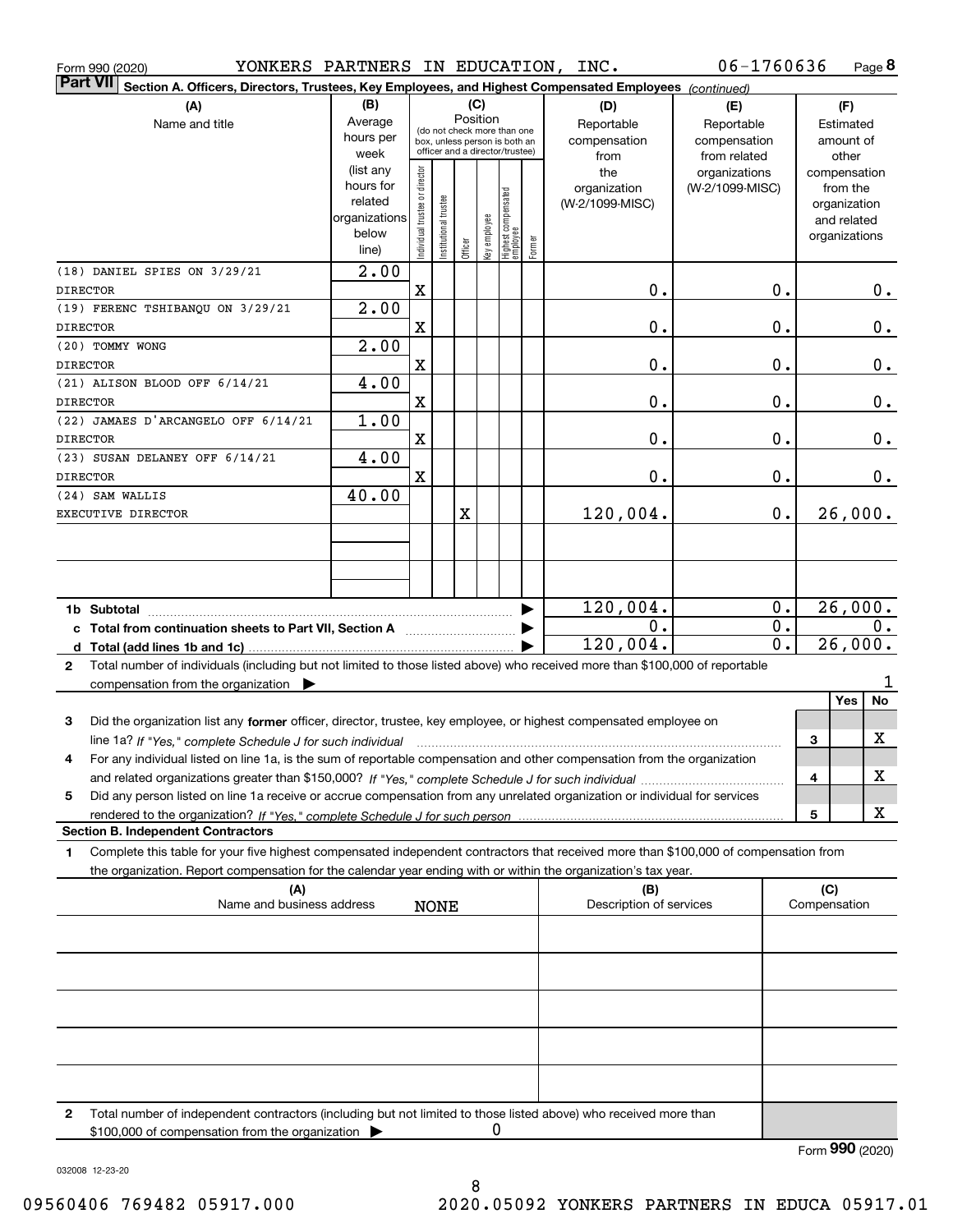|                                                           |                  |   | YONKERS PARTNERS IN EDUCATION,<br>Form 990 (2020)                                                                     |                        |                      | INC.                                         | 06-1760636                                        | Page 9                                                          |
|-----------------------------------------------------------|------------------|---|-----------------------------------------------------------------------------------------------------------------------|------------------------|----------------------|----------------------------------------------|---------------------------------------------------|-----------------------------------------------------------------|
|                                                           | <b>Part VIII</b> |   | <b>Statement of Revenue</b>                                                                                           |                        |                      |                                              |                                                   |                                                                 |
|                                                           |                  |   | Check if Schedule O contains a response or note to any line in this Part VIII                                         |                        |                      |                                              |                                                   |                                                                 |
|                                                           |                  |   |                                                                                                                       |                        | (A)<br>Total revenue | (B)<br>Related or exempt<br>function revenue | $\overline{(C)}$<br>Unrelated<br>business revenue | (D)<br>Revenue excluded<br>from tax under<br>sections 512 - 514 |
|                                                           |                  |   | 1 a Federated campaigns<br>1a                                                                                         |                        |                      |                                              |                                                   |                                                                 |
|                                                           |                  | b | 1 <sub>b</sub><br>Membership dues<br>$\overline{\phantom{a}}$                                                         |                        |                      |                                              |                                                   |                                                                 |
| Contributions, Gifts, Grants<br>and Other Similar Amounts |                  | с | 1 <sub>c</sub><br>Fundraising events                                                                                  |                        |                      |                                              |                                                   |                                                                 |
|                                                           |                  |   | 1 <sub>d</sub><br>d Related organizations                                                                             |                        |                      |                                              |                                                   |                                                                 |
|                                                           |                  | е | Government grants (contributions)<br>1e                                                                               |                        |                      |                                              |                                                   |                                                                 |
|                                                           |                  |   | f All other contributions, gifts, grants, and                                                                         |                        |                      |                                              |                                                   |                                                                 |
|                                                           |                  |   | similar amounts not included above<br>1f                                                                              | <u>1,870,737.</u>      |                      |                                              |                                                   |                                                                 |
|                                                           |                  | a | $1g$ \$<br>Noncash contributions included in lines 1a-1f                                                              | $\blacktriangleright$  | 1,870,737.           |                                              |                                                   |                                                                 |
|                                                           |                  | h |                                                                                                                       | <b>Business Code</b>   |                      |                                              |                                                   |                                                                 |
|                                                           | 2a               |   |                                                                                                                       |                        |                      |                                              |                                                   |                                                                 |
| Program Service<br>Revenue                                |                  | b | <u> 1989 - Andrea Stadt Britain, amerikansk politik (</u><br><u> 1989 - Johann Stoff, fransk politik (d. 1989)</u>    |                        |                      |                                              |                                                   |                                                                 |
|                                                           |                  | с | <u> 1989 - Johann Harry Harry Harry Harry Harry Harry Harry Harry Harry Harry Harry Harry Harry Harry Harry Harry</u> |                        |                      |                                              |                                                   |                                                                 |
|                                                           |                  | d | <u> 1989 - Johann Barbara, martxa alemaniar arg</u>                                                                   |                        |                      |                                              |                                                   |                                                                 |
|                                                           |                  | е |                                                                                                                       |                        |                      |                                              |                                                   |                                                                 |
|                                                           |                  |   | f All other program service revenue                                                                                   |                        |                      |                                              |                                                   |                                                                 |
|                                                           |                  | g |                                                                                                                       |                        |                      |                                              |                                                   |                                                                 |
|                                                           | 3                |   | Investment income (including dividends, interest, and                                                                 |                        |                      |                                              |                                                   |                                                                 |
|                                                           |                  |   | Income from investment of tax-exempt bond proceeds                                                                    | ▶                      | 1,758.               |                                              |                                                   | 1,758.                                                          |
|                                                           | 4<br>5           |   |                                                                                                                       | ▶                      |                      |                                              |                                                   |                                                                 |
|                                                           |                  |   | (i) Real                                                                                                              | (ii) Personal          |                      |                                              |                                                   |                                                                 |
|                                                           | 6а               |   | 6а<br>Gross rents                                                                                                     |                        |                      |                                              |                                                   |                                                                 |
|                                                           |                  | b | 6b<br>Less: rental expenses                                                                                           |                        |                      |                                              |                                                   |                                                                 |
|                                                           |                  | с | Rental income or (loss)<br>6с                                                                                         |                        |                      |                                              |                                                   |                                                                 |
|                                                           |                  |   | d Net rental income or (loss)                                                                                         |                        |                      |                                              |                                                   |                                                                 |
|                                                           |                  |   | (i) Securities<br>7 a Gross amount from sales of                                                                      | (ii) Other             |                      |                                              |                                                   |                                                                 |
|                                                           |                  |   | assets other than inventory<br>7a                                                                                     |                        |                      |                                              |                                                   |                                                                 |
|                                                           |                  |   | <b>b</b> Less: cost or other basis                                                                                    |                        |                      |                                              |                                                   |                                                                 |
| evenue                                                    |                  |   | 7b<br>and sales expenses                                                                                              |                        |                      |                                              |                                                   |                                                                 |
|                                                           |                  |   | 7c<br>c Gain or (loss)                                                                                                |                        |                      |                                              |                                                   |                                                                 |
| Œ                                                         |                  |   | 8 a Gross income from fundraising events (not                                                                         |                        |                      |                                              |                                                   |                                                                 |
| Other                                                     |                  |   | including \$<br>$\overline{\phantom{a}}$ of                                                                           |                        |                      |                                              |                                                   |                                                                 |
|                                                           |                  |   | contributions reported on line 1c). See                                                                               |                        |                      |                                              |                                                   |                                                                 |
|                                                           |                  |   |                                                                                                                       | 8a                     |                      |                                              |                                                   |                                                                 |
|                                                           |                  |   | <b>b</b> Less: direct expenses <b>constants b</b>                                                                     | 8b                     |                      |                                              |                                                   |                                                                 |
|                                                           |                  |   | c Net income or (loss) from fundraising events                                                                        |                        |                      |                                              |                                                   |                                                                 |
|                                                           |                  |   | 9 a Gross income from gaming activities. See                                                                          |                        |                      |                                              |                                                   |                                                                 |
|                                                           |                  |   |                                                                                                                       | 9a                     |                      |                                              |                                                   |                                                                 |
|                                                           |                  |   |                                                                                                                       | 9b                     |                      |                                              |                                                   |                                                                 |
|                                                           |                  |   | c Net income or (loss) from gaming activities                                                                         |                        |                      |                                              |                                                   |                                                                 |
|                                                           |                  |   | 10 a Gross sales of inventory, less returns                                                                           |                        |                      |                                              |                                                   |                                                                 |
|                                                           |                  |   |                                                                                                                       | 10a<br>10 <sub>b</sub> |                      |                                              |                                                   |                                                                 |
|                                                           |                  |   | <b>b</b> Less: cost of goods sold                                                                                     |                        |                      |                                              |                                                   |                                                                 |
|                                                           |                  |   | <b>c</b> Net income or (loss) from sales of inventory                                                                 | <b>Business Code</b>   |                      |                                              |                                                   |                                                                 |
|                                                           |                  |   | 11 a MISCELLANEOUS                                                                                                    | 900099                 | 554.                 |                                              |                                                   | 554.                                                            |
| Miscellaneous<br>Revenue                                  |                  | b |                                                                                                                       |                        |                      |                                              |                                                   |                                                                 |
|                                                           |                  | с | the control of the control of the control of the control of the control of the control of                             |                        |                      |                                              |                                                   |                                                                 |
|                                                           |                  |   |                                                                                                                       |                        |                      |                                              |                                                   |                                                                 |
|                                                           |                  |   |                                                                                                                       | $\blacktriangleright$  | 554.                 |                                              |                                                   |                                                                 |
|                                                           | 12               |   |                                                                                                                       | $\blacktriangleright$  | 1,873,049.           | 0.                                           | 0.                                                | 2,312.                                                          |
| 032009 12-23-20                                           |                  |   |                                                                                                                       |                        |                      |                                              |                                                   | Form 990 (2020)                                                 |

032009 12-23-20

9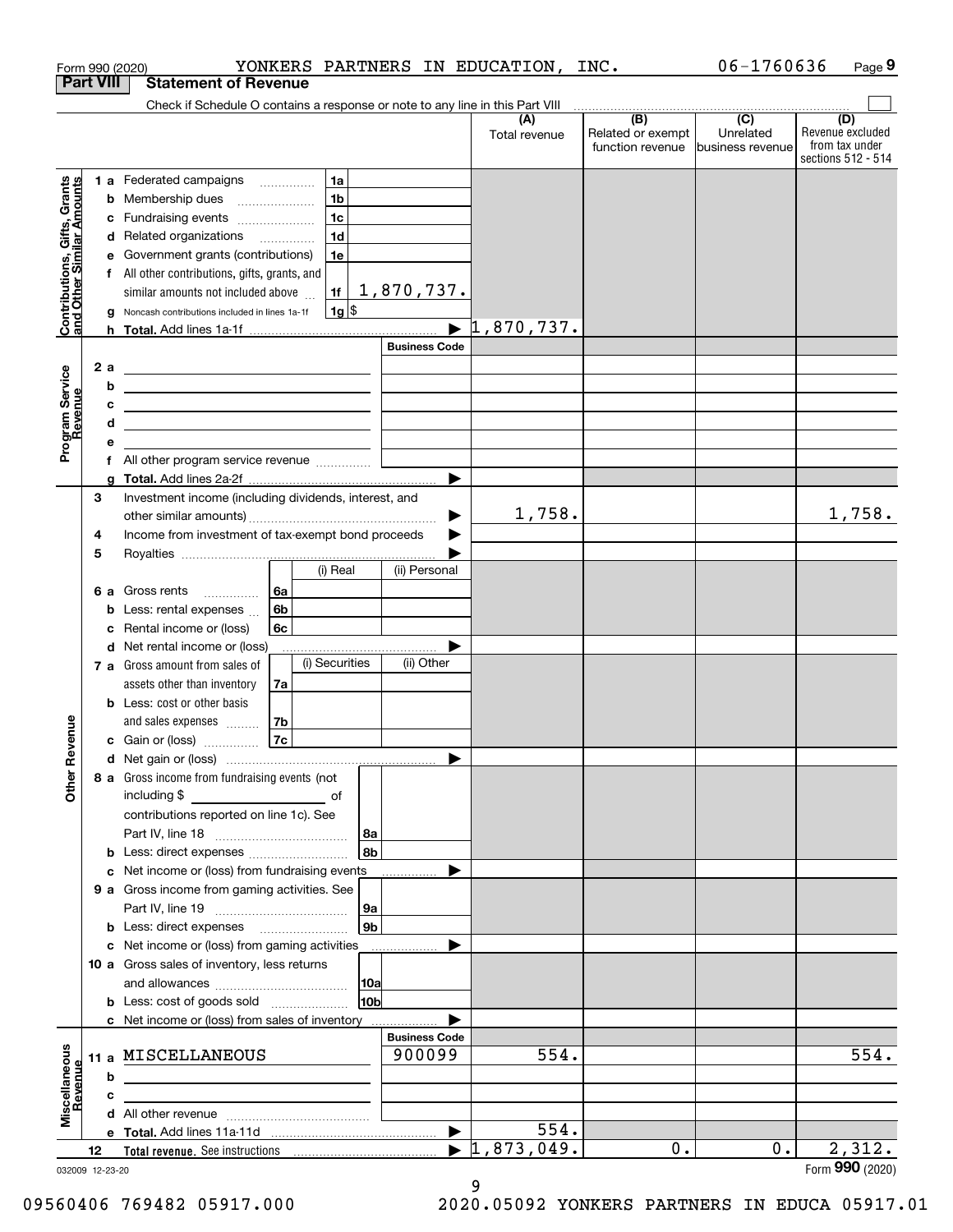<code>Form</code> 990 (2020) <code>YONKERS PARTNERS IN EDUCATION, INC.  $06-1760636$  <code>Page</code></code> **Part IX Statement of Functional Expenses**

|              | Section 501(c)(3) and 501(c)(4) organizations must complete all columns. All other organizations must complete column (A).                                 |                |                                    |                                           |                                |
|--------------|------------------------------------------------------------------------------------------------------------------------------------------------------------|----------------|------------------------------------|-------------------------------------------|--------------------------------|
|              |                                                                                                                                                            |                |                                    |                                           |                                |
|              | Do not include amounts reported on lines 6b,<br>7b, 8b, 9b, and 10b of Part VIII.                                                                          | Total expenses | (B)<br>Program service<br>expenses | (C)<br>Management and<br>general expenses | (D)<br>Fundraising<br>expenses |
| 1.           | Grants and other assistance to domestic organizations                                                                                                      |                |                                    |                                           |                                |
|              | and domestic governments. See Part IV, line 21                                                                                                             |                |                                    |                                           |                                |
| $\mathbf{2}$ | Grants and other assistance to domestic                                                                                                                    |                |                                    |                                           |                                |
|              | individuals. See Part IV, line 22                                                                                                                          | 28,057.        | 28,057.                            |                                           |                                |
| 3            | Grants and other assistance to foreign                                                                                                                     |                |                                    |                                           |                                |
|              | organizations, foreign governments, and foreign                                                                                                            |                |                                    |                                           |                                |
|              | individuals. See Part IV, lines 15 and 16                                                                                                                  |                |                                    |                                           |                                |
| 4            | Benefits paid to or for members                                                                                                                            |                |                                    |                                           |                                |
| 5            | Compensation of current officers, directors,                                                                                                               |                |                                    |                                           |                                |
|              | trustees, and key employees                                                                                                                                | 146,000.       | 116,800.                           | 13,140.                                   | 16,060.                        |
| 6            | Compensation not included above to disqualified                                                                                                            |                |                                    |                                           |                                |
|              | persons (as defined under section 4958(f)(1)) and                                                                                                          |                |                                    |                                           |                                |
|              | persons described in section 4958(c)(3)(B)<br>$\sim$                                                                                                       |                |                                    |                                           |                                |
| 7            |                                                                                                                                                            | 1, 127, 183.   | 905,987.                           | 93, 215.                                  | 127,981.                       |
| 8            | Pension plan accruals and contributions (include                                                                                                           |                |                                    |                                           |                                |
|              | section 401(k) and 403(b) employer contributions)                                                                                                          |                |                                    |                                           |                                |
| 9            |                                                                                                                                                            | 88,937.        | 80,178.                            | 3,689.                                    | 5,070.                         |
| 10           |                                                                                                                                                            | 91, 241.       | 72,532.                            | 7,944.                                    | 10,765.                        |
| 11           | Fees for services (nonemployees):                                                                                                                          |                |                                    |                                           |                                |
| a            |                                                                                                                                                            |                |                                    |                                           |                                |
| b            |                                                                                                                                                            |                |                                    |                                           |                                |
| c            |                                                                                                                                                            |                |                                    |                                           |                                |
| d            |                                                                                                                                                            |                |                                    |                                           |                                |
| е            | Professional fundraising services. See Part IV, line 17                                                                                                    |                |                                    |                                           |                                |
| f            | Investment management fees                                                                                                                                 |                |                                    |                                           |                                |
| $\mathbf{q}$ | Other. (If line 11g amount exceeds 10% of line 25,                                                                                                         |                |                                    |                                           |                                |
|              | column (A) amount, list line 11g expenses on Sch O.)                                                                                                       | 68,500.        | 58,417.                            | 4,279.                                    | 5,804.                         |
| 12           |                                                                                                                                                            |                |                                    |                                           |                                |
| 13           |                                                                                                                                                            | 1,847.         | 1,541.                             | 130.                                      | $\overline{176}$ .             |
| 14           |                                                                                                                                                            | 50,870.        | 47,553.                            |                                           | 3,317.                         |
| 15           |                                                                                                                                                            |                |                                    |                                           |                                |
| 16           |                                                                                                                                                            | 103,664.       | 101,010.                           | 1,126.<br>11.                             | 1,528.<br>$\overline{15}$ .    |
| 17           |                                                                                                                                                            | 153.           | 127.                               |                                           |                                |
| 18           | Payments of travel or entertainment expenses                                                                                                               |                |                                    |                                           |                                |
|              | for any federal, state, or local public officials                                                                                                          |                |                                    | 98.                                       |                                |
| 19           | Conferences, conventions, and meetings                                                                                                                     | 1,385.         | 1,154.                             |                                           | 133.                           |
| 20           | Interest                                                                                                                                                   |                |                                    |                                           |                                |
| 21           |                                                                                                                                                            | 45,855.        | 38,248.                            | 3,228.                                    |                                |
| 22           | Depreciation, depletion, and amortization                                                                                                                  | 13, 147.       | 12,360.                            | 334.                                      | 4,379.<br>453.                 |
| 23           | Insurance<br>Other expenses. Itemize expenses not covered                                                                                                  |                |                                    |                                           |                                |
| 24           | above (List miscellaneous expenses on line 24e. If<br>line 24e amount exceeds 10% of line 25, column (A)<br>amount, list line 24e expenses on Schedule O.) |                |                                    |                                           |                                |
| a            | PROCESSING FEES                                                                                                                                            | 18,502.        | 15,432.                            | 1,303.                                    | 1,767.                         |
| b            | MISCELLANEOUS                                                                                                                                              | 14,111.        | 13,041.                            | 454.                                      | 616.                           |
| c            | TELEPHONE                                                                                                                                                  | 8,053.         | 7,674.                             | $\overline{161}$ .                        | 218.                           |
| d            | SUPPLIES                                                                                                                                                   | 7,491.         | 7,472.                             | 8.                                        | 11.                            |
|              | e All other expenses                                                                                                                                       | 15,285.        | 13,477.                            | 767.                                      | 1,041.                         |
| 25           | Total functional expenses. Add lines 1 through 24e                                                                                                         | 1,830,281.     | 1,521,060.                         | 129,887.                                  | 179,334.                       |
| 26           | Joint costs. Complete this line only if the organization                                                                                                   |                |                                    |                                           |                                |
|              | reported in column (B) joint costs from a combined                                                                                                         |                |                                    |                                           |                                |
|              | educational campaign and fundraising solicitation.                                                                                                         |                |                                    |                                           |                                |

032010 12-23-20

Check here

 $\mathcal{L}^{\text{max}}$ 

if following SOP 98-2 (ASC 958-720)

Form (2020) **990**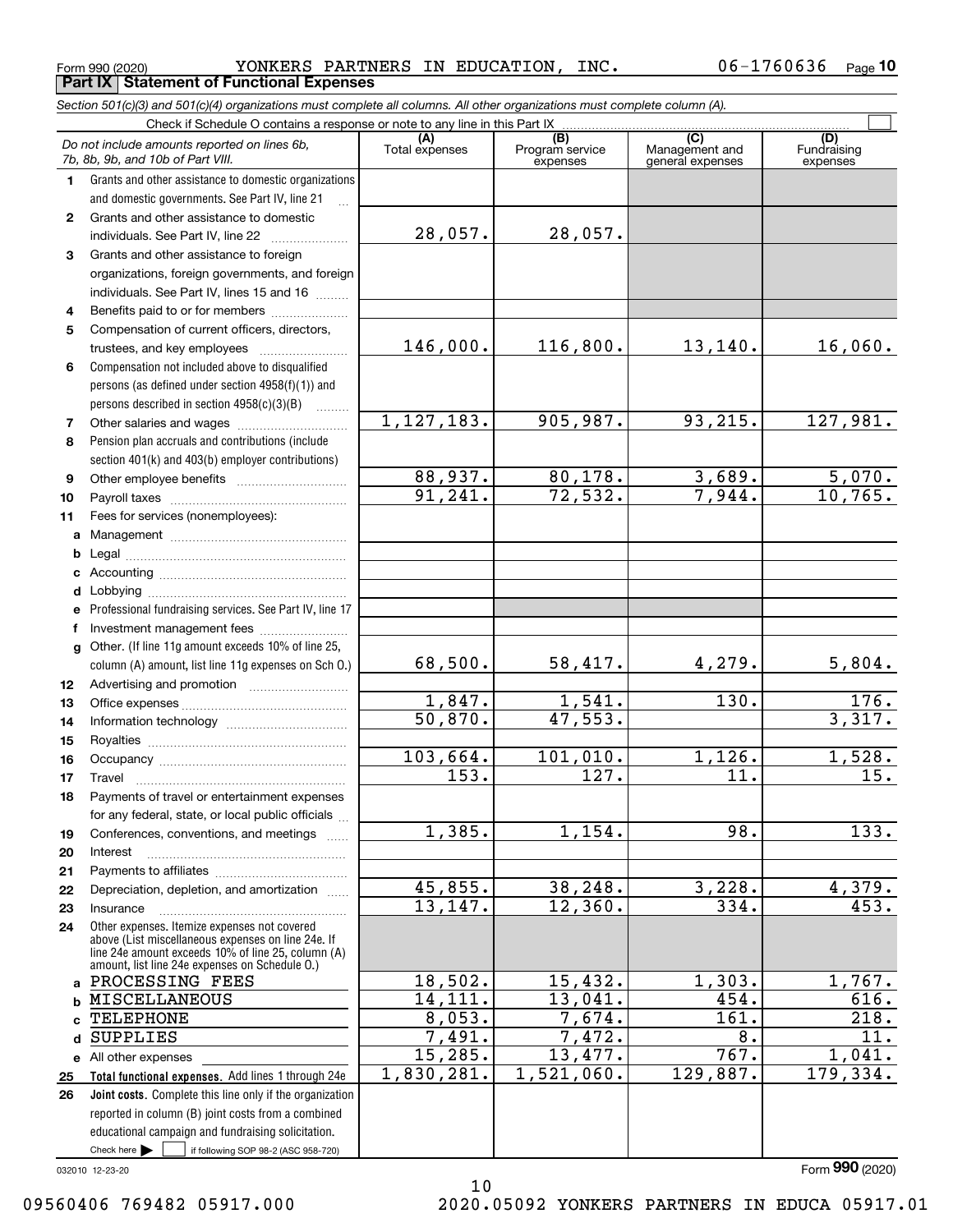Form (2020) **990**

**(A) (B) 1**Cash - non-interest-bearing **1**Beginning of year | | End of year 1,435,115. 1,671,239.

<code>Form</code> 990 (2020) <code>YONKERS PARTNERS IN EDUCATION, INC.  $06-1760636$  <code>Page</code></code> Check if Schedule O contains a response or note to any line in this Part X **Part X Balance Sheet**

| L, |                                                                                                                | T' # 2 3 ' T T 3 ' |                          | 1,0 <i>1</i> 1,439. |                   |
|----|----------------------------------------------------------------------------------------------------------------|--------------------|--------------------------|---------------------|-------------------|
| 2  |                                                                                                                |                    | 2                        |                     |                   |
| 3  |                                                                                                                | 294,839.           | 3                        | 403,391.            |                   |
| 4  |                                                                                                                |                    | 4                        |                     |                   |
| 5  | Loans and other receivables from any current or former officer, director,                                      |                    |                          |                     |                   |
|    | trustee, key employee, creator or founder, substantial contributor, or 35%                                     |                    |                          |                     |                   |
|    | controlled entity or family member of any of these persons                                                     |                    |                          | 5                   |                   |
| 6  | Loans and other receivables from other disqualified persons (as defined                                        |                    |                          |                     |                   |
|    | under section 4958(f)(1)), and persons described in section 4958(c)(3)(B)                                      | $\ldots$           |                          | 6                   |                   |
| 7  |                                                                                                                |                    |                          | 7                   |                   |
| 8  |                                                                                                                |                    |                          | 8                   |                   |
| 9  | Prepaid expenses and deferred charges                                                                          |                    | 14,042.                  | 9                   | 18, 133.          |
|    | 10a Land, buildings, and equipment: cost or other                                                              |                    |                          |                     |                   |
|    | basis. Complete Part VI of Schedule D  10a                                                                     | <u>452,929.</u>    |                          |                     |                   |
|    | <u>  10b</u>  <br><b>b</b> Less: accumulated depreciation                                                      | 144, 263.          | 354, 521.                | 10 <sub>c</sub>     | 308,666.          |
| 11 |                                                                                                                |                    |                          | 11                  |                   |
| 12 |                                                                                                                |                    |                          | 12                  |                   |
| 13 |                                                                                                                |                    |                          | 13                  |                   |
| 14 |                                                                                                                |                    |                          | 14                  |                   |
| 15 |                                                                                                                |                    | 34,929.                  | 15                  | 13,997.           |
| 16 |                                                                                                                |                    | 2,133,446.               | 16                  | 2,415,426.        |
| 17 |                                                                                                                |                    | 188,308.                 | 17                  | 122,458.          |
| 18 |                                                                                                                |                    |                          | 18                  |                   |
| 19 | Deferred revenue manufacture contracts and contracts are contracted revenue of the contract of the contract of |                    |                          | 19                  |                   |
| 20 |                                                                                                                |                    |                          | 20                  |                   |
| 21 | Escrow or custodial account liability. Complete Part IV of Schedule D                                          |                    |                          | 21                  |                   |
| 22 | Loans and other payables to any current or former officer, director,                                           |                    |                          |                     |                   |
|    | trustee, key employee, creator or founder, substantial contributor, or 35%                                     |                    |                          |                     |                   |
|    | controlled entity or family member of any of these persons                                                     |                    |                          | 22                  |                   |
| 23 | Secured mortgages and notes payable to unrelated third parties                                                 |                    |                          | 23                  |                   |
| 24 |                                                                                                                |                    | 293,000.                 | 24                  | 595,722.          |
| 25 | Other liabilities (including federal income tax, payables to related third                                     |                    |                          |                     |                   |
|    | parties, and other liabilities not included on lines 17-24). Complete Part X                                   |                    |                          |                     |                   |
|    | of Schedule D                                                                                                  |                    |                          | 25                  |                   |
| 26 | Total liabilities. Add lines 17 through 25                                                                     |                    | 481,308.                 | 26                  | 718, 180.         |
|    | Organizations that follow FASB ASC 958, check here $\blacktriangleright \boxed{X}$                             |                    |                          |                     |                   |
|    | and complete lines 27, 28, 32, and 33.                                                                         |                    |                          |                     |                   |
| 27 | Net assets without donor restrictions                                                                          |                    | 1,470,586.               | 27                  | 1,572,246.        |
| 28 |                                                                                                                |                    | 181,552.                 | 28                  | 125,000.          |
|    | Organizations that do not follow FASB ASC 958, check here $\blacktriangleright$                                |                    |                          |                     |                   |
|    | and complete lines 29 through 33.                                                                              |                    |                          |                     |                   |
| 29 |                                                                                                                |                    |                          | 29                  |                   |
| 30 | Paid-in or capital surplus, or land, building, or equipment fund                                               |                    |                          | 30                  |                   |
| 31 | Retained earnings, endowment, accumulated income, or other funds                                               |                    |                          | 31                  |                   |
| 32 |                                                                                                                |                    | $\overline{1,652,138}$ . | 32                  | <u>1,697,246.</u> |
| 33 |                                                                                                                |                    | 2, 133, 446.             | 33                  | 2,415,426.        |

**11**

 $\mathcal{L}^{\text{max}}$ 

**Assets**

**Liabilities**

Liabilities

**Net Assets or Fund Balances**

Net Assets or Fund Balances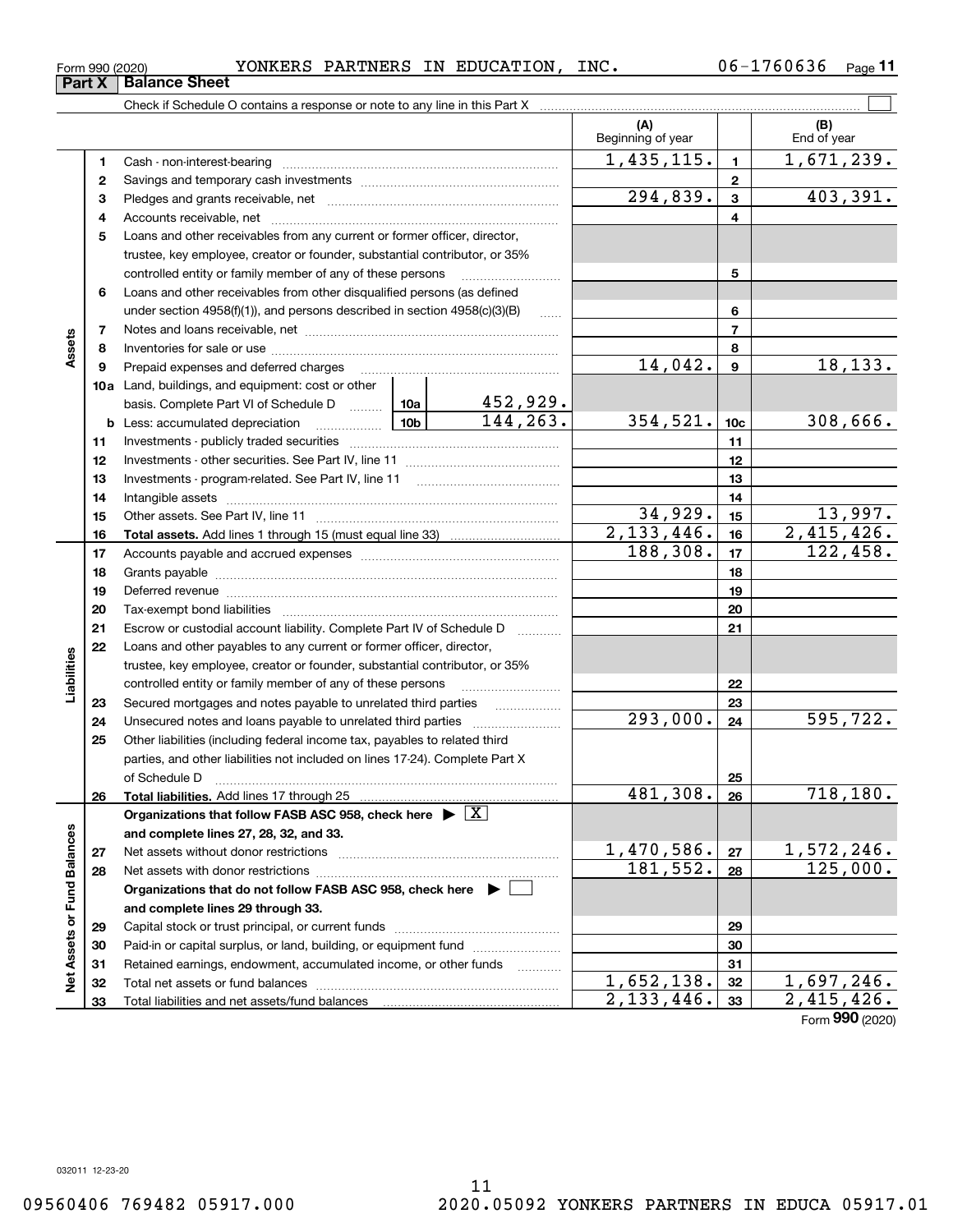| <b>Part XI Reconciliation of Net Assets</b><br>1,873,049.<br>$\mathbf 1$<br>1<br>1,830,281.<br>$\overline{2}$<br>2<br>3<br>Revenue less expenses. Subtract line 2 from line 1<br>З |     | 42,768.<br>$\overline{1,652},138.$<br>2,340. |
|------------------------------------------------------------------------------------------------------------------------------------------------------------------------------------|-----|----------------------------------------------|
|                                                                                                                                                                                    |     |                                              |
|                                                                                                                                                                                    |     |                                              |
|                                                                                                                                                                                    |     |                                              |
|                                                                                                                                                                                    |     |                                              |
|                                                                                                                                                                                    |     |                                              |
|                                                                                                                                                                                    |     |                                              |
| $\overline{4}$<br>4                                                                                                                                                                |     |                                              |
| 5<br>5                                                                                                                                                                             |     |                                              |
| 6<br>6                                                                                                                                                                             |     |                                              |
| $\overline{7}$<br>7<br>Investment expenses                                                                                                                                         |     |                                              |
| 8<br>8                                                                                                                                                                             |     |                                              |
| 9<br>Other changes in net assets or fund balances (explain on Schedule O)<br>9                                                                                                     |     | 0.                                           |
| Net assets or fund balances at end of year. Combine lines 3 through 9 (must equal Part X, line 32,<br>10                                                                           |     |                                              |
| 1,697,246.<br>10                                                                                                                                                                   |     |                                              |
| Part XII Financial Statements and Reporting                                                                                                                                        |     |                                              |
|                                                                                                                                                                                    |     | $\vert$ X $\vert$                            |
|                                                                                                                                                                                    | Yes | <b>No</b>                                    |
| $\boxed{\text{X}}$ Accrual<br>Accounting method used to prepare the Form 990: <u>[</u> Cash<br>Other<br>$\mathbf{1}$<br>1                                                          |     |                                              |
| If the organization changed its method of accounting from a prior year or checked "Other," explain in Schedule O.                                                                  |     |                                              |
| 2a Were the organization's financial statements compiled or reviewed by an independent accountant?<br>2a                                                                           |     | X                                            |
| If "Yes," check a box below to indicate whether the financial statements for the year were compiled or reviewed on a                                                               |     |                                              |
| separate basis, consolidated basis, or both:                                                                                                                                       |     |                                              |
| Both consolidated and separate basis<br>Separate basis<br>Consolidated basis                                                                                                       |     |                                              |
| <b>b</b> Were the organization's financial statements audited by an independent accountant?<br>2 <sub>b</sub>                                                                      | X   |                                              |
| If "Yes," check a box below to indicate whether the financial statements for the year were audited on a separate basis,                                                            |     |                                              |
| consolidated basis, or both:                                                                                                                                                       |     |                                              |
| $X$ Separate basis<br>Both consolidated and separate basis<br><b>Consolidated basis</b>                                                                                            |     |                                              |
| c If "Yes" to line 2a or 2b, does the organization have a committee that assumes responsibility for oversight of the audit,                                                        |     |                                              |
| review, or compilation of its financial statements and selection of an independent accountant?<br>2c                                                                               | x   |                                              |
| If the organization changed either its oversight process or selection process during the tax year, explain on Schedule O.                                                          |     |                                              |
| 3a As a result of a federal award, was the organization required to undergo an audit or audits as set forth in the Single Audit                                                    |     |                                              |
| За                                                                                                                                                                                 |     | Χ                                            |
| <b>b</b> If "Yes," did the organization undergo the required audit or audits? If the organization did not undergo the required audit                                               |     |                                              |
| or audits, explain why on Schedule O and describe any steps taken to undergo such audits [11] content to under<br>3b                                                               |     |                                              |

Form (2020) **990**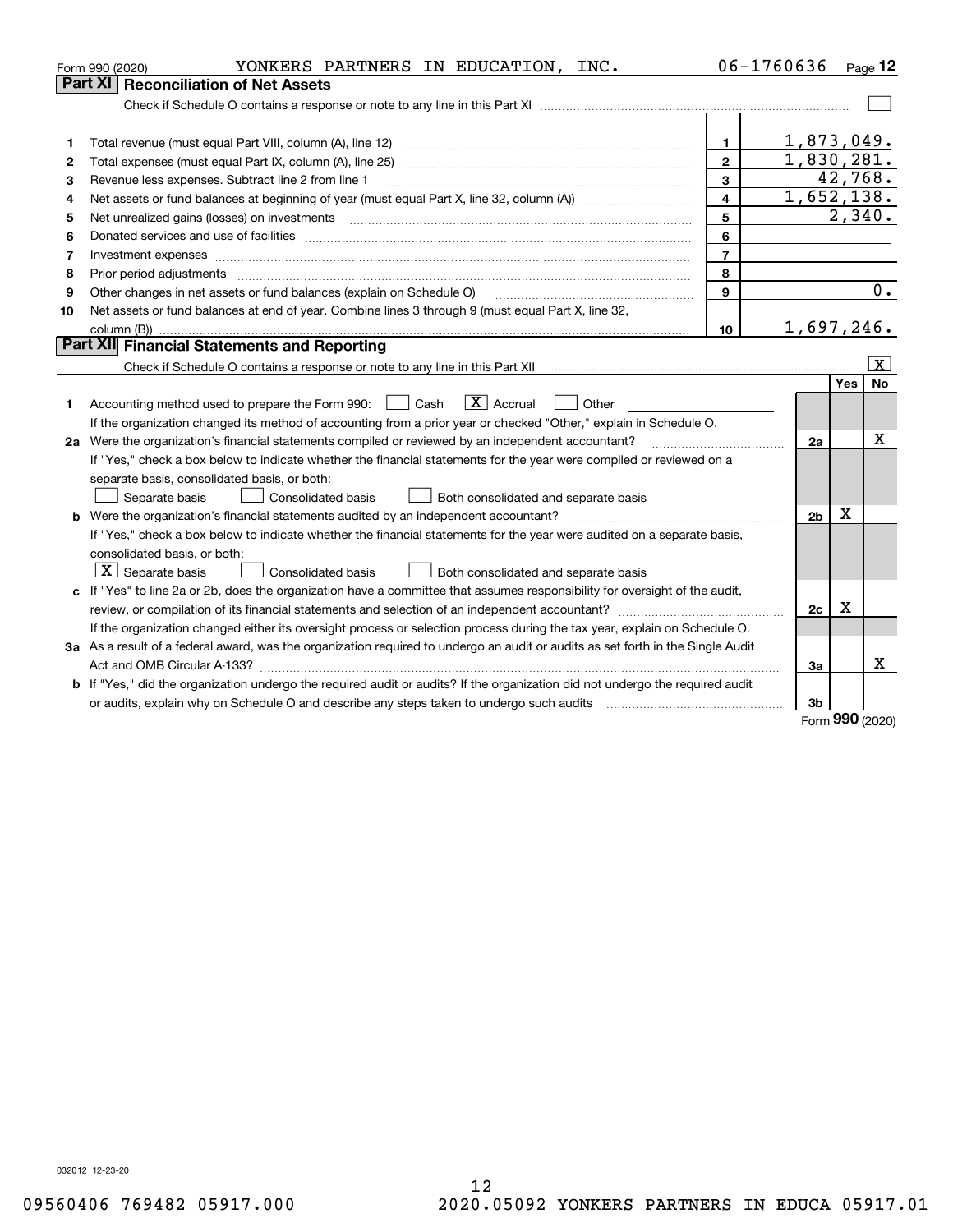| <b>SCHEDULE A</b> |
|-------------------|
|-------------------|

**(Form 990 or 990-EZ)**

## **Public Charity Status and Public Support**

**Complete if the organization is a section 501(c)(3) organization or a section 4947(a)(1) nonexempt charitable trust. | Attach to Form 990 or Form 990-EZ.** 

| OMB No. 1545-0047     |
|-----------------------|
| 2020                  |
| <b>Open to Public</b> |

|                |                     | Department of the Treasury<br>Internal Revenue Service |                                             |                                                                        | ▶ Attach to Form 990 or Form 990-EZ.                                                                                                         |     |                                 |                                                      |            | <b>Open to Public</b><br><b>Inspection</b>         |
|----------------|---------------------|--------------------------------------------------------|---------------------------------------------|------------------------------------------------------------------------|----------------------------------------------------------------------------------------------------------------------------------------------|-----|---------------------------------|------------------------------------------------------|------------|----------------------------------------------------|
|                |                     | Name of the organization                               |                                             |                                                                        | Go to www.irs.gov/Form990 for instructions and the latest information.                                                                       |     |                                 |                                                      |            | <b>Employer identification number</b>              |
|                |                     |                                                        |                                             |                                                                        |                                                                                                                                              |     |                                 |                                                      |            |                                                    |
| Part I         |                     |                                                        |                                             |                                                                        | YONKERS PARTNERS IN EDUCATION, INC.<br>Reason for Public Charity Status. (All organizations must complete this part.) See instructions.      |     |                                 |                                                      | 06-1760636 |                                                    |
|                |                     |                                                        |                                             |                                                                        |                                                                                                                                              |     |                                 |                                                      |            |                                                    |
|                |                     |                                                        |                                             |                                                                        | The organization is not a private foundation because it is: (For lines 1 through 12, check only one box.)                                    |     |                                 |                                                      |            |                                                    |
| 1              |                     |                                                        |                                             |                                                                        | A church, convention of churches, or association of churches described in section 170(b)(1)(A)(i).                                           |     |                                 |                                                      |            |                                                    |
| 2              |                     |                                                        |                                             |                                                                        | A school described in section 170(b)(1)(A)(ii). (Attach Schedule E (Form 990 or 990-EZ).)                                                    |     |                                 |                                                      |            |                                                    |
| з              |                     |                                                        |                                             |                                                                        | A hospital or a cooperative hospital service organization described in section 170(b)(1)(A)(iii).                                            |     |                                 |                                                      |            |                                                    |
| 4              |                     |                                                        |                                             |                                                                        | A medical research organization operated in conjunction with a hospital described in section 170(b)(1)(A)(iii). Enter the hospital's name,   |     |                                 |                                                      |            |                                                    |
|                |                     | city, and state:                                       |                                             |                                                                        |                                                                                                                                              |     |                                 |                                                      |            |                                                    |
| 5              |                     |                                                        |                                             |                                                                        | An organization operated for the benefit of a college or university owned or operated by a governmental unit described in                    |     |                                 |                                                      |            |                                                    |
|                |                     |                                                        |                                             | section 170(b)(1)(A)(iv). (Complete Part II.)                          |                                                                                                                                              |     |                                 |                                                      |            |                                                    |
| 6              |                     |                                                        |                                             |                                                                        | A federal, state, or local government or governmental unit described in section 170(b)(1)(A)(v).                                             |     |                                 |                                                      |            |                                                    |
| $\overline{7}$ | $\lfloor x \rfloor$ |                                                        |                                             |                                                                        | An organization that normally receives a substantial part of its support from a governmental unit or from the general public described in    |     |                                 |                                                      |            |                                                    |
|                |                     |                                                        |                                             | section 170(b)(1)(A)(vi). (Complete Part II.)                          |                                                                                                                                              |     |                                 |                                                      |            |                                                    |
| 8              |                     |                                                        |                                             |                                                                        | A community trust described in section 170(b)(1)(A)(vi). (Complete Part II.)                                                                 |     |                                 |                                                      |            |                                                    |
| 9              |                     |                                                        |                                             |                                                                        | An agricultural research organization described in section 170(b)(1)(A)(ix) operated in conjunction with a land-grant college                |     |                                 |                                                      |            |                                                    |
|                |                     |                                                        |                                             |                                                                        | or university or a non-land-grant college of agriculture (see instructions). Enter the name, city, and state of the college or               |     |                                 |                                                      |            |                                                    |
|                |                     | university:                                            |                                             |                                                                        |                                                                                                                                              |     |                                 |                                                      |            |                                                    |
| 10             |                     |                                                        |                                             |                                                                        | An organization that normally receives (1) more than 33 1/3% of its support from contributions, membership fees, and gross receipts from     |     |                                 |                                                      |            |                                                    |
|                |                     |                                                        |                                             |                                                                        | activities related to its exempt functions, subject to certain exceptions; and (2) no more than 33 1/3% of its support from gross investment |     |                                 |                                                      |            |                                                    |
|                |                     |                                                        |                                             |                                                                        | income and unrelated business taxable income (less section 511 tax) from businesses acquired by the organization after June 30, 1975.        |     |                                 |                                                      |            |                                                    |
|                |                     |                                                        |                                             | See section 509(a)(2). (Complete Part III.)                            |                                                                                                                                              |     |                                 |                                                      |            |                                                    |
| 11             |                     |                                                        |                                             |                                                                        | An organization organized and operated exclusively to test for public safety. See section 509(a)(4).                                         |     |                                 |                                                      |            |                                                    |
| 12             |                     |                                                        |                                             |                                                                        | An organization organized and operated exclusively for the benefit of, to perform the functions of, or to carry out the purposes of one or   |     |                                 |                                                      |            |                                                    |
|                |                     |                                                        |                                             |                                                                        | more publicly supported organizations described in section 509(a)(1) or section 509(a)(2). See section 509(a)(3). Check the box in           |     |                                 |                                                      |            |                                                    |
|                |                     |                                                        |                                             |                                                                        | lines 12a through 12d that describes the type of supporting organization and complete lines 12e, 12f, and 12g.                               |     |                                 |                                                      |            |                                                    |
| а              |                     |                                                        |                                             |                                                                        | Type I. A supporting organization operated, supervised, or controlled by its supported organization(s), typically by giving                  |     |                                 |                                                      |            |                                                    |
|                |                     |                                                        |                                             |                                                                        | the supported organization(s) the power to regularly appoint or elect a majority of the directors or trustees of the supporting              |     |                                 |                                                      |            |                                                    |
|                |                     |                                                        |                                             | organization. You must complete Part IV, Sections A and B.             |                                                                                                                                              |     |                                 |                                                      |            |                                                    |
| b              |                     |                                                        |                                             |                                                                        | Type II. A supporting organization supervised or controlled in connection with its supported organization(s), by having                      |     |                                 |                                                      |            |                                                    |
|                |                     |                                                        |                                             |                                                                        | control or management of the supporting organization vested in the same persons that control or manage the supported                         |     |                                 |                                                      |            |                                                    |
|                |                     |                                                        |                                             |                                                                        | organization(s). You must complete Part IV, Sections A and C.                                                                                |     |                                 |                                                      |            |                                                    |
| с              |                     |                                                        |                                             |                                                                        | Type III functionally integrated. A supporting organization operated in connection with, and functionally integrated with,                   |     |                                 |                                                      |            |                                                    |
|                |                     |                                                        |                                             |                                                                        | its supported organization(s) (see instructions). You must complete Part IV, Sections A, D, and E.                                           |     |                                 |                                                      |            |                                                    |
| d              |                     |                                                        |                                             |                                                                        | Type III non-functionally integrated. A supporting organization operated in connection with its supported organization(s)                    |     |                                 |                                                      |            |                                                    |
|                |                     |                                                        |                                             |                                                                        | that is not functionally integrated. The organization generally must satisfy a distribution requirement and an attentiveness                 |     |                                 |                                                      |            |                                                    |
|                |                     |                                                        |                                             |                                                                        | requirement (see instructions). You must complete Part IV, Sections A and D, and Part V.                                                     |     |                                 |                                                      |            |                                                    |
| е              |                     |                                                        |                                             |                                                                        | Check this box if the organization received a written determination from the IRS that it is a Type I, Type II, Type III                      |     |                                 |                                                      |            |                                                    |
|                |                     |                                                        |                                             |                                                                        | functionally integrated, or Type III non-functionally integrated supporting organization.                                                    |     |                                 |                                                      |            |                                                    |
|                |                     |                                                        | Enter the number of supported organizations |                                                                        |                                                                                                                                              |     |                                 |                                                      |            |                                                    |
|                |                     |                                                        |                                             | Provide the following information about the supported organization(s). |                                                                                                                                              |     | (iv) Is the organization listed |                                                      |            |                                                    |
|                |                     | (i) Name of supported<br>organization                  |                                             | (ii) EIN                                                               | (iii) Type of organization<br>(described on lines 1-10                                                                                       |     | in your governing document?     | (v) Amount of monetary<br>support (see instructions) |            | (vi) Amount of other<br>support (see instructions) |
|                |                     |                                                        |                                             |                                                                        | above (see instructions))                                                                                                                    | Yes | No                              |                                                      |            |                                                    |
|                |                     |                                                        |                                             |                                                                        |                                                                                                                                              |     |                                 |                                                      |            |                                                    |
|                |                     |                                                        |                                             |                                                                        |                                                                                                                                              |     |                                 |                                                      |            |                                                    |
|                |                     |                                                        |                                             |                                                                        |                                                                                                                                              |     |                                 |                                                      |            |                                                    |
|                |                     |                                                        |                                             |                                                                        |                                                                                                                                              |     |                                 |                                                      |            |                                                    |
|                |                     |                                                        |                                             |                                                                        |                                                                                                                                              |     |                                 |                                                      |            |                                                    |
|                |                     |                                                        |                                             |                                                                        |                                                                                                                                              |     |                                 |                                                      |            |                                                    |
|                |                     |                                                        |                                             |                                                                        |                                                                                                                                              |     |                                 |                                                      |            |                                                    |
|                |                     |                                                        |                                             |                                                                        |                                                                                                                                              |     |                                 |                                                      |            |                                                    |
|                |                     |                                                        |                                             |                                                                        |                                                                                                                                              |     |                                 |                                                      |            |                                                    |
|                |                     |                                                        |                                             |                                                                        |                                                                                                                                              |     |                                 |                                                      |            |                                                    |
| Total          |                     |                                                        |                                             |                                                                        |                                                                                                                                              |     |                                 |                                                      |            |                                                    |

LHA For Paperwork Reduction Act Notice, see the Instructions for Form 990 or 990-EZ. <sub>032021</sub> o1-25-21 Schedule A (Form 990 or 990-EZ) 2020 13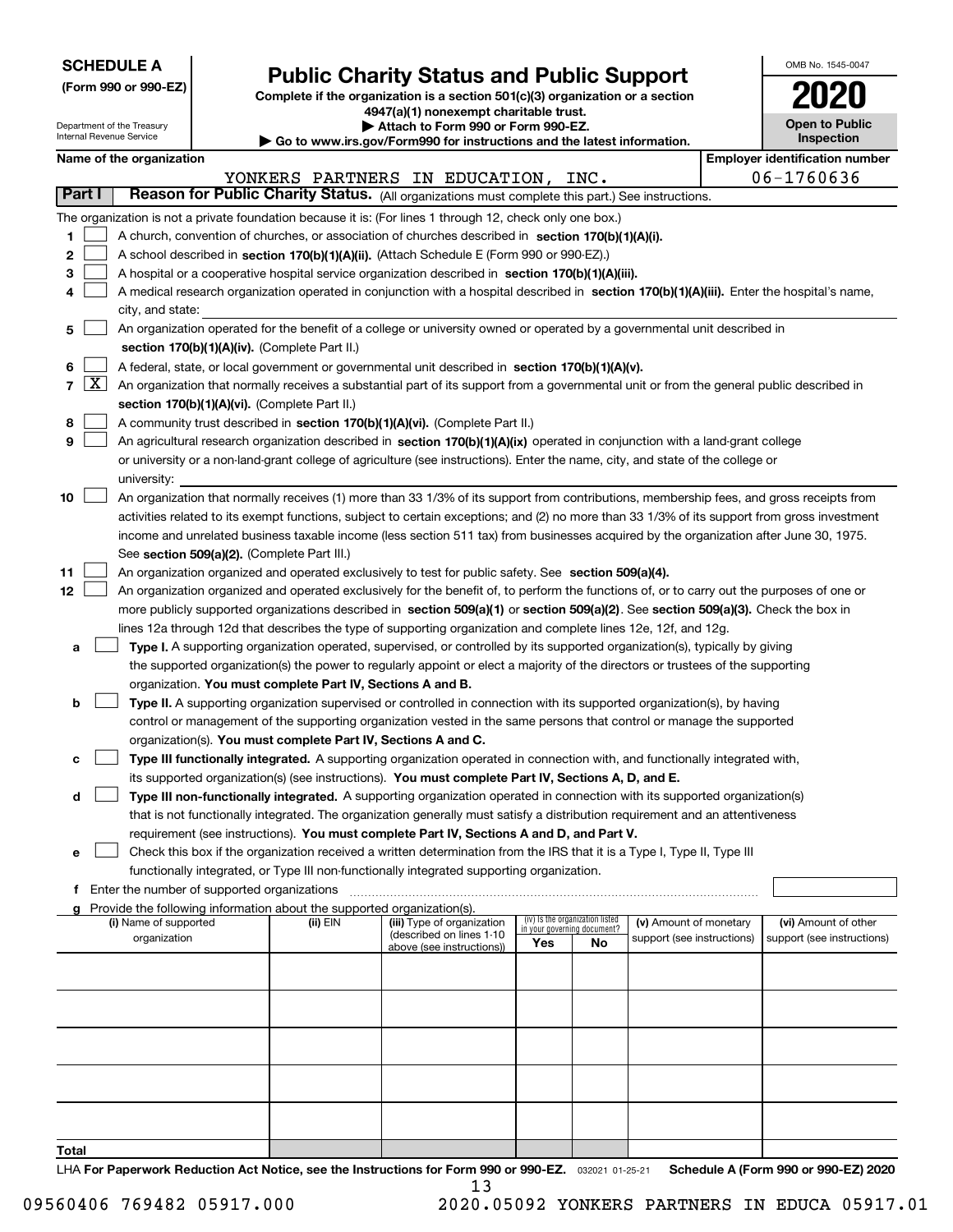#### 06-1760636 Page 2 Schedule A (Form 990 or 990-EZ) 2020 Page YONKERS PARTNERS IN EDUCATION, INC. 06-1760636 **Part II Support Schedule for Organizations Described in Sections 170(b)(1)(A)(iv) and 170(b)(1)(A)(vi)**

(Complete only if you checked the box on line 5, 7, or 8 of Part I or if the organization failed to qualify under Part III. If the organization fails to qualify under the tests listed below, please complete Part III.)

|    | <b>Section A. Public Support</b>                                                                                                                                                                                               |          |          |            |            |                                      |                                          |
|----|--------------------------------------------------------------------------------------------------------------------------------------------------------------------------------------------------------------------------------|----------|----------|------------|------------|--------------------------------------|------------------------------------------|
|    | Calendar year (or fiscal year beginning in) $\blacktriangleright$                                                                                                                                                              | (a) 2016 | (b) 2017 | $(c)$ 2018 | $(d)$ 2019 | (e) 2020                             | (f) Total                                |
|    | 1 Gifts, grants, contributions, and                                                                                                                                                                                            |          |          |            |            |                                      |                                          |
|    | membership fees received. (Do not                                                                                                                                                                                              |          |          |            |            |                                      |                                          |
|    | include any "unusual grants.")                                                                                                                                                                                                 | 1859176. | 1862444. | 2021624.   | 2379668.   | 1870737.                             | 9993649.                                 |
|    | 2 Tax revenues levied for the organ-                                                                                                                                                                                           |          |          |            |            |                                      |                                          |
|    | ization's benefit and either paid to                                                                                                                                                                                           |          |          |            |            |                                      |                                          |
|    | or expended on its behalf                                                                                                                                                                                                      |          |          |            |            |                                      |                                          |
|    | 3 The value of services or facilities                                                                                                                                                                                          |          |          |            |            |                                      |                                          |
|    | furnished by a governmental unit to                                                                                                                                                                                            |          |          |            |            |                                      |                                          |
|    | the organization without charge                                                                                                                                                                                                |          |          |            |            |                                      |                                          |
|    | 4 Total. Add lines 1 through 3                                                                                                                                                                                                 | 1859176. | 1862444. | 2021624.   | 2379668.   | 1870737.                             | 9993649.                                 |
|    | 5 The portion of total contributions                                                                                                                                                                                           |          |          |            |            |                                      |                                          |
|    | by each person (other than a                                                                                                                                                                                                   |          |          |            |            |                                      |                                          |
|    | governmental unit or publicly                                                                                                                                                                                                  |          |          |            |            |                                      |                                          |
|    | supported organization) included                                                                                                                                                                                               |          |          |            |            |                                      |                                          |
|    | on line 1 that exceeds 2% of the                                                                                                                                                                                               |          |          |            |            |                                      |                                          |
|    | amount shown on line 11,                                                                                                                                                                                                       |          |          |            |            |                                      |                                          |
|    | column (f)                                                                                                                                                                                                                     |          |          |            |            |                                      | 1371149.                                 |
|    | 6 Public support. Subtract line 5 from line 4.                                                                                                                                                                                 |          |          |            |            |                                      | 8622500.                                 |
|    | <b>Section B. Total Support</b>                                                                                                                                                                                                |          |          |            |            |                                      |                                          |
|    | Calendar year (or fiscal year beginning in)                                                                                                                                                                                    | (a) 2016 | (b) 2017 | $(c)$ 2018 | $(d)$ 2019 | (e) 2020                             | (f) Total                                |
|    | <b>7</b> Amounts from line 4                                                                                                                                                                                                   | 1859176. | 1862444. | 2021624.   | 2379668.   | 1870737.                             | 9993649.                                 |
| 8  | Gross income from interest,                                                                                                                                                                                                    |          |          |            |            |                                      |                                          |
|    | dividends, payments received on                                                                                                                                                                                                |          |          |            |            |                                      |                                          |
|    | securities loans, rents, royalties,                                                                                                                                                                                            |          |          |            |            |                                      |                                          |
|    | and income from similar sources                                                                                                                                                                                                | 1,791.   | 1,779.   | 514.       | 3,345.     | 2,312.                               | 9,741.                                   |
|    | <b>9</b> Net income from unrelated business                                                                                                                                                                                    |          |          |            |            |                                      |                                          |
|    | activities, whether or not the                                                                                                                                                                                                 |          |          |            |            |                                      |                                          |
|    | business is regularly carried on                                                                                                                                                                                               |          |          |            |            |                                      |                                          |
|    | 10 Other income. Do not include gain                                                                                                                                                                                           |          |          |            |            |                                      |                                          |
|    | or loss from the sale of capital                                                                                                                                                                                               |          |          |            |            |                                      |                                          |
|    | assets (Explain in Part VI.)                                                                                                                                                                                                   |          |          |            | 24,322.    |                                      | 24,322.                                  |
|    | 11 Total support. Add lines 7 through 10                                                                                                                                                                                       |          |          |            |            |                                      | 10027712.                                |
|    | <b>12</b> Gross receipts from related activities, etc. (see instructions)                                                                                                                                                      |          |          |            |            | 12                                   |                                          |
|    | 13 First 5 years. If the Form 990 is for the organization's first, second, third, fourth, or fifth tax year as a section 501(c)(3)                                                                                             |          |          |            |            |                                      |                                          |
|    | organization, check this box and stop here manufactured and according to the state of the state of the state of the state of the state of the state of the state of the state of the state of the state of the state of the st |          |          |            |            |                                      |                                          |
|    | <b>Section C. Computation of Public Support Percentage</b>                                                                                                                                                                     |          |          |            |            |                                      |                                          |
|    |                                                                                                                                                                                                                                |          |          |            |            | 14                                   | 85.99<br>%                               |
|    |                                                                                                                                                                                                                                |          |          |            |            | 15                                   | 85.94<br>$\%$                            |
|    | 16a 33 1/3% support test - 2020. If the organization did not check the box on line 13, and line 14 is 33 1/3% or more, check this box and                                                                                      |          |          |            |            |                                      |                                          |
|    | stop here. The organization qualifies as a publicly supported organization                                                                                                                                                     |          |          |            |            |                                      | $\blacktriangleright$ $\boxed{\text{X}}$ |
|    | b 33 1/3% support test - 2019. If the organization did not check a box on line 13 or 16a, and line 15 is 33 1/3% or more, check this box                                                                                       |          |          |            |            |                                      |                                          |
|    | and stop here. The organization qualifies as a publicly supported organization                                                                                                                                                 |          |          |            |            |                                      |                                          |
|    | 17a 10% -facts-and-circumstances test - 2020. If the organization did not check a box on line 13, 16a, or 16b, and line 14 is 10% or more,                                                                                     |          |          |            |            |                                      |                                          |
|    | and if the organization meets the facts-and-circumstances test, check this box and stop here. Explain in Part VI how the organization                                                                                          |          |          |            |            |                                      |                                          |
|    | meets the facts-and-circumstances test. The organization qualifies as a publicly supported organization                                                                                                                        |          |          |            |            |                                      |                                          |
|    | <b>b 10% -facts-and-circumstances test - 2019.</b> If the organization did not check a box on line 13, 16a, 16b, or 17a, and line 15 is 10% or                                                                                 |          |          |            |            |                                      |                                          |
|    | more, and if the organization meets the facts-and-circumstances test, check this box and stop here. Explain in Part VI how the                                                                                                 |          |          |            |            |                                      |                                          |
|    | organization meets the facts-and-circumstances test. The organization qualifies as a publicly supported organization                                                                                                           |          |          |            |            |                                      |                                          |
| 18 | Private foundation. If the organization did not check a box on line 13, 16a, 16b, 17a, or 17b, check this box and see instructions                                                                                             |          |          |            |            |                                      |                                          |
|    |                                                                                                                                                                                                                                |          |          |            |            | Schedule A (Form 990 or 990-F7) 2020 |                                          |

**Schedule A (Form 990 or 990-EZ) 2020**

032022 01-25-21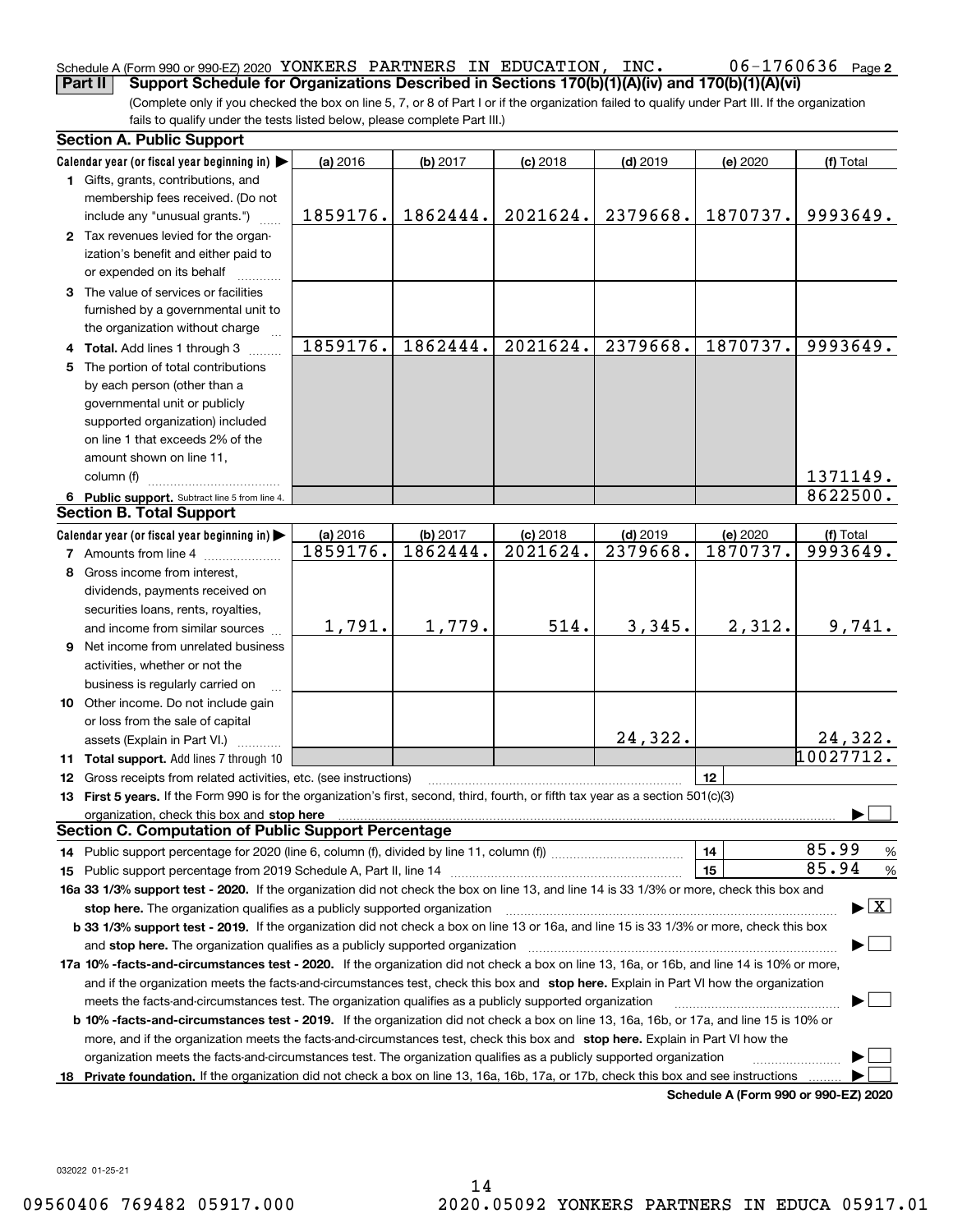#### Schedule A (Form 990 or 990-EZ) 2020 Page YONKERS PARTNERS IN EDUCATION, INC. 06-1760636 **Part III Support Schedule for Organizations Described in Section 509(a)(2)**

(Complete only if you checked the box on line 10 of Part I or if the organization failed to qualify under Part II. If the organization fails to qualify under the tests listed below, please complete Part II.)

|     | <b>Section A. Public Support</b>                                                                                                                                                                |          |          |            |            |          |                                      |
|-----|-------------------------------------------------------------------------------------------------------------------------------------------------------------------------------------------------|----------|----------|------------|------------|----------|--------------------------------------|
|     | Calendar year (or fiscal year beginning in) $\blacktriangleright$                                                                                                                               | (a) 2016 | (b) 2017 | $(c)$ 2018 | $(d)$ 2019 | (e) 2020 | (f) Total                            |
|     | 1 Gifts, grants, contributions, and                                                                                                                                                             |          |          |            |            |          |                                      |
|     | membership fees received. (Do not                                                                                                                                                               |          |          |            |            |          |                                      |
|     | include any "unusual grants.")                                                                                                                                                                  |          |          |            |            |          |                                      |
|     | <b>2</b> Gross receipts from admissions,<br>merchandise sold or services per-<br>formed, or facilities furnished in<br>any activity that is related to the<br>organization's tax-exempt purpose |          |          |            |            |          |                                      |
|     | 3 Gross receipts from activities that<br>are not an unrelated trade or bus-                                                                                                                     |          |          |            |            |          |                                      |
|     | iness under section 513                                                                                                                                                                         |          |          |            |            |          |                                      |
|     | 4 Tax revenues levied for the organ-<br>ization's benefit and either paid to                                                                                                                    |          |          |            |            |          |                                      |
|     | or expended on its behalf                                                                                                                                                                       |          |          |            |            |          |                                      |
|     | 5 The value of services or facilities<br>furnished by a governmental unit to                                                                                                                    |          |          |            |            |          |                                      |
|     | the organization without charge                                                                                                                                                                 |          |          |            |            |          |                                      |
|     | <b>6 Total.</b> Add lines 1 through 5                                                                                                                                                           |          |          |            |            |          |                                      |
|     | 7a Amounts included on lines 1, 2, and<br>3 received from disqualified persons                                                                                                                  |          |          |            |            |          |                                      |
|     | <b>b</b> Amounts included on lines 2 and 3 received<br>from other than disqualified persons that<br>exceed the greater of \$5,000 or 1% of the<br>amount on line 13 for the year                |          |          |            |            |          |                                      |
|     | c Add lines 7a and 7b                                                                                                                                                                           |          |          |            |            |          |                                      |
|     | 8 Public support. (Subtract line 7c from line 6.)<br><b>Section B. Total Support</b>                                                                                                            |          |          |            |            |          |                                      |
|     | Calendar year (or fiscal year beginning in)                                                                                                                                                     | (a) 2016 | (b) 2017 | $(c)$ 2018 | $(d)$ 2019 | (e) 2020 | (f) Total                            |
|     | 9 Amounts from line 6                                                                                                                                                                           |          |          |            |            |          |                                      |
|     | <b>10a</b> Gross income from interest,<br>dividends, payments received on<br>securities loans, rents, royalties,<br>and income from similar sources                                             |          |          |            |            |          |                                      |
|     | <b>b</b> Unrelated business taxable income<br>(less section 511 taxes) from businesses                                                                                                          |          |          |            |            |          |                                      |
|     | acquired after June 30, 1975                                                                                                                                                                    |          |          |            |            |          |                                      |
|     | c Add lines 10a and 10b                                                                                                                                                                         |          |          |            |            |          |                                      |
|     | 11 Net income from unrelated business<br>activities not included in line 10b,<br>whether or not the business is<br>regularly carried on                                                         |          |          |            |            |          |                                      |
|     | 12 Other income. Do not include gain<br>or loss from the sale of capital<br>assets (Explain in Part VI.)                                                                                        |          |          |            |            |          |                                      |
|     | 13 Total support. (Add lines 9, 10c, 11, and 12.)                                                                                                                                               |          |          |            |            |          |                                      |
|     | 14 First 5 years. If the Form 990 is for the organization's first, second, third, fourth, or fifth tax year as a section 501(c)(3) organization,                                                |          |          |            |            |          |                                      |
|     |                                                                                                                                                                                                 |          |          |            |            |          |                                      |
|     | <b>Section C. Computation of Public Support Percentage</b>                                                                                                                                      |          |          |            |            |          |                                      |
|     |                                                                                                                                                                                                 |          |          |            |            | 15       | %                                    |
| 16. | Public support percentage from 2019 Schedule A, Part III, line 15                                                                                                                               |          |          |            |            | 16       | %                                    |
|     | Section D. Computation of Investment Income Percentage                                                                                                                                          |          |          |            |            |          |                                      |
|     | 17 Investment income percentage for 2020 (line 10c, column (f), divided by line 13, column (f))<br>18 Investment income percentage from 2019 Schedule A, Part III, line 17                      |          |          |            |            | 17<br>18 | %<br>%                               |
|     | 19a 33 1/3% support tests - 2020. If the organization did not check the box on line 14, and line 15 is more than 33 1/3%, and line 17 is not                                                    |          |          |            |            |          |                                      |
|     | more than 33 1/3%, check this box and stop here. The organization qualifies as a publicly supported organization                                                                                |          |          |            |            |          |                                      |
|     | b 33 1/3% support tests - 2019. If the organization did not check a box on line 14 or line 19a, and line 16 is more than 33 1/3%, and                                                           |          |          |            |            |          |                                      |
|     | line 18 is not more than 33 1/3%, check this box and stop here. The organization qualifies as a publicly supported organization                                                                 |          |          |            |            |          |                                      |
| 20  | <b>Private foundation.</b> If the organization did not check a box on line 14, 19a, or 19b, check this box and see instructions                                                                 |          |          |            |            |          | .                                    |
|     | 032023 01-25-21                                                                                                                                                                                 |          |          |            |            |          | Schedule A (Form 990 or 990-EZ) 2020 |
|     |                                                                                                                                                                                                 |          | 15       |            |            |          |                                      |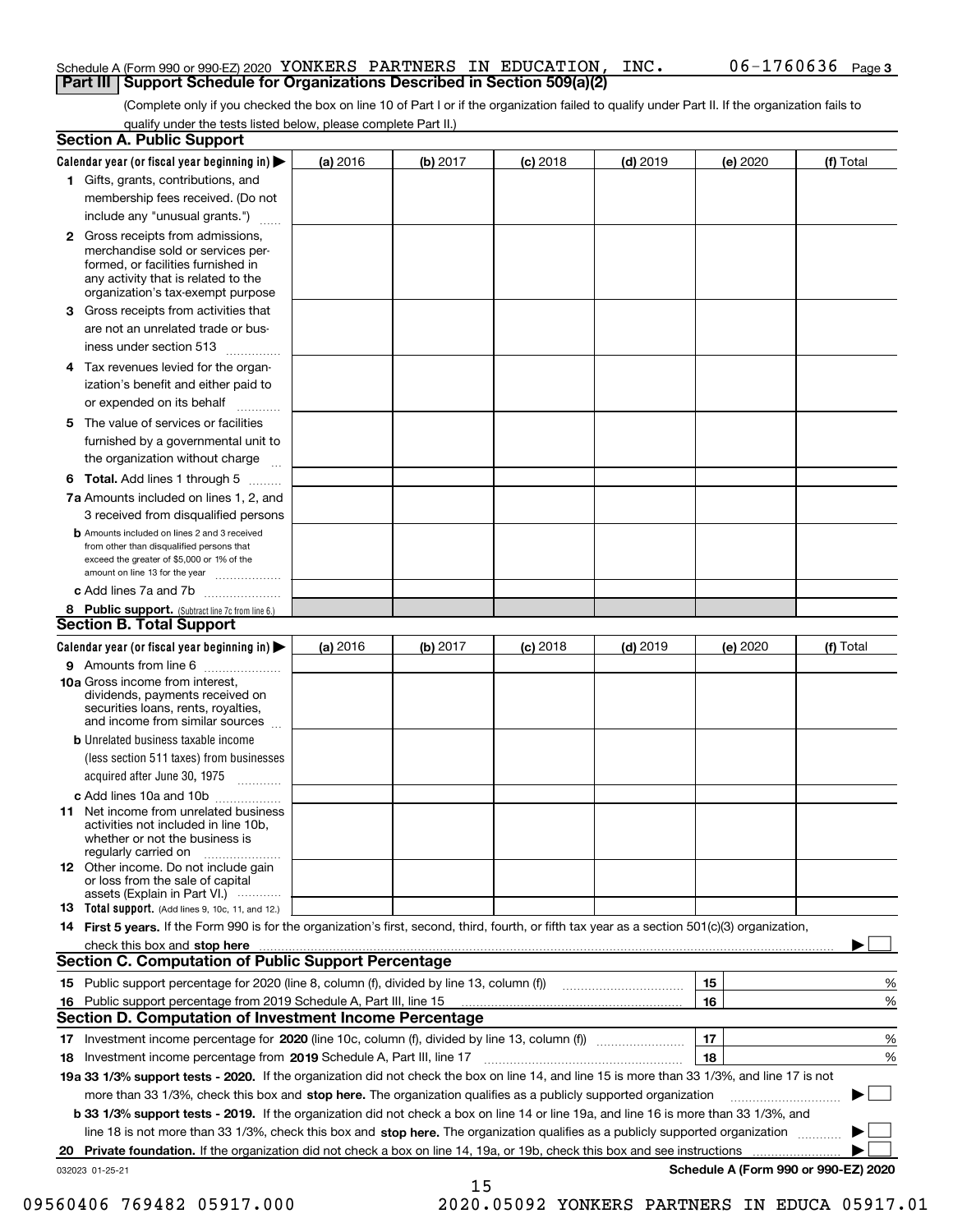**1**

**2**

**3a**

**3b**

**3c**

**4a**

**4b**

**4c**

**5a**

**5b5c**

**6**

**7**

**8**

**9a**

**9b**

**9c**

**10a**

**10b**

**YesNo**

## **Part IV Supporting Organizations**

(Complete only if you checked a box in line 12 on Part I. If you checked box 12a, Part I, complete Sections A and B. If you checked box 12b, Part I, complete Sections A and C. If you checked box 12c, Part I, complete Sections A, D, and E. If you checked box 12d, Part I, complete Sections A and D, and complete Part V.)

#### **Section A. All Supporting Organizations**

- **1** Are all of the organization's supported organizations listed by name in the organization's governing documents? If "No," describe in **Part VI** how the supported organizations are designated. If designated by *class or purpose, describe the designation. If historic and continuing relationship, explain.*
- **2** Did the organization have any supported organization that does not have an IRS determination of status under section 509(a)(1) or (2)? If "Yes," explain in Part VI how the organization determined that the supported *organization was described in section 509(a)(1) or (2).*
- **3a** Did the organization have a supported organization described in section 501(c)(4), (5), or (6)? If "Yes," answer *lines 3b and 3c below.*
- **b** Did the organization confirm that each supported organization qualified under section 501(c)(4), (5), or (6) and satisfied the public support tests under section 509(a)(2)? If "Yes," describe in **Part VI** when and how the *organization made the determination.*
- **c**Did the organization ensure that all support to such organizations was used exclusively for section 170(c)(2)(B) purposes? If "Yes," explain in **Part VI** what controls the organization put in place to ensure such use.
- **4a***If* Was any supported organization not organized in the United States ("foreign supported organization")? *"Yes," and if you checked box 12a or 12b in Part I, answer lines 4b and 4c below.*
- **b** Did the organization have ultimate control and discretion in deciding whether to make grants to the foreign supported organization? If "Yes," describe in **Part VI** how the organization had such control and discretion *despite being controlled or supervised by or in connection with its supported organizations.*
- **c** Did the organization support any foreign supported organization that does not have an IRS determination under sections 501(c)(3) and 509(a)(1) or (2)? If "Yes," explain in **Part VI** what controls the organization used *to ensure that all support to the foreign supported organization was used exclusively for section 170(c)(2)(B) purposes.*
- **5a** Did the organization add, substitute, or remove any supported organizations during the tax year? If "Yes," answer lines 5b and 5c below (if applicable). Also, provide detail in **Part VI,** including (i) the names and EIN *numbers of the supported organizations added, substituted, or removed; (ii) the reasons for each such action; (iii) the authority under the organization's organizing document authorizing such action; and (iv) how the action was accomplished (such as by amendment to the organizing document).*
- **b** Type I or Type II only. Was any added or substituted supported organization part of a class already designated in the organization's organizing document?
- **cSubstitutions only.**  Was the substitution the result of an event beyond the organization's control?
- **6** Did the organization provide support (whether in the form of grants or the provision of services or facilities) to **Part VI.** *If "Yes," provide detail in* support or benefit one or more of the filing organization's supported organizations? anyone other than (i) its supported organizations, (ii) individuals that are part of the charitable class benefited by one or more of its supported organizations, or (iii) other supporting organizations that also
- **7**Did the organization provide a grant, loan, compensation, or other similar payment to a substantial contributor *If "Yes," complete Part I of Schedule L (Form 990 or 990-EZ).* regard to a substantial contributor? (as defined in section 4958(c)(3)(C)), a family member of a substantial contributor, or a 35% controlled entity with
- **8** Did the organization make a loan to a disqualified person (as defined in section 4958) not described in line 7? *If "Yes," complete Part I of Schedule L (Form 990 or 990-EZ).*
- **9a** Was the organization controlled directly or indirectly at any time during the tax year by one or more in section 509(a)(1) or (2))? If "Yes," *provide detail in* <code>Part VI.</code> disqualified persons, as defined in section 4946 (other than foundation managers and organizations described
- **b** Did one or more disqualified persons (as defined in line 9a) hold a controlling interest in any entity in which the supporting organization had an interest? If "Yes," provide detail in P**art VI**.
- **c**Did a disqualified person (as defined in line 9a) have an ownership interest in, or derive any personal benefit from, assets in which the supporting organization also had an interest? If "Yes," provide detail in P**art VI.**
- **10a** Was the organization subject to the excess business holdings rules of section 4943 because of section supporting organizations)? If "Yes," answer line 10b below. 4943(f) (regarding certain Type II supporting organizations, and all Type III non-functionally integrated
- **b** Did the organization have any excess business holdings in the tax year? (Use Schedule C, Form 4720, to *determine whether the organization had excess business holdings.)*

16

032024 01-25-21

**Schedule A (Form 990 or 990-EZ) 2020**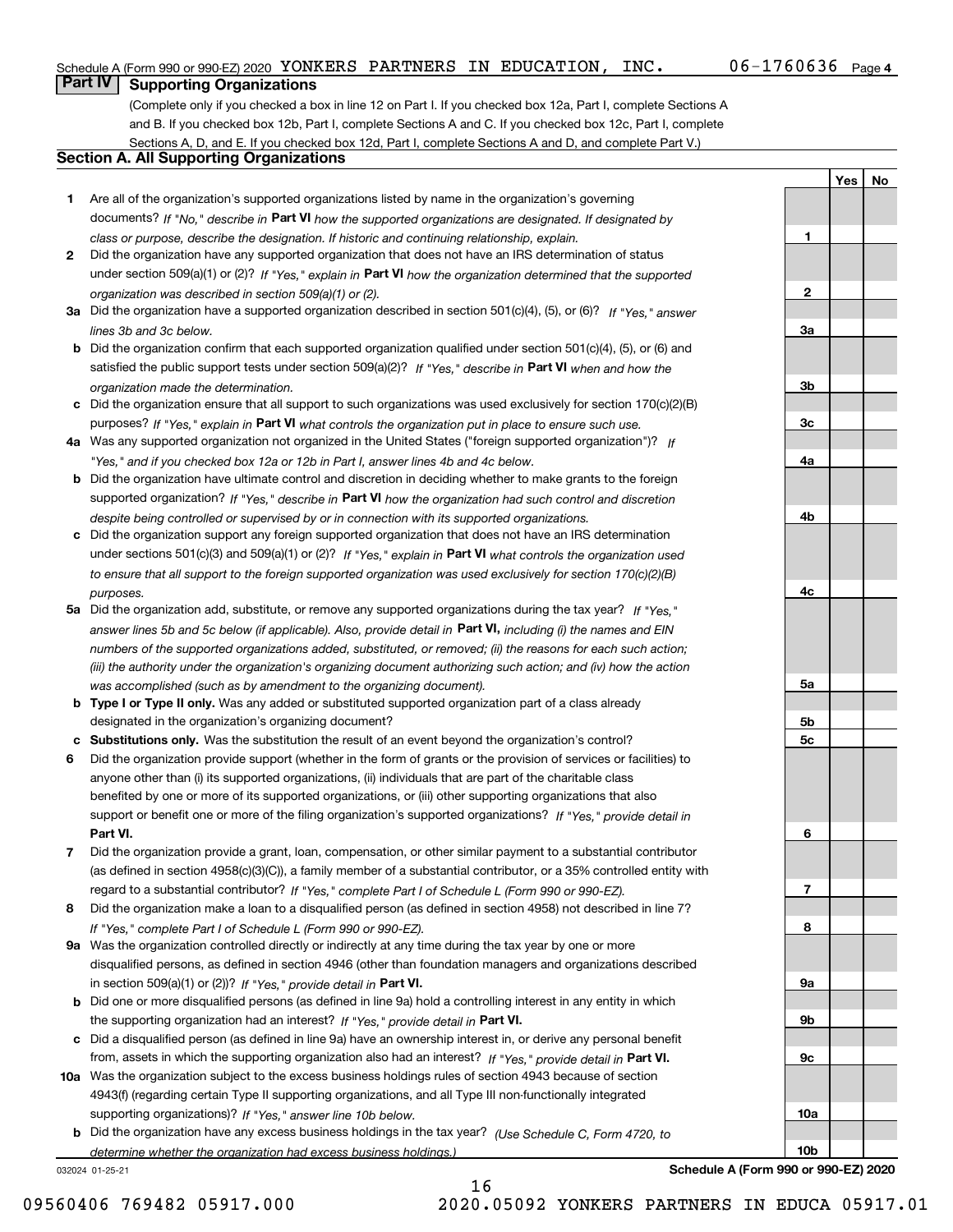#### Schedule A (Form 990 or 990-EZ) 2020 Page YONKERS PARTNERS IN EDUCATION, INC. 06-1760636 **Part IV Supporting Organizations** *(continued)*

|    |                                                                                                                                                                                                                                                           |                 | Yes   No |    |
|----|-----------------------------------------------------------------------------------------------------------------------------------------------------------------------------------------------------------------------------------------------------------|-----------------|----------|----|
| 11 | Has the organization accepted a gift or contribution from any of the following persons?                                                                                                                                                                   |                 |          |    |
|    | a A person who directly or indirectly controls, either alone or together with persons described in lines 11b and                                                                                                                                          |                 |          |    |
|    | 11c below, the governing body of a supported organization?                                                                                                                                                                                                | 11a             |          |    |
|    | <b>b</b> A family member of a person described in line 11a above?                                                                                                                                                                                         | 11 <sub>b</sub> |          |    |
|    | c A 35% controlled entity of a person described in line 11a or 11b above? If "Yes" to line 11a, 11b, or 11c, provide                                                                                                                                      |                 |          |    |
|    | detail in Part VI.                                                                                                                                                                                                                                        | 11c             |          |    |
|    | <b>Section B. Type I Supporting Organizations</b>                                                                                                                                                                                                         |                 |          |    |
|    |                                                                                                                                                                                                                                                           |                 | Yes      | No |
| 1  | Did the governing body, members of the governing body, officers acting in their official capacity, or membership of one or                                                                                                                                |                 |          |    |
|    | more supported organizations have the power to regularly appoint or elect at least a majority of the organization's officers,                                                                                                                             |                 |          |    |
|    | directors, or trustees at all times during the tax year? If "No," describe in Part VI how the supported organization(s)<br>effectively operated, supervised, or controlled the organization's activities. If the organization had more than one supported |                 |          |    |
|    | organization, describe how the powers to appoint and/or remove officers, directors, or trustees were allocated among the                                                                                                                                  |                 |          |    |
|    | supported organizations and what conditions or restrictions, if any, applied to such powers during the tax year.                                                                                                                                          | 1               |          |    |
| 2  | Did the organization operate for the benefit of any supported organization other than the supported                                                                                                                                                       |                 |          |    |
|    | organization(s) that operated, supervised, or controlled the supporting organization? If "Yes," explain in                                                                                                                                                |                 |          |    |
|    | Part VI how providing such benefit carried out the purposes of the supported organization(s) that operated,                                                                                                                                               |                 |          |    |
|    | supervised, or controlled the supporting organization.                                                                                                                                                                                                    | 2               |          |    |
|    | <b>Section C. Type II Supporting Organizations</b>                                                                                                                                                                                                        |                 |          |    |
|    |                                                                                                                                                                                                                                                           |                 | Yes      | No |
| 1. | Were a majority of the organization's directors or trustees during the tax year also a majority of the directors                                                                                                                                          |                 |          |    |
|    | or trustees of each of the organization's supported organization(s)? If "No," describe in Part VI how control                                                                                                                                             |                 |          |    |
|    | or management of the supporting organization was vested in the same persons that controlled or managed                                                                                                                                                    |                 |          |    |
|    | the supported organization(s).<br><b>Section D. All Type III Supporting Organizations</b>                                                                                                                                                                 | 1               |          |    |
|    |                                                                                                                                                                                                                                                           |                 |          |    |
|    |                                                                                                                                                                                                                                                           |                 | Yes      | No |
| 1  | Did the organization provide to each of its supported organizations, by the last day of the fifth month of the                                                                                                                                            |                 |          |    |
|    | organization's tax year, (i) a written notice describing the type and amount of support provided during the prior tax                                                                                                                                     |                 |          |    |
|    | year, (ii) a copy of the Form 990 that was most recently filed as of the date of notification, and (iii) copies of the                                                                                                                                    |                 |          |    |
|    | organization's governing documents in effect on the date of notification, to the extent not previously provided?                                                                                                                                          | 1               |          |    |
| 2  | Were any of the organization's officers, directors, or trustees either (i) appointed or elected by the supported                                                                                                                                          |                 |          |    |
|    | organization(s) or (ii) serving on the governing body of a supported organization? If "No," explain in Part VI how                                                                                                                                        |                 |          |    |
|    | the organization maintained a close and continuous working relationship with the supported organization(s).                                                                                                                                               | 2               |          |    |
| 3  | By reason of the relationship described in line 2, above, did the organization's supported organizations have a                                                                                                                                           |                 |          |    |
|    | significant voice in the organization's investment policies and in directing the use of the organization's                                                                                                                                                |                 |          |    |
|    | income or assets at all times during the tax year? If "Yes," describe in Part VI the role the organization's                                                                                                                                              | 3               |          |    |
|    | supported organizations played in this regard.<br><b>Section E. Type III Functionally Integrated Supporting Organizations</b>                                                                                                                             |                 |          |    |
| 1  |                                                                                                                                                                                                                                                           |                 |          |    |
| a  | Check the box next to the method that the organization used to satisfy the Integral Part Test during the year (see instructions).<br>The organization satisfied the Activities Test. Complete line 2 below.                                               |                 |          |    |
| b  | The organization is the parent of each of its supported organizations. Complete line 3 below.                                                                                                                                                             |                 |          |    |
| C  | The organization supported a governmental entity. Describe in Part VI how you supported a governmental entity (see instructions).                                                                                                                         |                 |          |    |
| 2  | Activities Test. Answer lines 2a and 2b below.                                                                                                                                                                                                            |                 | Yes      | No |
| a  | Did substantially all of the organization's activities during the tax year directly further the exempt purposes of                                                                                                                                        |                 |          |    |
|    | the supported organization(s) to which the organization was responsive? If "Yes," then in Part VI identify                                                                                                                                                |                 |          |    |
|    | those supported organizations and explain how these activities directly furthered their exempt purposes,                                                                                                                                                  |                 |          |    |
|    | how the organization was responsive to those supported organizations, and how the organization determined                                                                                                                                                 |                 |          |    |
|    | that these activities constituted substantially all of its activities.                                                                                                                                                                                    | 2a              |          |    |
| b  | Did the activities described in line 2a, above, constitute activities that, but for the organization's involvement,                                                                                                                                       |                 |          |    |
|    | one or more of the organization's supported organization(s) would have been engaged in? If "Yes," explain in                                                                                                                                              |                 |          |    |
|    | <b>Part VI</b> the reasons for the organization's position that its supported organization(s) would have engaged in                                                                                                                                       |                 |          |    |
|    | these activities but for the organization's involvement.                                                                                                                                                                                                  | 2b              |          |    |
| з  | Parent of Supported Organizations. Answer lines 3a and 3b below.                                                                                                                                                                                          |                 |          |    |
|    | a Did the organization have the power to regularly appoint or elect a majority of the officers, directors, or                                                                                                                                             |                 |          |    |
|    | trustees of each of the supported organizations? If "Yes" or "No" provide details in Part VI.                                                                                                                                                             | За              |          |    |
|    | the examination exercise a substantial degree of direction ever the policies<br>and activities of a                                                                                                                                                       |                 |          |    |

032025 01-25-21 **b** Did the organization exercise a substantial degree of direction over the policies, programs, and activities of each of its supported organizations? If "Yes," describe in Part VI the role played by the organization in this regard.

17

**Schedule A (Form 990 or 990-EZ) 2020**

**3b**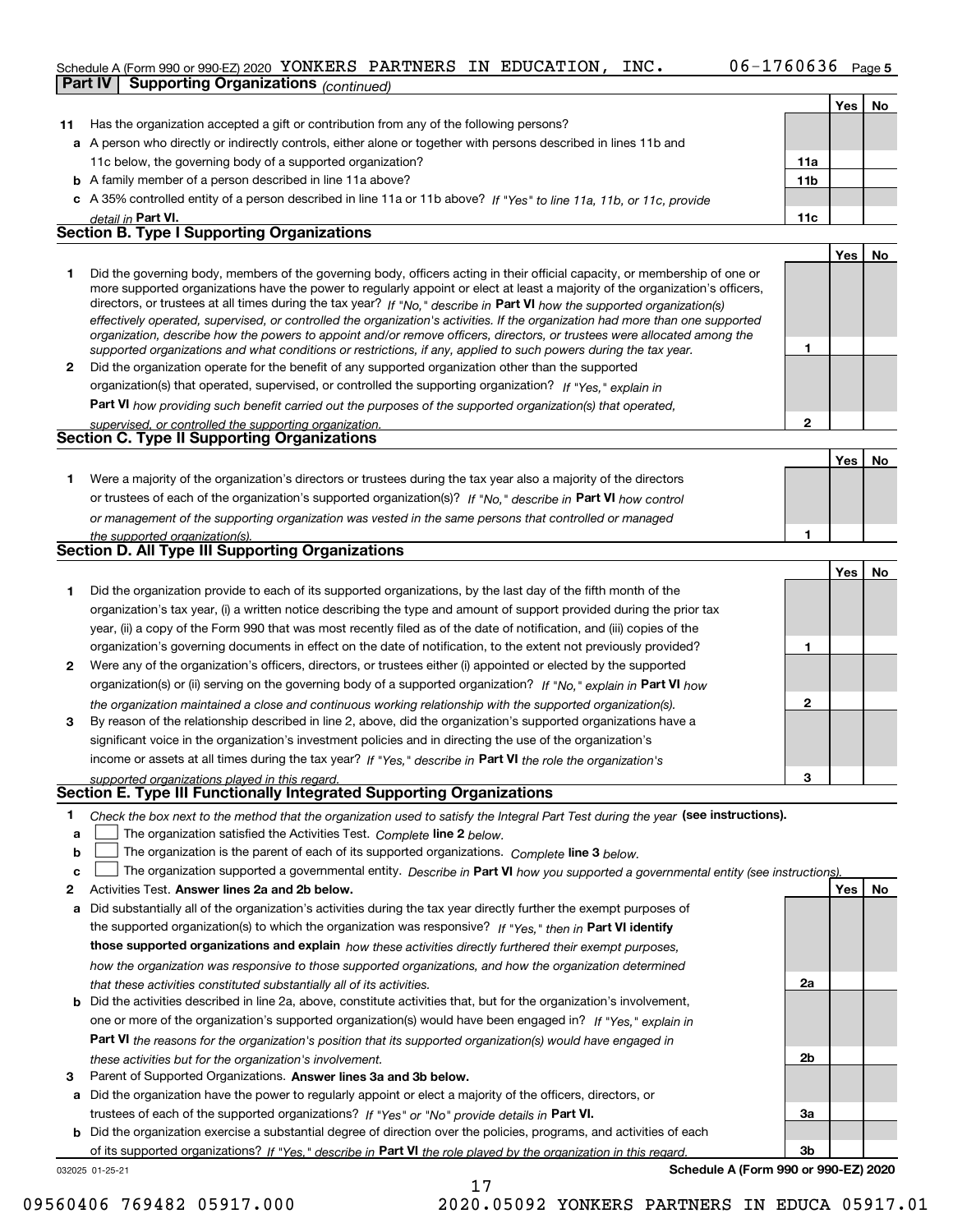| <b>Part V</b> | Schedule A (Form 990 or 990-EZ) 2020 YONKERS PARTNERS IN EDUCATION, INC.<br>Type III Non-Functionally Integrated 509(a)(3) Supporting Organizations |                |                | $06 - 1760636$ Page 6          |
|---------------|-----------------------------------------------------------------------------------------------------------------------------------------------------|----------------|----------------|--------------------------------|
| 1             | Check here if the organization satisfied the Integral Part Test as a qualifying trust on Nov. 20, 1970 (explain in Part VI). See instructions.      |                |                |                                |
|               | All other Type III non-functionally integrated supporting organizations must complete Sections A through E.                                         |                |                |                                |
|               | Section A - Adjusted Net Income                                                                                                                     |                | (A) Prior Year | (B) Current Year<br>(optional) |
| 1             | Net short-term capital gain                                                                                                                         | 1              |                |                                |
| 2             | Recoveries of prior-year distributions                                                                                                              | $\mathbf{2}$   |                |                                |
| з             | Other gross income (see instructions)                                                                                                               | 3              |                |                                |
| 4             | Add lines 1 through 3.                                                                                                                              | 4              |                |                                |
| 5             | Depreciation and depletion                                                                                                                          | 5              |                |                                |
| 6             | Portion of operating expenses paid or incurred for production or                                                                                    |                |                |                                |
|               | collection of gross income or for management, conservation, or                                                                                      |                |                |                                |
|               | maintenance of property held for production of income (see instructions)                                                                            | 6              |                |                                |
| 7             | Other expenses (see instructions)                                                                                                                   | $\overline{7}$ |                |                                |
| 8             | Adjusted Net Income (subtract lines 5, 6, and 7 from line 4)                                                                                        | 8              |                |                                |
|               | <b>Section B - Minimum Asset Amount</b>                                                                                                             |                | (A) Prior Year | (B) Current Year<br>(optional) |
| 1.            | Aggregate fair market value of all non-exempt-use assets (see                                                                                       |                |                |                                |
|               | instructions for short tax year or assets held for part of year):                                                                                   |                |                |                                |
|               | <b>a</b> Average monthly value of securities                                                                                                        | 1a             |                |                                |
|               | <b>b</b> Average monthly cash balances                                                                                                              | 1b             |                |                                |
|               | c Fair market value of other non-exempt-use assets                                                                                                  | 1c             |                |                                |
|               | d Total (add lines 1a, 1b, and 1c)                                                                                                                  | 1d             |                |                                |
|               | e Discount claimed for blockage or other factors                                                                                                    |                |                |                                |
|               | (explain in detail in Part VI):                                                                                                                     |                |                |                                |
| 2             | Acquisition indebtedness applicable to non-exempt-use assets                                                                                        | $\mathbf{2}$   |                |                                |
| 3             | Subtract line 2 from line 1d.                                                                                                                       | 3              |                |                                |
| 4             | Cash deemed held for exempt use. Enter 0.015 of line 3 (for greater amount,                                                                         |                |                |                                |
|               | see instructions).                                                                                                                                  | 4              |                |                                |
| 5             | Net value of non-exempt-use assets (subtract line 4 from line 3)                                                                                    | 5              |                |                                |
| 6             | Multiply line 5 by 0.035.                                                                                                                           | 6              |                |                                |
| 7             | Recoveries of prior-year distributions                                                                                                              | $\overline{7}$ |                |                                |
| 8             | Minimum Asset Amount (add line 7 to line 6)                                                                                                         | 8              |                |                                |
|               | <b>Section C - Distributable Amount</b>                                                                                                             |                |                | <b>Current Year</b>            |
|               | Adjusted net income for prior year (from Section A, line 8, column A)                                                                               | 1              |                |                                |
| 2             | Enter 0.85 of line 1.                                                                                                                               | 2              |                |                                |
| 3             | Minimum asset amount for prior year (from Section B, line 8, column A)                                                                              | 3              |                |                                |
| 4             | Enter greater of line 2 or line 3.                                                                                                                  | 4              |                |                                |
| 5             | Income tax imposed in prior year                                                                                                                    | 5              |                |                                |
| 6             | <b>Distributable Amount.</b> Subtract line 5 from line 4, unless subject to                                                                         |                |                |                                |
|               | emergency temporary reduction (see instructions).                                                                                                   | 6              |                |                                |
| 7             | Check here if the current year is the organization's first as a non-functionally integrated Type III supporting organization (see                   |                |                |                                |

instructions).

**Schedule A (Form 990 or 990-EZ) 2020**

032026 01-25-21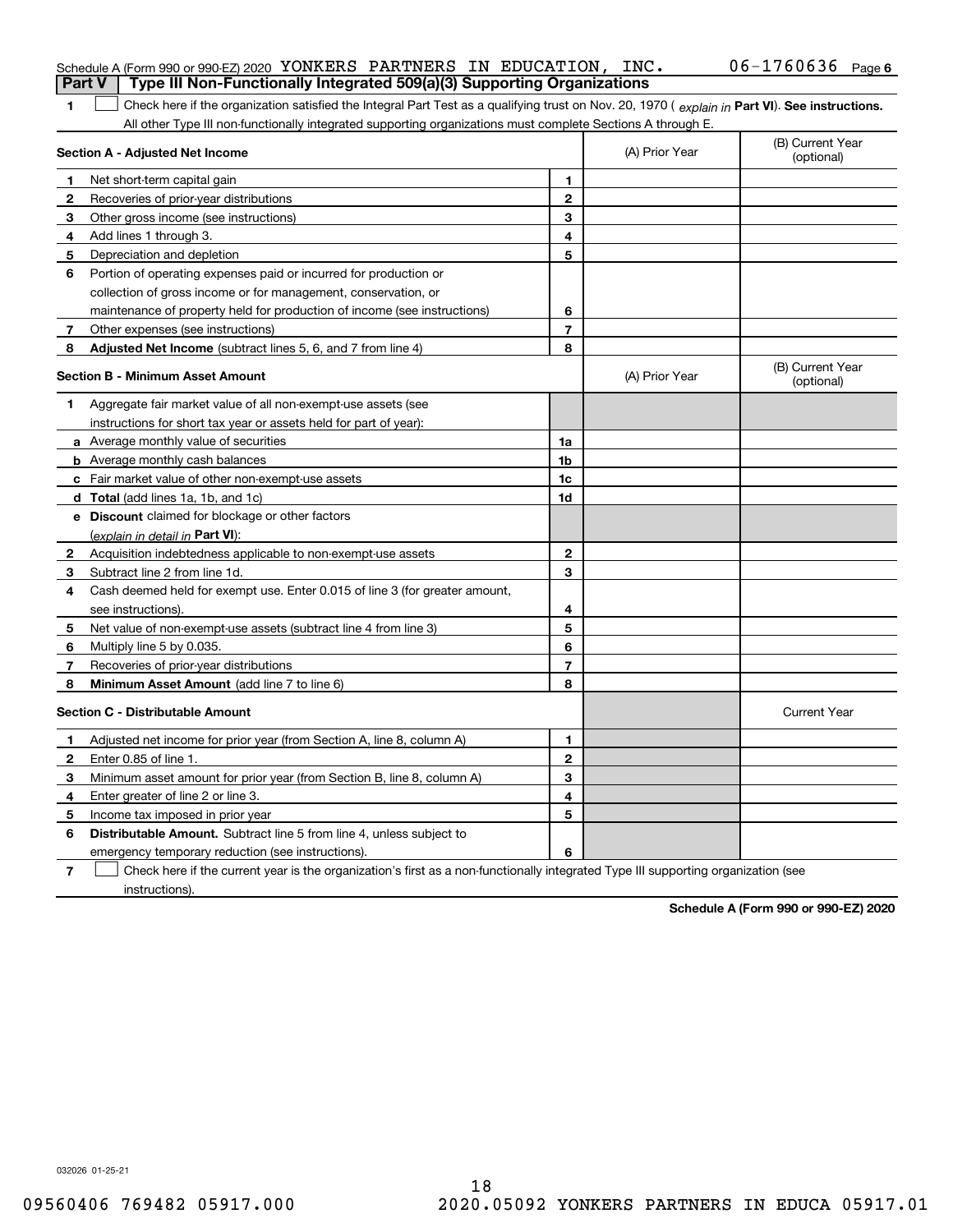#### Schedule A (Form 990 or 990-EZ) 2020 YONKERS PAR'I'NERS IN EDUCA'I'LON, INC。 U6-I76U636 Page YONKERS PARTNERS IN EDUCATION, INC. 06-1760636

| <b>Part V</b>  | Type III Non-Functionally Integrated 509(a)(3) Supporting Organizations                    |                             | (continued)                           |              |                                         |
|----------------|--------------------------------------------------------------------------------------------|-----------------------------|---------------------------------------|--------------|-----------------------------------------|
|                | <b>Section D - Distributions</b>                                                           |                             |                                       |              | <b>Current Year</b>                     |
| 1.             | Amounts paid to supported organizations to accomplish exempt purposes                      |                             |                                       | 1            |                                         |
| 2              | Amounts paid to perform activity that directly furthers exempt purposes of supported       |                             |                                       |              |                                         |
|                | organizations, in excess of income from activity                                           |                             |                                       | $\mathbf{2}$ |                                         |
| 3              | Administrative expenses paid to accomplish exempt purposes of supported organizations      |                             |                                       | 3            |                                         |
| 4              | Amounts paid to acquire exempt-use assets                                                  |                             |                                       | 4            |                                         |
| 5              | Qualified set-aside amounts (prior IRS approval required - provide details in Part VI)     |                             |                                       | 5            |                                         |
| 6              | Other distributions ( <i>describe in</i> Part VI). See instructions.                       |                             |                                       | 6            |                                         |
| 7              | Total annual distributions. Add lines 1 through 6.                                         |                             |                                       | 7            |                                         |
| 8              | Distributions to attentive supported organizations to which the organization is responsive |                             |                                       |              |                                         |
|                | (provide details in Part VI). See instructions.                                            |                             |                                       | 8            |                                         |
| 9              | Distributable amount for 2020 from Section C, line 6                                       |                             |                                       | 9            |                                         |
| 10             | Line 8 amount divided by line 9 amount                                                     |                             |                                       | 10           |                                         |
|                |                                                                                            | (i)                         | (ii)                                  |              | (iii)                                   |
|                | <b>Section E - Distribution Allocations</b> (see instructions)                             | <b>Excess Distributions</b> | <b>Underdistributions</b><br>Pre-2020 |              | <b>Distributable</b><br>Amount for 2020 |
| 1              | Distributable amount for 2020 from Section C, line 6                                       |                             |                                       |              |                                         |
| 2              | Underdistributions, if any, for years prior to 2020 (reason-                               |                             |                                       |              |                                         |
|                | able cause required - explain in Part VI). See instructions.                               |                             |                                       |              |                                         |
| 3              | Excess distributions carryover, if any, to 2020                                            |                             |                                       |              |                                         |
|                | a From 2015                                                                                |                             |                                       |              |                                         |
|                | <b>b</b> From 2016                                                                         |                             |                                       |              |                                         |
|                | c From 2017                                                                                |                             |                                       |              |                                         |
|                | d From 2018                                                                                |                             |                                       |              |                                         |
|                | e From 2019                                                                                |                             |                                       |              |                                         |
|                | f Total of lines 3a through 3e                                                             |                             |                                       |              |                                         |
|                | g Applied to underdistributions of prior years                                             |                             |                                       |              |                                         |
|                | <b>h</b> Applied to 2020 distributable amount                                              |                             |                                       |              |                                         |
|                | Carryover from 2015 not applied (see instructions)                                         |                             |                                       |              |                                         |
|                | Remainder. Subtract lines 3g, 3h, and 3i from line 3f.                                     |                             |                                       |              |                                         |
| 4              | Distributions for 2020 from Section D.                                                     |                             |                                       |              |                                         |
|                | line $7:$                                                                                  |                             |                                       |              |                                         |
|                | a Applied to underdistributions of prior years                                             |                             |                                       |              |                                         |
|                | <b>b</b> Applied to 2020 distributable amount                                              |                             |                                       |              |                                         |
|                | c Remainder. Subtract lines 4a and 4b from line 4.                                         |                             |                                       |              |                                         |
| 5              | Remaining underdistributions for years prior to 2020, if                                   |                             |                                       |              |                                         |
|                | any. Subtract lines 3g and 4a from line 2. For result greater                              |                             |                                       |              |                                         |
|                | than zero, explain in Part VI. See instructions.                                           |                             |                                       |              |                                         |
| 6              | Remaining underdistributions for 2020. Subtract lines 3h                                   |                             |                                       |              |                                         |
|                | and 4b from line 1. For result greater than zero, explain in                               |                             |                                       |              |                                         |
|                | Part VI. See instructions.                                                                 |                             |                                       |              |                                         |
| $\overline{7}$ | Excess distributions carryover to 2021. Add lines 3j                                       |                             |                                       |              |                                         |
|                | and 4c.                                                                                    |                             |                                       |              |                                         |
| 8              | Breakdown of line 7:                                                                       |                             |                                       |              |                                         |
|                | a Excess from 2016                                                                         |                             |                                       |              |                                         |
|                | <b>b</b> Excess from 2017                                                                  |                             |                                       |              |                                         |
|                | c Excess from 2018                                                                         |                             |                                       |              |                                         |
|                | d Excess from 2019                                                                         |                             |                                       |              |                                         |
|                | e Excess from 2020                                                                         |                             |                                       |              |                                         |
|                |                                                                                            |                             |                                       |              |                                         |

**Schedule A (Form 990 or 990-EZ) 2020**

032027 01-25-21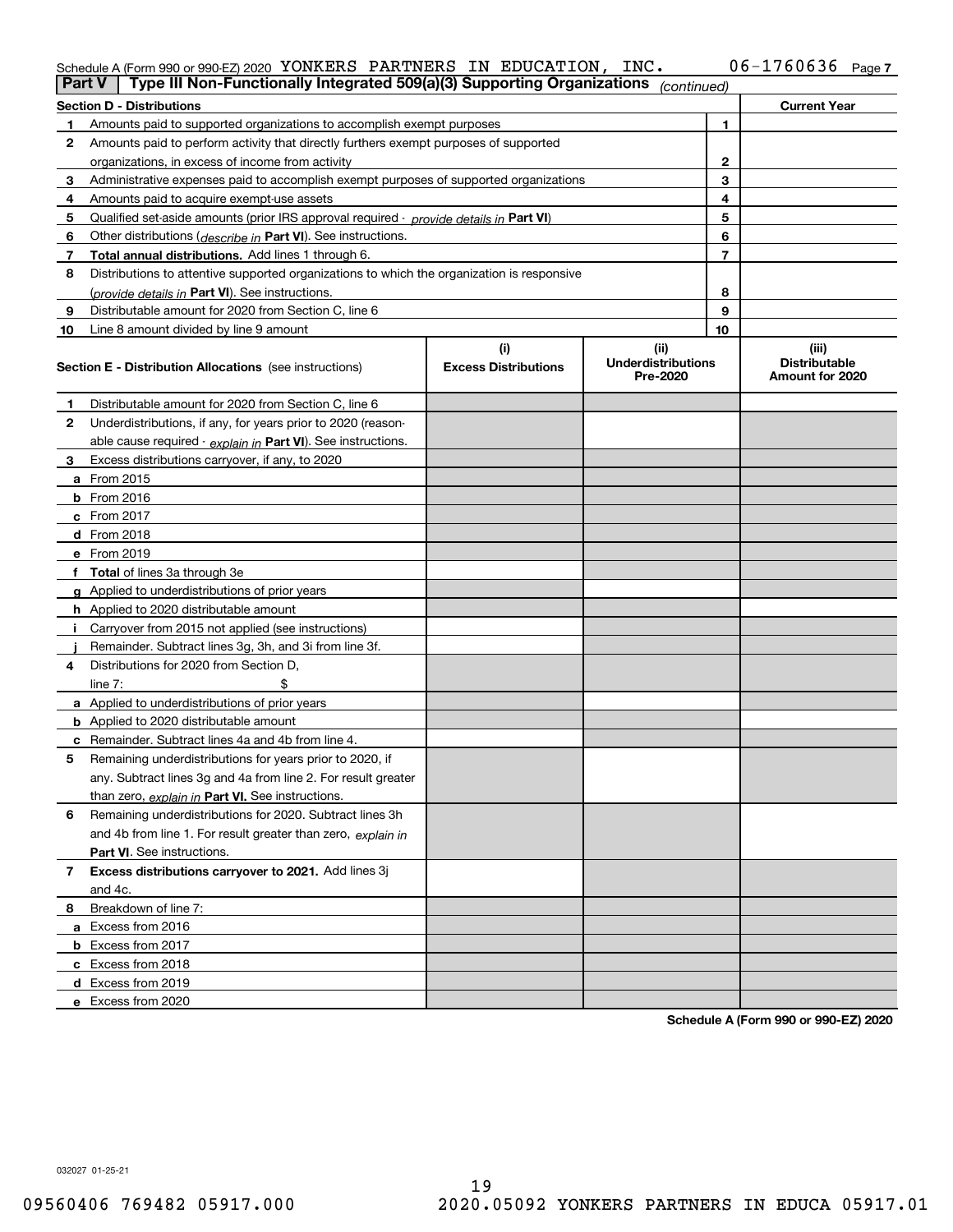| Supplemental Information. Provide the explanations required by Part II, line 10; Part II, line 17a or 17b; Part III, line 12;<br>Part IV, Section A, lines 1, 2, 3b, 3c, 4b, 4c, 5a, 6, 9a, 9b, 9c, 11a, 11b, and 11c; Part IV, Section B, lines 1 and 2; Part IV, Section C,<br>line 1; Part IV, Section D, lines 2 and 3; Part IV, Section E, lines 1c, 2a, 2b, 3a, and 3b; Part V, line 1; Part V, Section B, line 1e; Part V,<br>Section D, lines 5, 6, and 8; and Part V, Section E, lines 2, 5, and 6. Also complete this part for any additional information.<br>(See instructions.)<br>Schedule A (Form 990 or 990-EZ) 2020<br>032028 01-25-21<br>20 |                | Schedule A (Form 990 or 990-EZ) 2020 YONKERS PARTNERS IN EDUCATION, INC. |  |  | $06 - 1760636$ Page 8 |  |
|--------------------------------------------------------------------------------------------------------------------------------------------------------------------------------------------------------------------------------------------------------------------------------------------------------------------------------------------------------------------------------------------------------------------------------------------------------------------------------------------------------------------------------------------------------------------------------------------------------------------------------------------------------------|----------------|--------------------------------------------------------------------------|--|--|-----------------------|--|
|                                                                                                                                                                                                                                                                                                                                                                                                                                                                                                                                                                                                                                                              | <b>Part VI</b> |                                                                          |  |  |                       |  |
|                                                                                                                                                                                                                                                                                                                                                                                                                                                                                                                                                                                                                                                              |                |                                                                          |  |  |                       |  |
|                                                                                                                                                                                                                                                                                                                                                                                                                                                                                                                                                                                                                                                              |                |                                                                          |  |  |                       |  |
|                                                                                                                                                                                                                                                                                                                                                                                                                                                                                                                                                                                                                                                              |                |                                                                          |  |  |                       |  |
|                                                                                                                                                                                                                                                                                                                                                                                                                                                                                                                                                                                                                                                              |                |                                                                          |  |  |                       |  |
|                                                                                                                                                                                                                                                                                                                                                                                                                                                                                                                                                                                                                                                              |                |                                                                          |  |  |                       |  |
|                                                                                                                                                                                                                                                                                                                                                                                                                                                                                                                                                                                                                                                              |                |                                                                          |  |  |                       |  |
|                                                                                                                                                                                                                                                                                                                                                                                                                                                                                                                                                                                                                                                              |                |                                                                          |  |  |                       |  |
|                                                                                                                                                                                                                                                                                                                                                                                                                                                                                                                                                                                                                                                              |                |                                                                          |  |  |                       |  |
|                                                                                                                                                                                                                                                                                                                                                                                                                                                                                                                                                                                                                                                              |                |                                                                          |  |  |                       |  |
|                                                                                                                                                                                                                                                                                                                                                                                                                                                                                                                                                                                                                                                              |                |                                                                          |  |  |                       |  |
|                                                                                                                                                                                                                                                                                                                                                                                                                                                                                                                                                                                                                                                              |                |                                                                          |  |  |                       |  |
|                                                                                                                                                                                                                                                                                                                                                                                                                                                                                                                                                                                                                                                              |                |                                                                          |  |  |                       |  |
|                                                                                                                                                                                                                                                                                                                                                                                                                                                                                                                                                                                                                                                              |                |                                                                          |  |  |                       |  |
|                                                                                                                                                                                                                                                                                                                                                                                                                                                                                                                                                                                                                                                              |                |                                                                          |  |  |                       |  |
|                                                                                                                                                                                                                                                                                                                                                                                                                                                                                                                                                                                                                                                              |                |                                                                          |  |  |                       |  |
|                                                                                                                                                                                                                                                                                                                                                                                                                                                                                                                                                                                                                                                              |                |                                                                          |  |  |                       |  |
|                                                                                                                                                                                                                                                                                                                                                                                                                                                                                                                                                                                                                                                              |                |                                                                          |  |  |                       |  |
|                                                                                                                                                                                                                                                                                                                                                                                                                                                                                                                                                                                                                                                              |                |                                                                          |  |  |                       |  |
|                                                                                                                                                                                                                                                                                                                                                                                                                                                                                                                                                                                                                                                              |                |                                                                          |  |  |                       |  |
|                                                                                                                                                                                                                                                                                                                                                                                                                                                                                                                                                                                                                                                              |                |                                                                          |  |  |                       |  |
|                                                                                                                                                                                                                                                                                                                                                                                                                                                                                                                                                                                                                                                              |                |                                                                          |  |  |                       |  |
|                                                                                                                                                                                                                                                                                                                                                                                                                                                                                                                                                                                                                                                              |                |                                                                          |  |  |                       |  |
|                                                                                                                                                                                                                                                                                                                                                                                                                                                                                                                                                                                                                                                              |                |                                                                          |  |  |                       |  |
|                                                                                                                                                                                                                                                                                                                                                                                                                                                                                                                                                                                                                                                              |                |                                                                          |  |  |                       |  |
|                                                                                                                                                                                                                                                                                                                                                                                                                                                                                                                                                                                                                                                              |                |                                                                          |  |  |                       |  |
|                                                                                                                                                                                                                                                                                                                                                                                                                                                                                                                                                                                                                                                              |                |                                                                          |  |  |                       |  |
|                                                                                                                                                                                                                                                                                                                                                                                                                                                                                                                                                                                                                                                              |                |                                                                          |  |  |                       |  |
|                                                                                                                                                                                                                                                                                                                                                                                                                                                                                                                                                                                                                                                              |                |                                                                          |  |  |                       |  |
|                                                                                                                                                                                                                                                                                                                                                                                                                                                                                                                                                                                                                                                              |                |                                                                          |  |  |                       |  |
|                                                                                                                                                                                                                                                                                                                                                                                                                                                                                                                                                                                                                                                              |                |                                                                          |  |  |                       |  |
|                                                                                                                                                                                                                                                                                                                                                                                                                                                                                                                                                                                                                                                              |                |                                                                          |  |  |                       |  |
|                                                                                                                                                                                                                                                                                                                                                                                                                                                                                                                                                                                                                                                              |                |                                                                          |  |  |                       |  |
|                                                                                                                                                                                                                                                                                                                                                                                                                                                                                                                                                                                                                                                              |                |                                                                          |  |  |                       |  |
|                                                                                                                                                                                                                                                                                                                                                                                                                                                                                                                                                                                                                                                              |                |                                                                          |  |  |                       |  |
|                                                                                                                                                                                                                                                                                                                                                                                                                                                                                                                                                                                                                                                              |                |                                                                          |  |  |                       |  |
|                                                                                                                                                                                                                                                                                                                                                                                                                                                                                                                                                                                                                                                              |                |                                                                          |  |  |                       |  |
|                                                                                                                                                                                                                                                                                                                                                                                                                                                                                                                                                                                                                                                              |                |                                                                          |  |  |                       |  |
|                                                                                                                                                                                                                                                                                                                                                                                                                                                                                                                                                                                                                                                              |                |                                                                          |  |  |                       |  |
|                                                                                                                                                                                                                                                                                                                                                                                                                                                                                                                                                                                                                                                              |                |                                                                          |  |  |                       |  |
|                                                                                                                                                                                                                                                                                                                                                                                                                                                                                                                                                                                                                                                              |                |                                                                          |  |  |                       |  |
|                                                                                                                                                                                                                                                                                                                                                                                                                                                                                                                                                                                                                                                              |                |                                                                          |  |  |                       |  |
|                                                                                                                                                                                                                                                                                                                                                                                                                                                                                                                                                                                                                                                              |                |                                                                          |  |  |                       |  |
|                                                                                                                                                                                                                                                                                                                                                                                                                                                                                                                                                                                                                                                              |                |                                                                          |  |  |                       |  |
|                                                                                                                                                                                                                                                                                                                                                                                                                                                                                                                                                                                                                                                              |                |                                                                          |  |  |                       |  |
|                                                                                                                                                                                                                                                                                                                                                                                                                                                                                                                                                                                                                                                              |                |                                                                          |  |  |                       |  |
|                                                                                                                                                                                                                                                                                                                                                                                                                                                                                                                                                                                                                                                              |                |                                                                          |  |  |                       |  |
|                                                                                                                                                                                                                                                                                                                                                                                                                                                                                                                                                                                                                                                              |                |                                                                          |  |  |                       |  |
|                                                                                                                                                                                                                                                                                                                                                                                                                                                                                                                                                                                                                                                              |                |                                                                          |  |  |                       |  |
|                                                                                                                                                                                                                                                                                                                                                                                                                                                                                                                                                                                                                                                              |                |                                                                          |  |  |                       |  |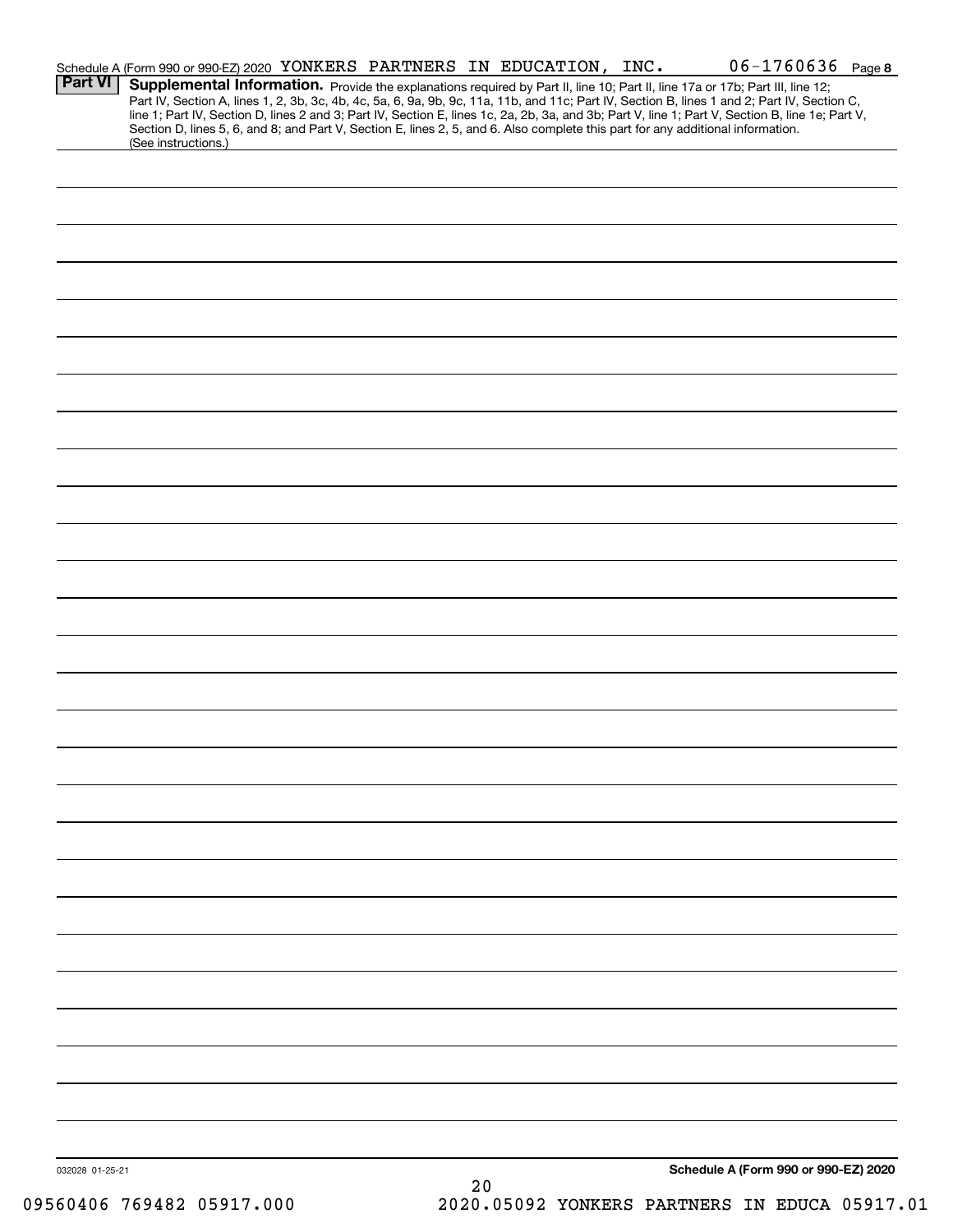Department of the Treasury Internal Revenue Service **(Form 990, 990-EZ, or 990-PF)**

Name of the organization

#### \*\* PUBLIC DISCLOSURE COPY \*\*

# **Schedule B Schedule of Contributors**

**| Attach to Form 990, Form 990-EZ, or Form 990-PF. | Go to www.irs.gov/Form990 for the latest information.** OMB No. 1545-0047

**2020**

**Employer identification number**

|                                       | YONKERS PARTNERS IN EDUCATION, INC.                                                | 06-1760636 |
|---------------------------------------|------------------------------------------------------------------------------------|------------|
| <b>Organization type</b> (check one): |                                                                                    |            |
| Filers of:                            | Section:                                                                           |            |
| Form 990 or 990-EZ                    | $X \mid$<br>$3$ ) (enter number) organization<br>501(c)(                           |            |
|                                       | $4947(a)(1)$ nonexempt charitable trust <b>not</b> treated as a private foundation |            |
|                                       | 527 political organization                                                         |            |
| Form 990-PF                           | 501(c)(3) exempt private foundation                                                |            |

4947(a)(1) nonexempt charitable trust treated as a private foundation  $\mathcal{L}^{\text{max}}$ 

501(c)(3) taxable private foundation  $\mathcal{L}^{\text{max}}$ 

Check if your organization is covered by the **General Rule** or a **Special Rule. Note:**  Only a section 501(c)(7), (8), or (10) organization can check boxes for both the General Rule and a Special Rule. See instructions.

#### **General Rule**

 $\mathcal{L}^{\text{max}}$ 

For an organization filing Form 990, 990-EZ, or 990-PF that received, during the year, contributions totaling \$5,000 or more (in money or property) from any one contributor. Complete Parts I and II. See instructions for determining a contributor's total contributions.

#### **Special Rules**

any one contributor, during the year, total contributions of the greater of  $\,$  (1) \$5,000; or **(2)** 2% of the amount on (i) Form 990, Part VIII, line 1h;  $\boxed{\textbf{X}}$  For an organization described in section 501(c)(3) filing Form 990 or 990-EZ that met the 33 1/3% support test of the regulations under sections 509(a)(1) and 170(b)(1)(A)(vi), that checked Schedule A (Form 990 or 990-EZ), Part II, line 13, 16a, or 16b, and that received from or (ii) Form 990-EZ, line 1. Complete Parts I and II.

For an organization described in section 501(c)(7), (8), or (10) filing Form 990 or 990-EZ that received from any one contributor, during the year, total contributions of more than \$1,000 exclusively for religious, charitable, scientific, literary, or educational purposes, or for the prevention of cruelty to children or animals. Complete Parts I (entering "N/A" in column (b) instead of the contributor name and address), II, and III.  $\mathcal{L}^{\text{max}}$ 

purpose. Don't complete any of the parts unless the **General Rule** applies to this organization because it received *nonexclusively* year, contributions <sub>exclusively</sub> for religious, charitable, etc., purposes, but no such contributions totaled more than \$1,000. If this box is checked, enter here the total contributions that were received during the year for an  $\;$ exclusively religious, charitable, etc., For an organization described in section 501(c)(7), (8), or (10) filing Form 990 or 990-EZ that received from any one contributor, during the religious, charitable, etc., contributions totaling \$5,000 or more during the year  $\Box$ — $\Box$   $\Box$  $\mathcal{L}^{\text{max}}$ 

**Caution:**  An organization that isn't covered by the General Rule and/or the Special Rules doesn't file Schedule B (Form 990, 990-EZ, or 990-PF),  **must** but it answer "No" on Part IV, line 2, of its Form 990; or check the box on line H of its Form 990-EZ or on its Form 990-PF, Part I, line 2, to certify that it doesn't meet the filing requirements of Schedule B (Form 990, 990-EZ, or 990-PF).

**For Paperwork Reduction Act Notice, see the instructions for Form 990, 990-EZ, or 990-PF. Schedule B (Form 990, 990-EZ, or 990-PF) (2020)** LHA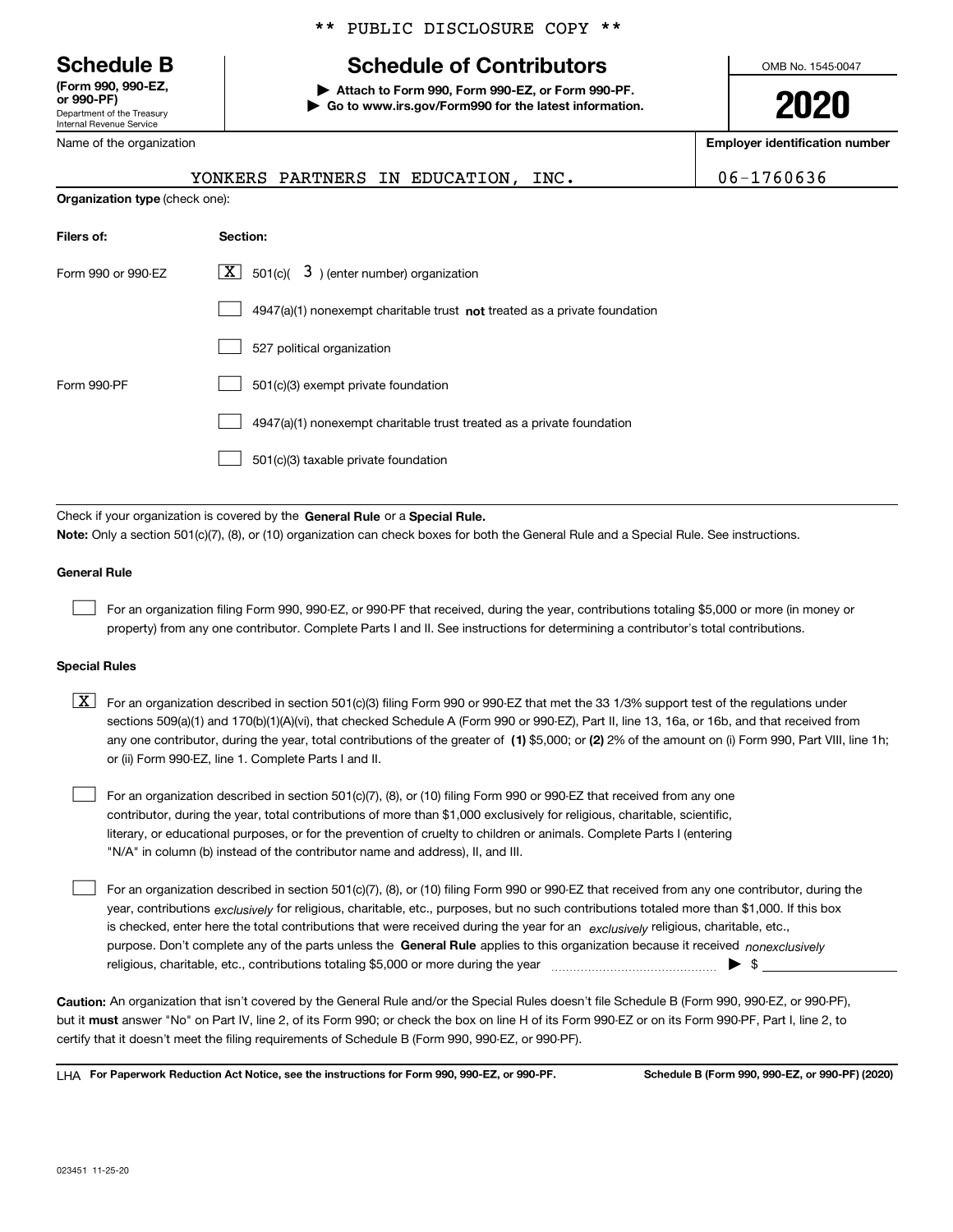**Employer identification number**

## YONKERS PARTNERS IN EDUCATION, INC. 06-1760636

Chedule B (Form 990, 990-EZ, or 990-PF) (2020)<br>
lame of organization<br> **2008 CONKERS PARTNERS IN EDUCATION, INC.**<br> **2008 Part I Contributors** (see instructions). Use duplicate copies of Part I if additional space is neede

| (d)<br>(b)<br>(c)<br>(a)<br>No.<br><b>Total contributions</b><br>Name, address, and ZIP + 4<br>$\overline{\mathbf{X}}$<br>1<br>Person<br>Payroll<br>227,404.<br>Noncash<br>\$<br>(Complete Part II for<br>(d)<br>(b)<br>(c)<br>(a)<br>No.<br>Name, address, and ZIP + 4<br><b>Total contributions</b><br>2<br>$\overline{\text{X}}$<br>Person<br>Payroll<br>132,500.<br>Noncash<br>\$<br>(Complete Part II for<br>(c)<br>(d)<br>(b)<br>(a)<br>No.<br>Name, address, and ZIP + 4<br><b>Total contributions</b><br>3<br>$\overline{\text{X}}$<br>Person<br>Payroll<br>110,000.<br><b>Noncash</b><br>\$<br>(Complete Part II for<br>(c)<br>(d)<br>(b)<br>(a)<br>No.<br>Name, address, and ZIP + 4<br><b>Total contributions</b><br>Type of contribution<br>4<br>$\overline{\text{X}}$<br>Person<br>Payroll<br>100,000.<br><b>Noncash</b><br>\$<br>(Complete Part II for<br>(b)<br>(d)<br>(a)<br>(c)<br>No.<br>Name, address, and ZIP + 4<br><b>Total contributions</b><br>Type of contribution<br>5<br>$\overline{\mathbf{X}}$<br>Person<br>Payroll<br>100,000.<br>Noncash<br>$\$$<br>(Complete Part II for<br>(c)<br>(d)<br>(a)<br>(b)<br>No.<br>Name, address, and ZIP + 4<br><b>Total contributions</b><br>Type of contribution<br>6<br>$\overline{\mathbf{X}}$<br>Person<br>Payroll<br>92,000.<br>Noncash<br>\$<br>(Complete Part II for |  |                         |
|-------------------------------------------------------------------------------------------------------------------------------------------------------------------------------------------------------------------------------------------------------------------------------------------------------------------------------------------------------------------------------------------------------------------------------------------------------------------------------------------------------------------------------------------------------------------------------------------------------------------------------------------------------------------------------------------------------------------------------------------------------------------------------------------------------------------------------------------------------------------------------------------------------------------------------------------------------------------------------------------------------------------------------------------------------------------------------------------------------------------------------------------------------------------------------------------------------------------------------------------------------------------------------------------------------------------------------------------|--|-------------------------|
|                                                                                                                                                                                                                                                                                                                                                                                                                                                                                                                                                                                                                                                                                                                                                                                                                                                                                                                                                                                                                                                                                                                                                                                                                                                                                                                                           |  | Type of contribution    |
|                                                                                                                                                                                                                                                                                                                                                                                                                                                                                                                                                                                                                                                                                                                                                                                                                                                                                                                                                                                                                                                                                                                                                                                                                                                                                                                                           |  | noncash contributions.) |
|                                                                                                                                                                                                                                                                                                                                                                                                                                                                                                                                                                                                                                                                                                                                                                                                                                                                                                                                                                                                                                                                                                                                                                                                                                                                                                                                           |  | Type of contribution    |
|                                                                                                                                                                                                                                                                                                                                                                                                                                                                                                                                                                                                                                                                                                                                                                                                                                                                                                                                                                                                                                                                                                                                                                                                                                                                                                                                           |  | noncash contributions.) |
|                                                                                                                                                                                                                                                                                                                                                                                                                                                                                                                                                                                                                                                                                                                                                                                                                                                                                                                                                                                                                                                                                                                                                                                                                                                                                                                                           |  | Type of contribution    |
|                                                                                                                                                                                                                                                                                                                                                                                                                                                                                                                                                                                                                                                                                                                                                                                                                                                                                                                                                                                                                                                                                                                                                                                                                                                                                                                                           |  | noncash contributions.) |
|                                                                                                                                                                                                                                                                                                                                                                                                                                                                                                                                                                                                                                                                                                                                                                                                                                                                                                                                                                                                                                                                                                                                                                                                                                                                                                                                           |  |                         |
|                                                                                                                                                                                                                                                                                                                                                                                                                                                                                                                                                                                                                                                                                                                                                                                                                                                                                                                                                                                                                                                                                                                                                                                                                                                                                                                                           |  | noncash contributions.) |
|                                                                                                                                                                                                                                                                                                                                                                                                                                                                                                                                                                                                                                                                                                                                                                                                                                                                                                                                                                                                                                                                                                                                                                                                                                                                                                                                           |  |                         |
|                                                                                                                                                                                                                                                                                                                                                                                                                                                                                                                                                                                                                                                                                                                                                                                                                                                                                                                                                                                                                                                                                                                                                                                                                                                                                                                                           |  | noncash contributions.) |
|                                                                                                                                                                                                                                                                                                                                                                                                                                                                                                                                                                                                                                                                                                                                                                                                                                                                                                                                                                                                                                                                                                                                                                                                                                                                                                                                           |  |                         |
| Schedule B (Form 990, 990-EZ, or 990-PF) (2020)<br>023452 11-25-20                                                                                                                                                                                                                                                                                                                                                                                                                                                                                                                                                                                                                                                                                                                                                                                                                                                                                                                                                                                                                                                                                                                                                                                                                                                                        |  | noncash contributions.) |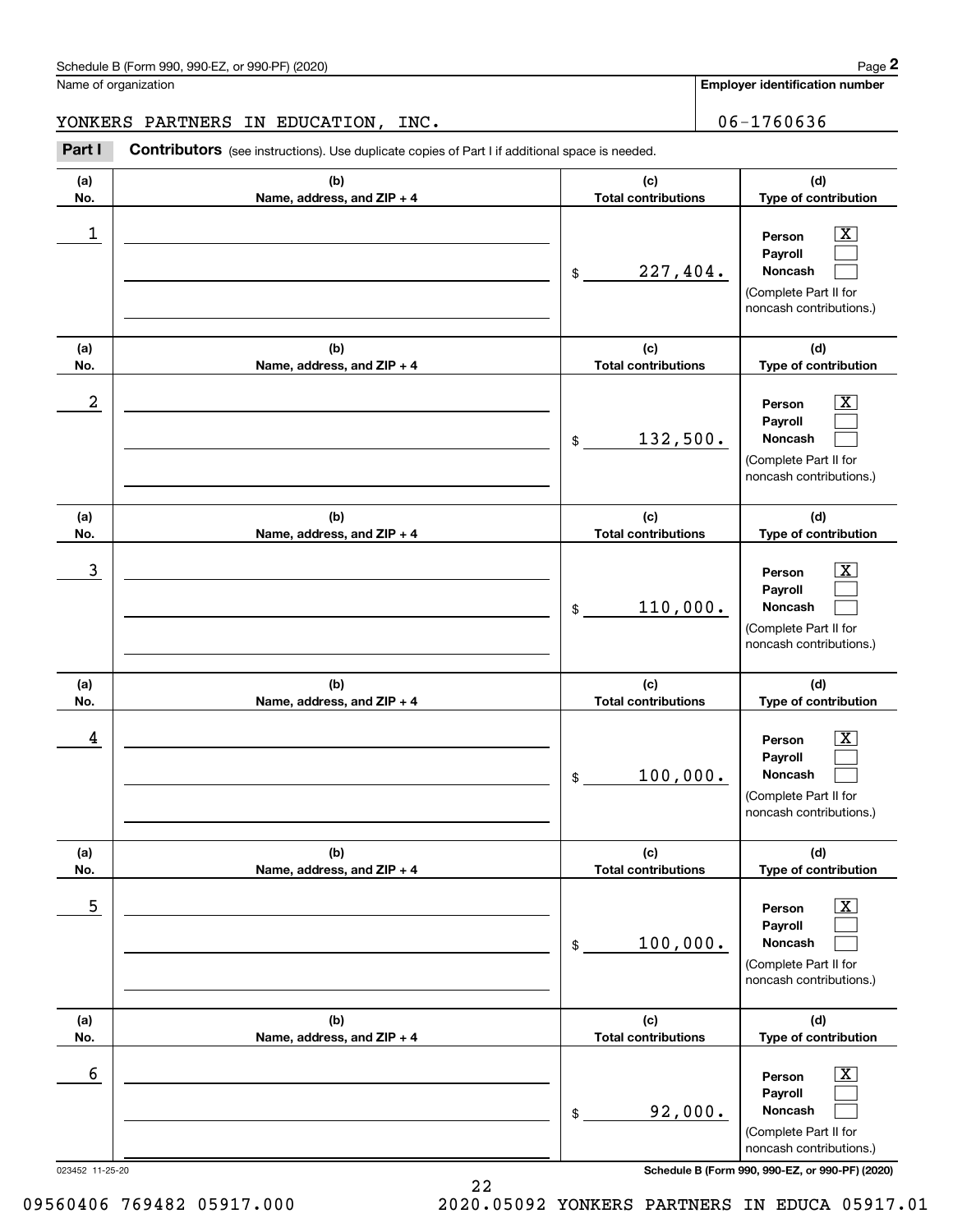**Employer identification number**

### YONKERS PARTNERS IN EDUCATION, INC. 106-1760636

Chedule B (Form 990, 990-EZ, or 990-PF) (2020)<br>
lame of organization<br> **2008 CONKERS PARTNERS IN EDUCATION, INC.**<br> **2008 Part I Contributors** (see instructions). Use duplicate copies of Part I if additional space is neede

| (c)<br><b>Total contributions</b><br>65,350.<br>\$ | (d)<br>Type of contribution<br>$\overline{\texttt{X}}$<br>Person<br>Payroll<br>Noncash                      |
|----------------------------------------------------|-------------------------------------------------------------------------------------------------------------|
|                                                    |                                                                                                             |
|                                                    | (Complete Part II for<br>noncash contributions.)                                                            |
| (c)<br><b>Total contributions</b>                  | (d)<br>Type of contribution                                                                                 |
| 65,000.<br>\$                                      | $\overline{\texttt{x}}$<br>Person<br>Payroll<br>Noncash<br>(Complete Part II for<br>noncash contributions.) |
| (c)<br><b>Total contributions</b>                  | (d)<br>Type of contribution                                                                                 |
| 55,000.<br>\$                                      | $\overline{\text{X}}$<br>Person<br>Payroll<br>Noncash<br>(Complete Part II for<br>noncash contributions.)   |
| (c)<br><b>Total contributions</b>                  | (d)<br>Type of contribution                                                                                 |
| 50,000.<br>\$                                      | X<br>Person<br>Payroll<br>Noncash<br>(Complete Part II for<br>noncash contributions.)                       |
| (c)                                                | (d)<br>Type of contribution                                                                                 |
| 50,000.<br>\$                                      | $\overline{\text{X}}$<br>Person<br>Payroll<br>Noncash<br>(Complete Part II for<br>noncash contributions.)   |
| (c)                                                | (d)<br>Type of contribution                                                                                 |
| 50,000.<br>\$                                      | Х,<br>Person<br>Payroll<br>Noncash<br>(Complete Part II for<br>noncash contributions.)                      |
|                                                    | <b>Total contributions</b><br><b>Total contributions</b><br>Schedule B (Form 990, 990-EZ, or 990-PF) (2020) |

09560406 769482 05917.000 2020.05092 YONKERS PARTNERS IN EDUCA 05917.01

23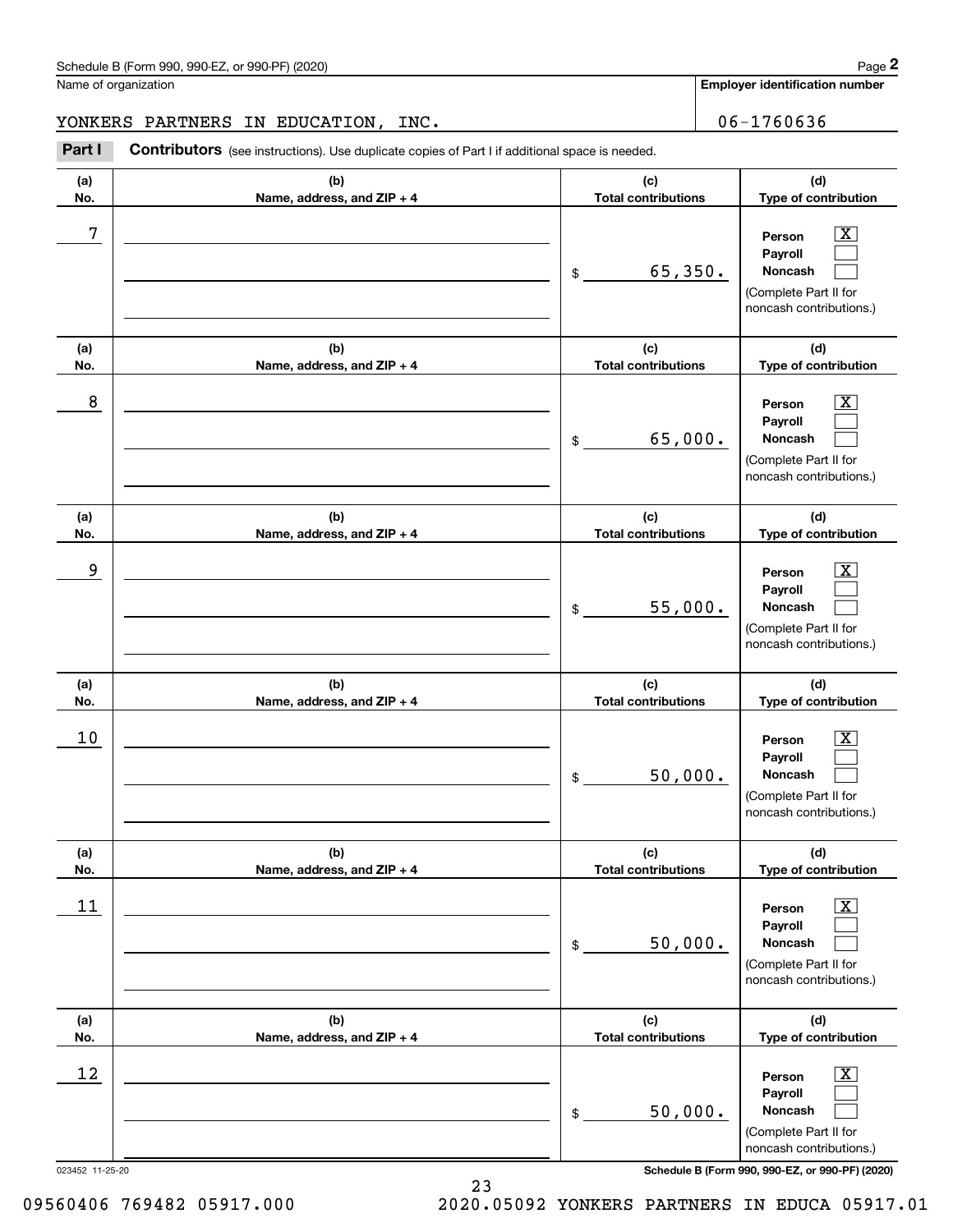**Employer identification number**

YONKERS PARTNERS IN EDUCATION, INC. 06-1760636

Chedule B (Form 990, 990-EZ, or 990-PF) (2020)<br>
lame of organization<br> **3Part II Noncash Property** (see instructions). Use duplicate copies of Part II if additional space is needed.<br> **3Part II Noncash Property** (see ins

| (a)<br>No.<br>from<br>Part I | (b)<br>Description of noncash property given | (c)<br>FMV (or estimate)<br>(See instructions.) | (d)<br>Date received |
|------------------------------|----------------------------------------------|-------------------------------------------------|----------------------|
|                              |                                              |                                                 |                      |
|                              |                                              | $\frac{1}{2}$                                   |                      |
|                              |                                              |                                                 |                      |
| (a)<br>No.<br>from           | (b)<br>Description of noncash property given | (c)<br>FMV (or estimate)<br>(See instructions.) | (d)<br>Date received |
| Part I                       |                                              |                                                 |                      |
|                              |                                              |                                                 |                      |
|                              |                                              | $\frac{1}{2}$                                   |                      |
| (a)                          |                                              |                                                 |                      |
| No.<br>from<br>Part I        | (b)<br>Description of noncash property given | (c)<br>FMV (or estimate)<br>(See instructions.) | (d)<br>Date received |
|                              |                                              |                                                 |                      |
|                              |                                              |                                                 |                      |
|                              |                                              | $\mathfrak s$                                   |                      |
| (a)<br>No.<br>from<br>Part I | (b)<br>Description of noncash property given | (c)<br>FMV (or estimate)<br>(See instructions.) | (d)<br>Date received |
|                              |                                              |                                                 |                      |
|                              |                                              |                                                 |                      |
|                              |                                              | \$                                              |                      |
| (a)<br>No.<br>from<br>Part I | (b)<br>Description of noncash property given | (c)<br>FMV (or estimate)<br>(See instructions.) | (d)<br>Date received |
|                              |                                              |                                                 |                      |
|                              |                                              |                                                 |                      |
|                              |                                              | \$                                              |                      |
| (a)<br>No.<br>from<br>Part I | (b)<br>Description of noncash property given | (c)<br>FMV (or estimate)<br>(See instructions.) | (d)<br>Date received |
|                              |                                              |                                                 |                      |
|                              |                                              |                                                 |                      |
|                              |                                              | \$                                              |                      |

24

023453 11-25-20 **Schedule B (Form 990, 990-EZ, or 990-PF) (2020)**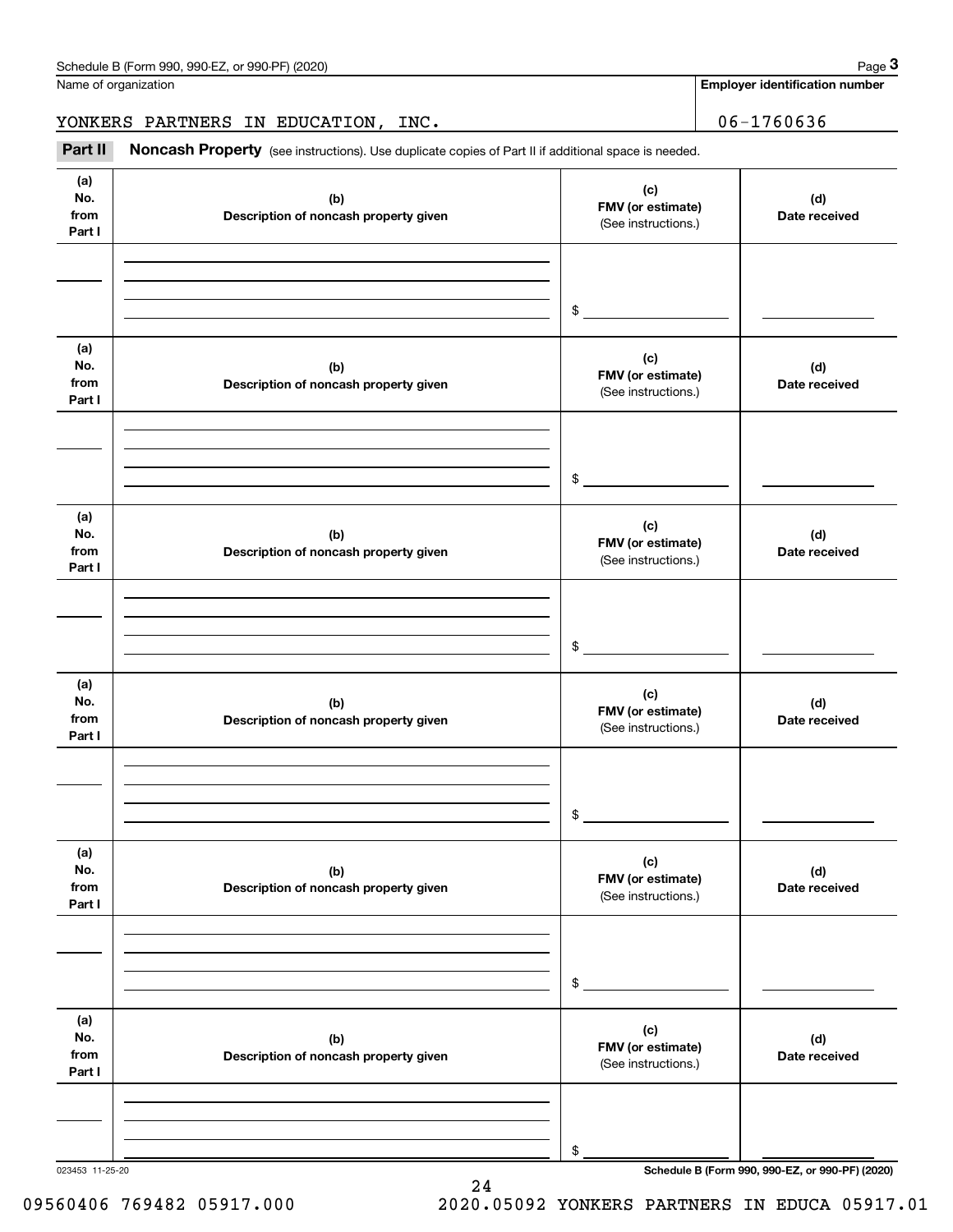|                           | Schedule B (Form 990, 990-EZ, or 990-PF) (2020)                                                                                                                                                                                                                              |                      |  | Page 4                                          |  |  |  |  |  |
|---------------------------|------------------------------------------------------------------------------------------------------------------------------------------------------------------------------------------------------------------------------------------------------------------------------|----------------------|--|-------------------------------------------------|--|--|--|--|--|
|                           | Name of organization                                                                                                                                                                                                                                                         |                      |  | <b>Employer identification number</b>           |  |  |  |  |  |
|                           | YONKERS PARTNERS IN EDUCATION, INC.                                                                                                                                                                                                                                          |                      |  | 06-1760636                                      |  |  |  |  |  |
| Part III                  | Exclusively religious, charitable, etc., contributions to organizations described in section 501(c)(7), (8), or (10) that total more than \$1,000 for the year<br>from any one contributor. Complete columns (a) through (e) and the following line entry. For organizations |                      |  |                                                 |  |  |  |  |  |
|                           | completing Part III, enter the total of exclusively religious, charitable, etc., contributions of \$1,000 or less for the year. (Enter this info. once.) $\blacktriangleright$ \$                                                                                            |                      |  |                                                 |  |  |  |  |  |
| (a) No.                   | Use duplicate copies of Part III if additional space is needed.                                                                                                                                                                                                              |                      |  |                                                 |  |  |  |  |  |
| from<br>Part I            | (b) Purpose of gift                                                                                                                                                                                                                                                          | (c) Use of gift      |  | (d) Description of how gift is held             |  |  |  |  |  |
|                           |                                                                                                                                                                                                                                                                              |                      |  |                                                 |  |  |  |  |  |
|                           |                                                                                                                                                                                                                                                                              |                      |  |                                                 |  |  |  |  |  |
|                           |                                                                                                                                                                                                                                                                              |                      |  |                                                 |  |  |  |  |  |
|                           |                                                                                                                                                                                                                                                                              | (e) Transfer of gift |  |                                                 |  |  |  |  |  |
|                           | Transferee's name, address, and ZIP + 4                                                                                                                                                                                                                                      |                      |  | Relationship of transferor to transferee        |  |  |  |  |  |
|                           |                                                                                                                                                                                                                                                                              |                      |  |                                                 |  |  |  |  |  |
|                           |                                                                                                                                                                                                                                                                              |                      |  |                                                 |  |  |  |  |  |
|                           |                                                                                                                                                                                                                                                                              |                      |  |                                                 |  |  |  |  |  |
| (a) No.<br>from<br>Part I | (b) Purpose of gift                                                                                                                                                                                                                                                          | (c) Use of gift      |  | (d) Description of how gift is held             |  |  |  |  |  |
|                           |                                                                                                                                                                                                                                                                              |                      |  |                                                 |  |  |  |  |  |
|                           |                                                                                                                                                                                                                                                                              |                      |  |                                                 |  |  |  |  |  |
|                           |                                                                                                                                                                                                                                                                              |                      |  |                                                 |  |  |  |  |  |
|                           | (e) Transfer of gift                                                                                                                                                                                                                                                         |                      |  |                                                 |  |  |  |  |  |
|                           | Transferee's name, address, and ZIP + 4                                                                                                                                                                                                                                      |                      |  | Relationship of transferor to transferee        |  |  |  |  |  |
|                           |                                                                                                                                                                                                                                                                              |                      |  |                                                 |  |  |  |  |  |
|                           |                                                                                                                                                                                                                                                                              |                      |  |                                                 |  |  |  |  |  |
|                           |                                                                                                                                                                                                                                                                              |                      |  |                                                 |  |  |  |  |  |
| (a) No.<br>from<br>Part I | (b) Purpose of gift                                                                                                                                                                                                                                                          | (c) Use of gift      |  | (d) Description of how gift is held             |  |  |  |  |  |
|                           |                                                                                                                                                                                                                                                                              |                      |  |                                                 |  |  |  |  |  |
|                           |                                                                                                                                                                                                                                                                              |                      |  |                                                 |  |  |  |  |  |
|                           |                                                                                                                                                                                                                                                                              |                      |  |                                                 |  |  |  |  |  |
|                           | (e) Transfer of gift                                                                                                                                                                                                                                                         |                      |  |                                                 |  |  |  |  |  |
|                           | Transferee's name, address, and $ZIP + 4$                                                                                                                                                                                                                                    |                      |  | Relationship of transferor to transferee        |  |  |  |  |  |
|                           |                                                                                                                                                                                                                                                                              |                      |  |                                                 |  |  |  |  |  |
|                           |                                                                                                                                                                                                                                                                              |                      |  |                                                 |  |  |  |  |  |
|                           |                                                                                                                                                                                                                                                                              |                      |  |                                                 |  |  |  |  |  |
| (a) No.<br>from<br>Part I | (b) Purpose of gift                                                                                                                                                                                                                                                          | (c) Use of gift      |  | (d) Description of how gift is held             |  |  |  |  |  |
|                           |                                                                                                                                                                                                                                                                              |                      |  |                                                 |  |  |  |  |  |
|                           |                                                                                                                                                                                                                                                                              |                      |  |                                                 |  |  |  |  |  |
|                           |                                                                                                                                                                                                                                                                              |                      |  |                                                 |  |  |  |  |  |
|                           | (e) Transfer of gift                                                                                                                                                                                                                                                         |                      |  |                                                 |  |  |  |  |  |
|                           | Transferee's name, address, and $ZIP + 4$                                                                                                                                                                                                                                    |                      |  | Relationship of transferor to transferee        |  |  |  |  |  |
|                           |                                                                                                                                                                                                                                                                              |                      |  |                                                 |  |  |  |  |  |
|                           |                                                                                                                                                                                                                                                                              |                      |  |                                                 |  |  |  |  |  |
|                           |                                                                                                                                                                                                                                                                              |                      |  |                                                 |  |  |  |  |  |
| 023454 11-25-20           |                                                                                                                                                                                                                                                                              |                      |  | Schedule B (Form 990, 990-EZ, or 990-PF) (2020) |  |  |  |  |  |
|                           |                                                                                                                                                                                                                                                                              | 25                   |  |                                                 |  |  |  |  |  |

 <sup>09560406 769482 05917.000 2020.05092</sup> YONKERS PARTNERS IN EDUCA 05917.01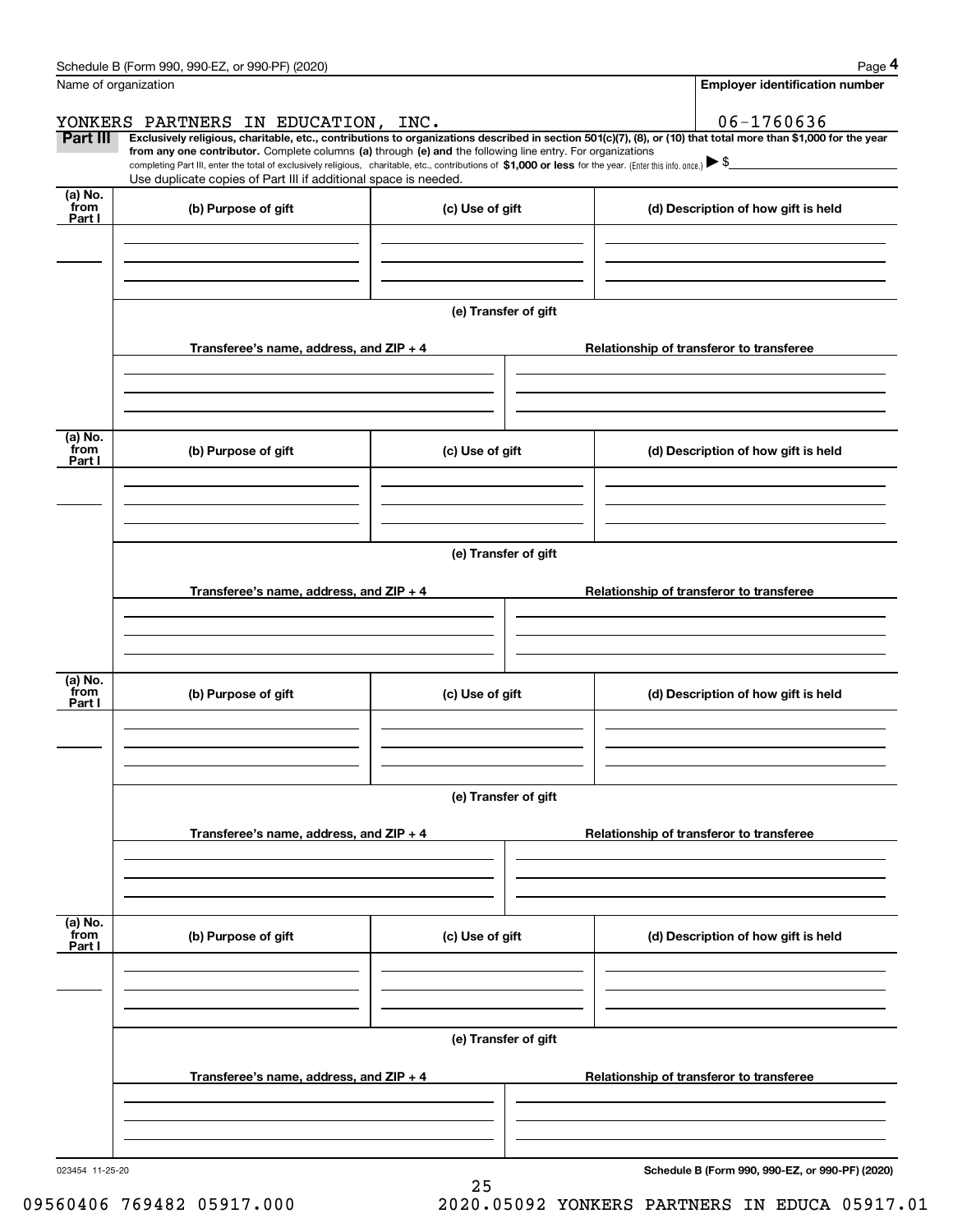| <b>SCHEDULE D</b> |  |
|-------------------|--|
|-------------------|--|

| (Form 990) |  |
|------------|--|
|------------|--|

# **Supplemental Financial Statements**

(Form 990)<br>
Pepartment of the Treasury<br>
Department of the Treasury<br>
Department of the Treasury<br>
Department of the Treasury<br> **Co to www.irs.gov/Form990 for instructions and the latest information.**<br> **Co to www.irs.gov/Form9** 



(b) Funds and other accounts

Department of the Treasury Internal Revenue Service

**Name of the organization Employer identification number** (a) Donor advised funds **1**<code>Part I</code>  $|$   $|$  Organizations Maintaining Donor Advised Funds or Other Similar Funds or Accounts.  $\,$  <code>Complete</code> if the organization answered "Yes" on Form 990, Part IV, line 6. Total number at end of year YONKERS PARTNERS IN EDUCATION, INC. | 06-1760636

| 1            |                                                                                                                                                                   |                                                    |                |                                 |     |    |
|--------------|-------------------------------------------------------------------------------------------------------------------------------------------------------------------|----------------------------------------------------|----------------|---------------------------------|-----|----|
| 2            | Aggregate value of contributions to (during year)                                                                                                                 |                                                    |                |                                 |     |    |
| з            | Aggregate value of grants from (during year)<br>.                                                                                                                 |                                                    |                |                                 |     |    |
| 4            |                                                                                                                                                                   |                                                    |                |                                 |     |    |
| 5            | Did the organization inform all donors and donor advisors in writing that the assets held in donor advised funds                                                  |                                                    |                |                                 |     |    |
|              |                                                                                                                                                                   |                                                    |                |                                 | Yes | No |
| 6            | Did the organization inform all grantees, donors, and donor advisors in writing that grant funds can be used only                                                 |                                                    |                |                                 |     |    |
|              | for charitable purposes and not for the benefit of the donor or donor advisor, or for any other purpose conferring                                                |                                                    |                |                                 |     |    |
|              | impermissible private benefit?                                                                                                                                    |                                                    |                |                                 | Yes | No |
| Part II      | Conservation Easements. Complete if the organization answered "Yes" on Form 990, Part IV, line 7.                                                                 |                                                    |                |                                 |     |    |
| 1            | Purpose(s) of conservation easements held by the organization (check all that apply).                                                                             |                                                    |                |                                 |     |    |
|              | Preservation of land for public use (for example, recreation or education)                                                                                        | Preservation of a historically important land area |                |                                 |     |    |
|              | Protection of natural habitat                                                                                                                                     | Preservation of a certified historic structure     |                |                                 |     |    |
|              | Preservation of open space                                                                                                                                        |                                                    |                |                                 |     |    |
| 2            | Complete lines 2a through 2d if the organization held a qualified conservation contribution in the form of a conservation easement on the last                    |                                                    |                |                                 |     |    |
|              | day of the tax year.                                                                                                                                              |                                                    |                | Held at the End of the Tax Year |     |    |
| а            | Total number of conservation easements                                                                                                                            |                                                    | 2a             |                                 |     |    |
|              | Total acreage restricted by conservation easements                                                                                                                |                                                    | 2 <sub>b</sub> |                                 |     |    |
|              | Number of conservation easements on a certified historic structure included in (a) manufacture included in (a)                                                    |                                                    | 2c             |                                 |     |    |
| d            | Number of conservation easements included in (c) acquired after 7/25/06, and not on a historic structure                                                          |                                                    |                |                                 |     |    |
|              |                                                                                                                                                                   |                                                    | 2d             |                                 |     |    |
| 3            | Number of conservation easements modified, transferred, released, extinguished, or terminated by the organization during the tax                                  |                                                    |                |                                 |     |    |
|              | year                                                                                                                                                              |                                                    |                |                                 |     |    |
| 4            | Number of states where property subject to conservation easement is located >                                                                                     |                                                    |                |                                 |     |    |
| 5            | Does the organization have a written policy regarding the periodic monitoring, inspection, handling of                                                            |                                                    |                |                                 |     |    |
|              | violations, and enforcement of the conservation easements it holds?                                                                                               |                                                    |                |                                 | Yes | No |
| 6            | Staff and volunteer hours devoted to monitoring, inspecting, handling of violations, and enforcing conservation easements during the year                         |                                                    |                |                                 |     |    |
|              |                                                                                                                                                                   |                                                    |                |                                 |     |    |
| 7            | Amount of expenses incurred in monitoring, inspecting, handling of violations, and enforcing conservation easements during the year                               |                                                    |                |                                 |     |    |
|              | ► \$                                                                                                                                                              |                                                    |                |                                 |     |    |
| 8            | Does each conservation easement reported on line 2(d) above satisfy the requirements of section 170(h)(4)(B)(i)                                                   |                                                    |                |                                 |     |    |
|              | and section $170(h)(4)(B)(ii)?$                                                                                                                                   |                                                    |                |                                 | Yes | N٥ |
| 9            | In Part XIII, describe how the organization reports conservation easements in its revenue and expense statement and                                               |                                                    |                |                                 |     |    |
|              | balance sheet, and include, if applicable, the text of the footnote to the organization's financial statements that describes the                                 |                                                    |                |                                 |     |    |
|              | organization's accounting for conservation easements.<br>Organizations Maintaining Collections of Art, Historical Treasures, or Other Similar Assets.<br>Part III |                                                    |                |                                 |     |    |
|              | Complete if the organization answered "Yes" on Form 990, Part IV, line 8.                                                                                         |                                                    |                |                                 |     |    |
|              |                                                                                                                                                                   |                                                    |                |                                 |     |    |
|              | 1a If the organization elected, as permitted under FASB ASC 958, not to report in its revenue statement and balance sheet works                                   |                                                    |                |                                 |     |    |
|              | of art, historical treasures, or other similar assets held for public exhibition, education, or research in furtherance of public                                 |                                                    |                |                                 |     |    |
|              | service, provide in Part XIII the text of the footnote to its financial statements that describes these items.                                                    |                                                    |                |                                 |     |    |
|              | <b>b</b> If the organization elected, as permitted under FASB ASC 958, to report in its revenue statement and balance sheet works of                              |                                                    |                |                                 |     |    |
|              | art, historical treasures, or other similar assets held for public exhibition, education, or research in furtherance of public service,                           |                                                    |                |                                 |     |    |
|              | provide the following amounts relating to these items:                                                                                                            |                                                    |                |                                 |     |    |
|              |                                                                                                                                                                   |                                                    |                |                                 |     |    |
|              | (ii) Assets included in Form 990, Part X                                                                                                                          |                                                    |                |                                 |     |    |
| $\mathbf{2}$ | If the organization received or held works of art, historical treasures, or other similar assets for financial gain, provide                                      |                                                    |                |                                 |     |    |
|              | the following amounts required to be reported under FASB ASC 958 relating to these items:                                                                         |                                                    |                |                                 |     |    |
|              |                                                                                                                                                                   |                                                    |                |                                 |     |    |
|              |                                                                                                                                                                   |                                                    |                |                                 |     |    |

032051 12-01-20

| 26 |   |  |                      |  |
|----|---|--|----------------------|--|
| ∼  | ~ |  | $\sim$ $\sim$ $\sim$ |  |

**For Paperwork Reduction Act Notice, see the Instructions for Form 990. Schedule D (Form 990) 2020** LHA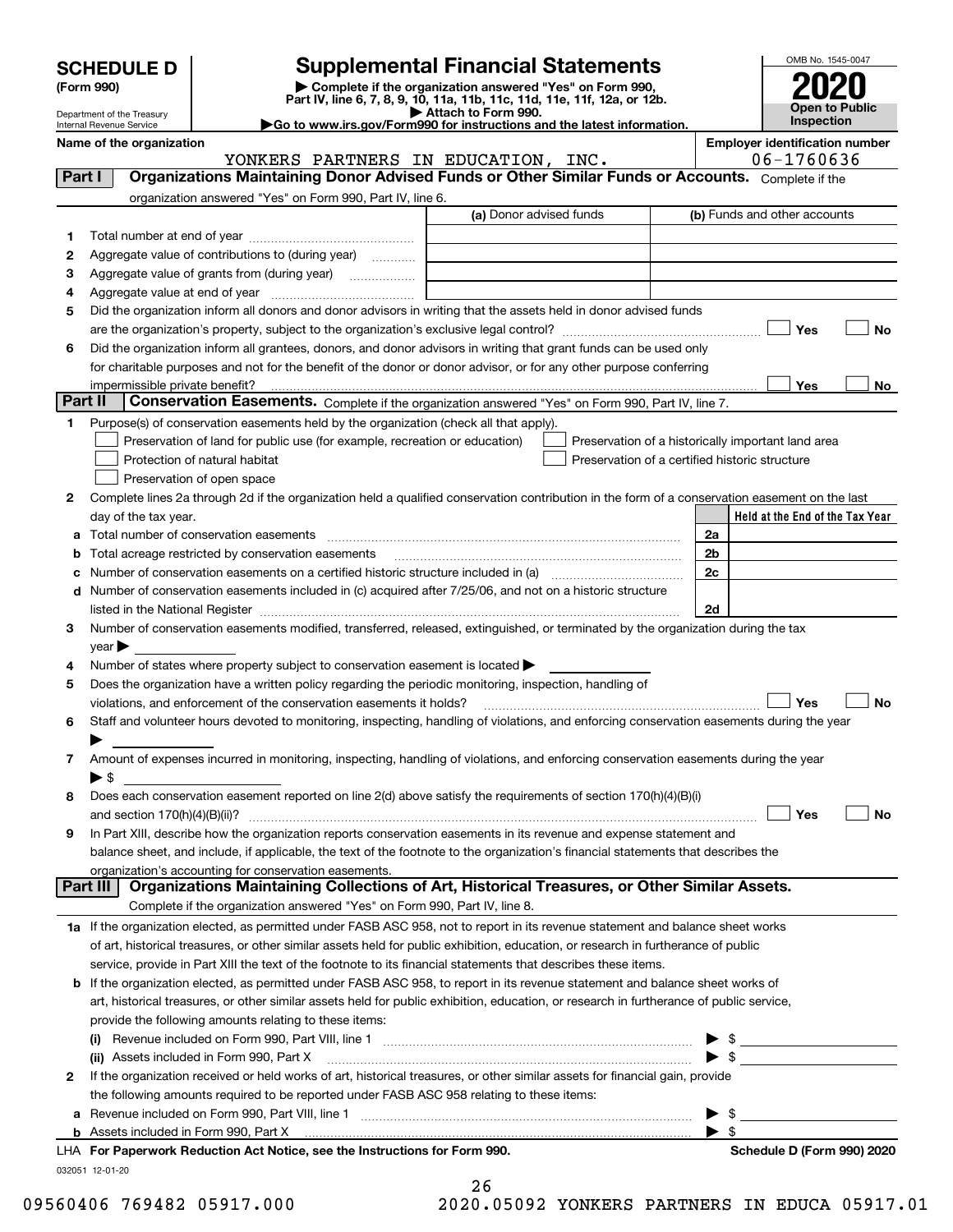|        | Schedule D (Form 990) 2020                                                                                                                                                                                                         | YONKERS PARTNERS IN EDUCATION, INC. |   |                |                                                                                                               |                 | $06 - 1760636$ Page 2 |          |    |
|--------|------------------------------------------------------------------------------------------------------------------------------------------------------------------------------------------------------------------------------------|-------------------------------------|---|----------------|---------------------------------------------------------------------------------------------------------------|-----------------|-----------------------|----------|----|
|        | Part III<br>Organizations Maintaining Collections of Art, Historical Treasures, or Other Similar Assets (continued)                                                                                                                |                                     |   |                |                                                                                                               |                 |                       |          |    |
| з      | Using the organization's acquisition, accession, and other records, check any of the following that make significant use of its                                                                                                    |                                     |   |                |                                                                                                               |                 |                       |          |    |
|        | collection items (check all that apply):                                                                                                                                                                                           |                                     |   |                |                                                                                                               |                 |                       |          |    |
| a      | Public exhibition                                                                                                                                                                                                                  |                                     |   |                | Loan or exchange program                                                                                      |                 |                       |          |    |
| b      | Scholarly research                                                                                                                                                                                                                 |                                     |   |                | Other and the contract of the contract of the contract of the contract of the contract of the contract of the |                 |                       |          |    |
| с      | Preservation for future generations                                                                                                                                                                                                |                                     |   |                |                                                                                                               |                 |                       |          |    |
| 4      | Provide a description of the organization's collections and explain how they further the organization's exempt purpose in Part XIII.                                                                                               |                                     |   |                |                                                                                                               |                 |                       |          |    |
| 5      | During the year, did the organization solicit or receive donations of art, historical treasures, or other similar assets                                                                                                           |                                     |   |                |                                                                                                               |                 |                       |          |    |
|        |                                                                                                                                                                                                                                    |                                     |   |                |                                                                                                               |                 | Yes                   |          | No |
|        | Part IV<br>Escrow and Custodial Arrangements. Complete if the organization answered "Yes" on Form 990, Part IV, line 9, or<br>reported an amount on Form 990, Part X, line 21.                                                     |                                     |   |                |                                                                                                               |                 |                       |          |    |
|        |                                                                                                                                                                                                                                    |                                     |   |                |                                                                                                               |                 |                       |          |    |
|        | 1a Is the organization an agent, trustee, custodian or other intermediary for contributions or other assets not included                                                                                                           |                                     |   |                |                                                                                                               |                 |                       |          |    |
|        | on Form 990, Part X? [11] matter contracts and contracts and contracts are contracted as a form 990, Part X?<br>b If "Yes," explain the arrangement in Part XIII and complete the following table:                                 |                                     |   |                |                                                                                                               |                 | Yes                   |          | No |
|        |                                                                                                                                                                                                                                    |                                     |   |                |                                                                                                               |                 | Amount                |          |    |
| c      |                                                                                                                                                                                                                                    |                                     |   |                |                                                                                                               | 1c              |                       |          |    |
|        | Beginning balance <u>manual membershare communication</u> and the set of the set of the set of the set of the set of the set of the set of the set of the set of the set of the set of the set of the set of the set of the set of |                                     |   |                |                                                                                                               | 1d              |                       |          |    |
|        | e Distributions during the year manufactured and continuum control of the control of the control of the state of the control of the control of the control of the control of the control of the control of the control of the      |                                     |   |                |                                                                                                               | 1e              |                       |          |    |
| f.     | Ending balance manufactured and contact the contract of the contract of the contract of the contract of the contract of the contract of the contract of the contract of the contract of the contract of the contract of the co     |                                     |   |                |                                                                                                               | 1f              |                       |          |    |
|        | 2a Did the organization include an amount on Form 990, Part X, line 21, for escrow or custodial account liability?                                                                                                                 |                                     |   |                |                                                                                                               |                 | <b>Yes</b>            |          | No |
|        | <b>b</b> If "Yes," explain the arrangement in Part XIII. Check here if the explanation has been provided on Part XIII                                                                                                              |                                     |   |                |                                                                                                               |                 |                       |          |    |
| Part V | Endowment Funds. Complete if the organization answered "Yes" on Form 990, Part IV, line 10.                                                                                                                                        |                                     |   |                |                                                                                                               |                 |                       |          |    |
|        |                                                                                                                                                                                                                                    | (a) Current year                    |   | (b) Prior year | (c) Two years back $\vert$ (d) Three years back $\vert$ (e) Four years back                                   |                 |                       |          |    |
|        | 1a Beginning of year balance                                                                                                                                                                                                       |                                     |   |                |                                                                                                               |                 |                       |          |    |
| b      |                                                                                                                                                                                                                                    |                                     |   |                |                                                                                                               |                 |                       |          |    |
|        | Net investment earnings, gains, and losses                                                                                                                                                                                         |                                     |   |                |                                                                                                               |                 |                       |          |    |
|        |                                                                                                                                                                                                                                    |                                     |   |                |                                                                                                               |                 |                       |          |    |
|        | e Other expenditures for facilities                                                                                                                                                                                                |                                     |   |                |                                                                                                               |                 |                       |          |    |
|        |                                                                                                                                                                                                                                    |                                     |   |                |                                                                                                               |                 |                       |          |    |
|        |                                                                                                                                                                                                                                    |                                     |   |                |                                                                                                               |                 |                       |          |    |
| g      | End of year balance <i>manually contained</i>                                                                                                                                                                                      |                                     |   |                |                                                                                                               |                 |                       |          |    |
| 2      | Provide the estimated percentage of the current year end balance (line 1g, column (a)) held as:                                                                                                                                    |                                     |   |                |                                                                                                               |                 |                       |          |    |
| а      | Board designated or quasi-endowment >                                                                                                                                                                                              |                                     | % |                |                                                                                                               |                 |                       |          |    |
| b      | Permanent endowment >                                                                                                                                                                                                              | %                                   |   |                |                                                                                                               |                 |                       |          |    |
| c      | Term endowment $\blacktriangleright$                                                                                                                                                                                               | %                                   |   |                |                                                                                                               |                 |                       |          |    |
|        | The percentages on lines 2a, 2b, and 2c should equal 100%.                                                                                                                                                                         |                                     |   |                |                                                                                                               |                 |                       |          |    |
|        | 3a Are there endowment funds not in the possession of the organization that are held and administered for the organization                                                                                                         |                                     |   |                |                                                                                                               |                 |                       |          |    |
|        | by:                                                                                                                                                                                                                                |                                     |   |                |                                                                                                               |                 |                       | Yes      | No |
|        | (i)                                                                                                                                                                                                                                |                                     |   |                |                                                                                                               |                 | 3a(i)                 |          |    |
|        |                                                                                                                                                                                                                                    |                                     |   |                |                                                                                                               |                 | 3a(ii)                |          |    |
| 4      | Describe in Part XIII the intended uses of the organization's endowment funds.                                                                                                                                                     |                                     |   |                |                                                                                                               |                 | 3b                    |          |    |
|        | Land, Buildings, and Equipment.<br>Part VI                                                                                                                                                                                         |                                     |   |                |                                                                                                               |                 |                       |          |    |
|        | Complete if the organization answered "Yes" on Form 990, Part IV, line 11a. See Form 990, Part X, line 10.                                                                                                                         |                                     |   |                |                                                                                                               |                 |                       |          |    |
|        | Description of property                                                                                                                                                                                                            | (a) Cost or other                   |   |                | (b) Cost or other                                                                                             | (c) Accumulated | (d) Book value        |          |    |
|        |                                                                                                                                                                                                                                    | basis (investment)                  |   |                | basis (other)                                                                                                 | depreciation    |                       |          |    |
|        |                                                                                                                                                                                                                                    |                                     |   |                |                                                                                                               |                 |                       |          |    |
| b      |                                                                                                                                                                                                                                    |                                     |   |                |                                                                                                               |                 |                       |          |    |
| с      |                                                                                                                                                                                                                                    |                                     |   |                | 350, 949.                                                                                                     | 87,633.         | 263, 316.             |          |    |
|        |                                                                                                                                                                                                                                    |                                     |   |                | 62,187.                                                                                                       | 42,380.         |                       | 19,807.  |    |
|        |                                                                                                                                                                                                                                    |                                     |   |                | 39,793.                                                                                                       | 14,250.         |                       | 25,543.  |    |
|        |                                                                                                                                                                                                                                    |                                     |   |                |                                                                                                               |                 |                       | 308,666. |    |

**Schedule D (Form 990) 2020**

032052 12-01-20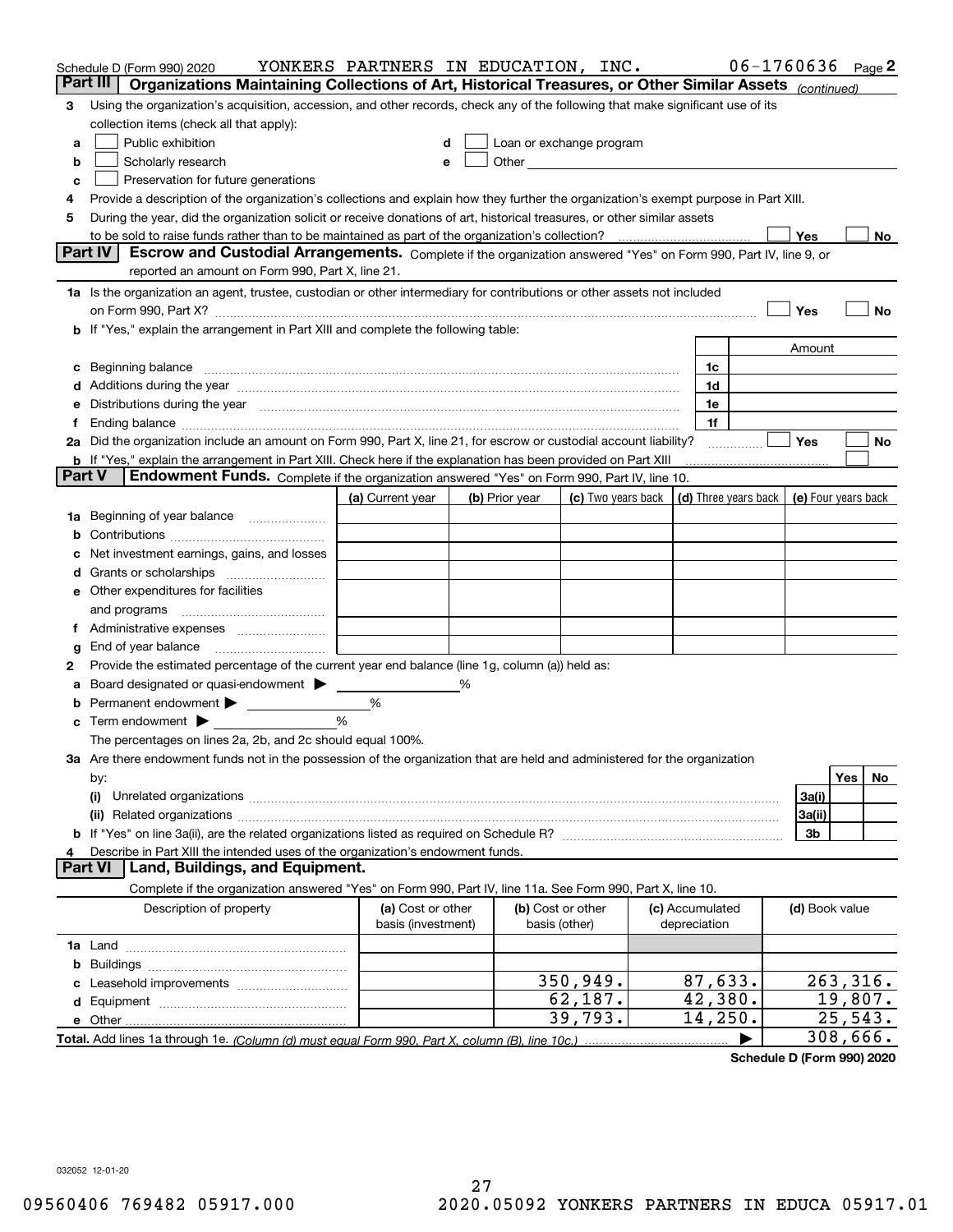| Schedule D (Form 990) 2020<br>Part VII Investments - Other Securities.                                                                                                             | YONKERS PARTNERS IN EDUCATION, INC. | $06 - 1760636$ Page 3                                     |
|------------------------------------------------------------------------------------------------------------------------------------------------------------------------------------|-------------------------------------|-----------------------------------------------------------|
| Complete if the organization answered "Yes" on Form 990, Part IV, line 11b. See Form 990, Part X, line 12.<br>(a) Description of security or category (including name of security) | (b) Book value                      | (c) Method of valuation: Cost or end-of-year market value |
| (1) Financial derivatives                                                                                                                                                          |                                     |                                                           |
|                                                                                                                                                                                    |                                     |                                                           |
| (3) Other                                                                                                                                                                          |                                     |                                                           |
| (A)                                                                                                                                                                                |                                     |                                                           |
| (B)                                                                                                                                                                                |                                     |                                                           |
| (C)                                                                                                                                                                                |                                     |                                                           |
| (D)                                                                                                                                                                                |                                     |                                                           |
| (E)                                                                                                                                                                                |                                     |                                                           |
| (F)                                                                                                                                                                                |                                     |                                                           |
| (G)                                                                                                                                                                                |                                     |                                                           |
| (H)                                                                                                                                                                                |                                     |                                                           |
| Total. (Col. (b) must equal Form 990, Part X, col. (B) line 12.)                                                                                                                   |                                     |                                                           |
| Part VIII Investments - Program Related.                                                                                                                                           |                                     |                                                           |
| Complete if the organization answered "Yes" on Form 990, Part IV, line 11c. See Form 990, Part X, line 13.<br>(a) Description of investment                                        | (b) Book value                      | (c) Method of valuation: Cost or end-of-year market value |
|                                                                                                                                                                                    |                                     |                                                           |
| (1)                                                                                                                                                                                |                                     |                                                           |
| (2)<br>(3)                                                                                                                                                                         |                                     |                                                           |
| (4)                                                                                                                                                                                |                                     |                                                           |
| (5)                                                                                                                                                                                |                                     |                                                           |
| (6)                                                                                                                                                                                |                                     |                                                           |
| (7)                                                                                                                                                                                |                                     |                                                           |
| (8)                                                                                                                                                                                |                                     |                                                           |
| (9)                                                                                                                                                                                |                                     |                                                           |
| Total. (Col. (b) must equal Form 990, Part X, col. (B) line 13.)                                                                                                                   |                                     |                                                           |
| Part IX<br><b>Other Assets.</b>                                                                                                                                                    |                                     |                                                           |
| Complete if the organization answered "Yes" on Form 990, Part IV, line 11d. See Form 990, Part X, line 15.                                                                         |                                     |                                                           |
|                                                                                                                                                                                    | (a) Description                     | (b) Book value                                            |
| (1)                                                                                                                                                                                |                                     |                                                           |
| (2)                                                                                                                                                                                |                                     |                                                           |
| (3)                                                                                                                                                                                |                                     |                                                           |
| (4)                                                                                                                                                                                |                                     |                                                           |
| (5)                                                                                                                                                                                |                                     |                                                           |
| (6)                                                                                                                                                                                |                                     |                                                           |
| (7)                                                                                                                                                                                |                                     |                                                           |
| (8)<br>(9)                                                                                                                                                                         |                                     |                                                           |
| Total. (Column (b) must equal Form 990. Part X, col. (B) line 15.)                                                                                                                 |                                     |                                                           |
| <b>Other Liabilities.</b><br>Part X                                                                                                                                                |                                     |                                                           |
| Complete if the organization answered "Yes" on Form 990, Part IV, line 11e or 11f. See Form 990, Part X, line 25.                                                                  |                                     |                                                           |
| (a) Description of liability<br>1.                                                                                                                                                 |                                     | (b) Book value                                            |
| (1)<br>Federal income taxes                                                                                                                                                        |                                     |                                                           |
|                                                                                                                                                                                    |                                     |                                                           |
| (2)                                                                                                                                                                                |                                     |                                                           |
| (3)                                                                                                                                                                                |                                     |                                                           |
| (4)                                                                                                                                                                                |                                     |                                                           |
| (5)                                                                                                                                                                                |                                     |                                                           |
| (6)                                                                                                                                                                                |                                     |                                                           |
| (7)                                                                                                                                                                                |                                     |                                                           |
| (8)                                                                                                                                                                                |                                     |                                                           |
| (9)                                                                                                                                                                                |                                     |                                                           |

organization's liability for uncertain tax positions under FASB ASC 740. Check here if the text of the footnote has been provided in Part XIII

032053 12-01-20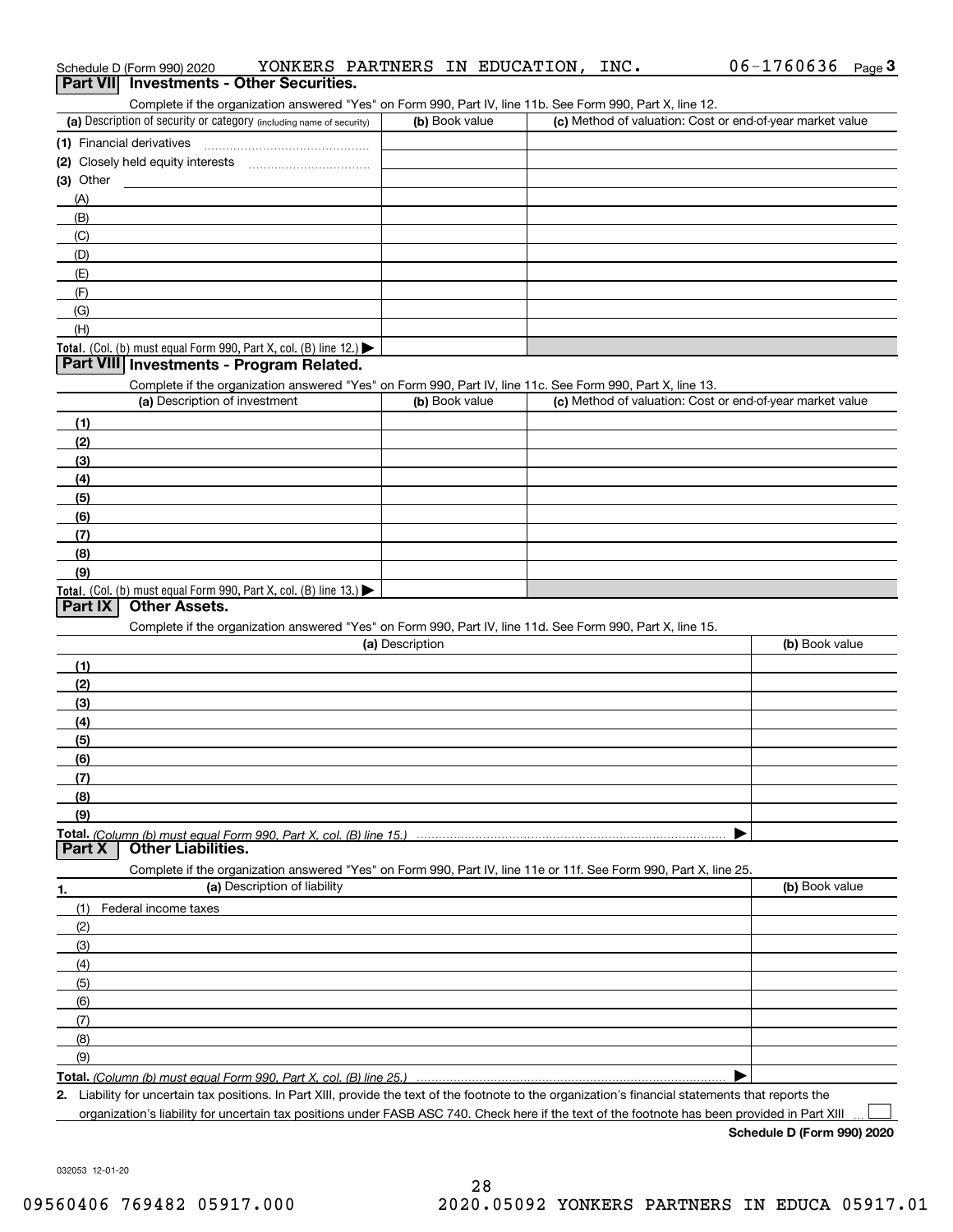|    | YONKERS PARTNERS IN EDUCATION, INC.<br>Schedule D (Form 990) 2020                                                                                                                                                                                  |                |        |                         | $06 - 1760636$ Page 4 |
|----|----------------------------------------------------------------------------------------------------------------------------------------------------------------------------------------------------------------------------------------------------|----------------|--------|-------------------------|-----------------------|
|    | Part XI<br>Reconciliation of Revenue per Audited Financial Statements With Revenue per Return.                                                                                                                                                     |                |        |                         |                       |
|    | Complete if the organization answered "Yes" on Form 990, Part IV, line 12a.                                                                                                                                                                        |                |        |                         |                       |
| 1  | Total revenue, gains, and other support per audited financial statements                                                                                                                                                                           |                |        | $\blacksquare$          | 1,875,389.            |
| 2  | Amounts included on line 1 but not on Form 990, Part VIII, line 12:                                                                                                                                                                                |                |        |                         |                       |
| a  | Net unrealized gains (losses) on investments [11] matter contracts and the unrealized gains (losses) on investments                                                                                                                                | 2a             | 2,340. |                         |                       |
| b  |                                                                                                                                                                                                                                                    | 2 <sub>b</sub> |        |                         |                       |
|    | Recoveries of prior year grants [11] matter contracts and prior year grants [11] matter contracts and prior year grants and all the contracts and all the contracts of prior year grants and all the contracts of the contract                     | 2c             |        |                         |                       |
| d  | Other (Describe in Part XIII.) <b>Construction Contract Construction</b> Chern Construction Construction Construction                                                                                                                              | 2d             |        |                         |                       |
| е  | Add lines 2a through 2d                                                                                                                                                                                                                            |                |        | 2e                      | 2,340.                |
| з  |                                                                                                                                                                                                                                                    |                |        | $\overline{\mathbf{3}}$ | 1,873,049.            |
| 4  | Amounts included on Form 990, Part VIII, line 12, but not on line 1:                                                                                                                                                                               |                |        |                         |                       |
| a  |                                                                                                                                                                                                                                                    | 4a             |        |                         |                       |
|    |                                                                                                                                                                                                                                                    | 4 <sub>h</sub> |        |                         |                       |
|    | c Add lines 4a and 4b                                                                                                                                                                                                                              |                |        | 4c                      | 0.                    |
| 5  |                                                                                                                                                                                                                                                    |                |        | 5                       | 1,873,049.            |
|    | Part XII   Reconciliation of Expenses per Audited Financial Statements With Expenses per Return.                                                                                                                                                   |                |        |                         |                       |
|    | Complete if the organization answered "Yes" on Form 990, Part IV, line 12a.                                                                                                                                                                        |                |        |                         |                       |
| 1  | Total expenses and losses per audited financial statements [11] [12] manuscription and contract the statements [13] manuscription and the statements [13] manuscription and the statements and the statements and the statemen                     |                |        | $\mathbf 1$             | 1,830,281.            |
| 2  | Amounts included on line 1 but not on Form 990, Part IX, line 25:                                                                                                                                                                                  |                |        |                         |                       |
|    |                                                                                                                                                                                                                                                    | 2a             |        |                         |                       |
| b  |                                                                                                                                                                                                                                                    | 2 <sub>b</sub> |        |                         |                       |
|    |                                                                                                                                                                                                                                                    | 2c             |        |                         |                       |
|    |                                                                                                                                                                                                                                                    | 2d             |        |                         |                       |
|    | e Add lines 2a through 2d <b>[10]</b> [10] <b>All the Contract of Add lines 2a</b> through 2d <b>[10] All the Contract of Add lines</b> 2a through 2d <b>[10] All the Contract of Add lines</b> 2a through 2d <b>[10] All the Contract of Addi</b> |                |        | 2e                      |                       |
| з  |                                                                                                                                                                                                                                                    |                |        | 3                       | 1,830,281.            |
|    | Amounts included on Form 990, Part IX, line 25, but not on line 1:                                                                                                                                                                                 |                |        |                         |                       |
| a  | Investment expenses not included on Form 990, Part VIII, line 7b [11, 111, 111, 111]                                                                                                                                                               | 4a             |        |                         |                       |
| b  | Other (Describe in Part XIII.)                                                                                                                                                                                                                     | 4 <sub>b</sub> |        |                         |                       |
| c. | Add lines 4a and 4b                                                                                                                                                                                                                                |                |        | 4c                      | Ο.                    |
| 5  |                                                                                                                                                                                                                                                    |                |        | 5                       | 1,830,281.            |
|    | Part XIII Supplemental Information.                                                                                                                                                                                                                |                |        |                         |                       |
|    | THE REPORT OF THE REPORT OF THE REPORT OF THE CHARGE AND THE REPORT OF THE CHARGE OF THE CHARGE OF THE CHARGE OF THE CHARGE OF THE CHARGE OF THE CHARGE OF THE CHARGE OF THE CHARGE OF THE CHARGE OF THE CHARGE OF THE CHARGE                      |                |        |                         |                       |

Provide the descriptions required for Part II, lines 3, 5, and 9; Part III, lines 1a and 4; Part IV, lines 1b and 2b; Part V, line 4; Part X, line 2; Part XI, lines 2d and 4b; and Part XII, lines 2d and 4b. Also complete this part to provide any additional information.

032054 12-01-20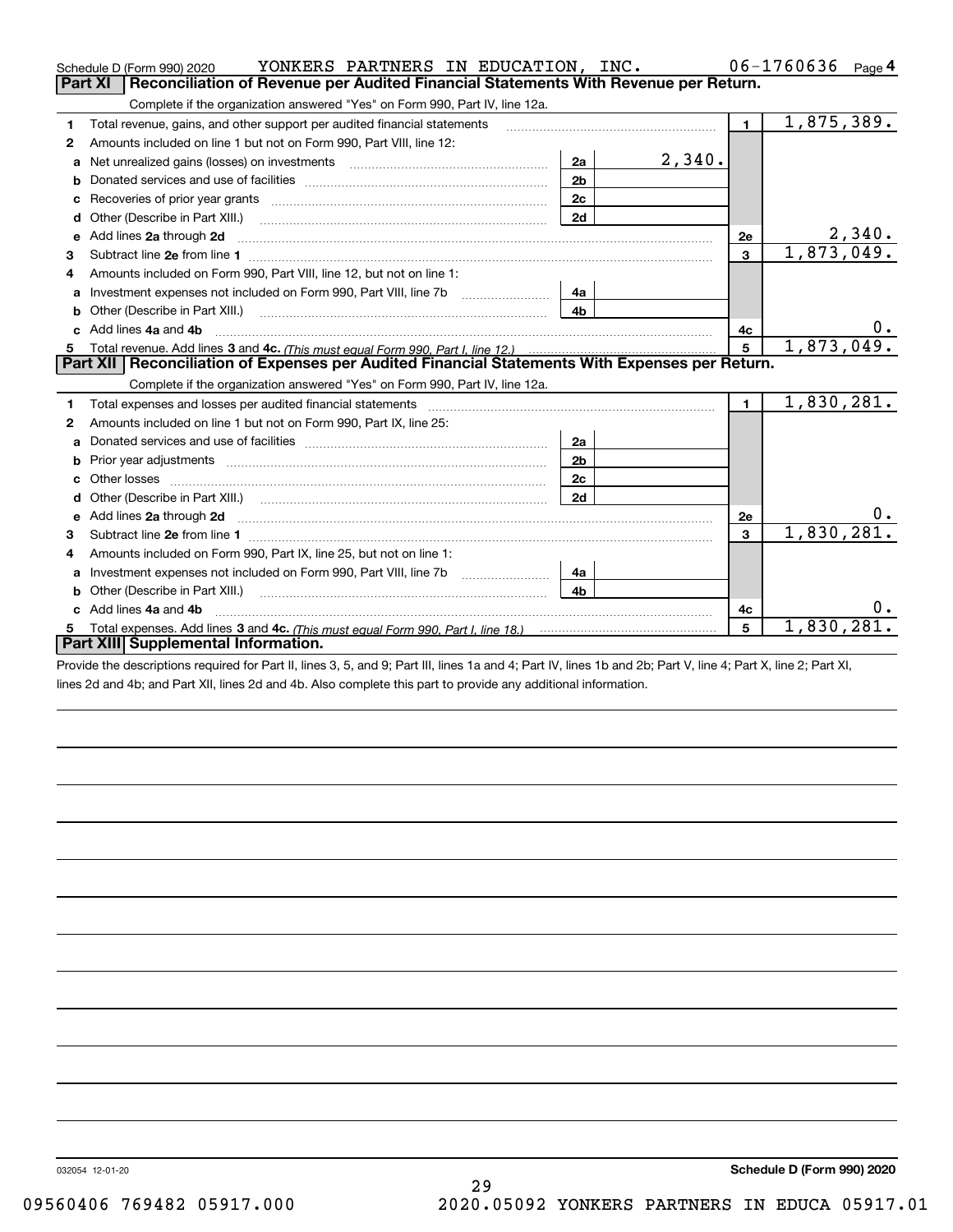| <b>SCHEDULE I</b><br>(Form 990)                                                                                                                                                                                                                                                      | <b>Grants and Other Assistance to Organizations,</b><br>Governments, and Individuals in the United States<br>Complete if the organization answered "Yes" on Form 990, Part IV, line 21 or 22. |           |                                    |                             |                                         |                                               |                                          |                                       |  |  |  |  |
|--------------------------------------------------------------------------------------------------------------------------------------------------------------------------------------------------------------------------------------------------------------------------------------|-----------------------------------------------------------------------------------------------------------------------------------------------------------------------------------------------|-----------|------------------------------------|-----------------------------|-----------------------------------------|-----------------------------------------------|------------------------------------------|---------------------------------------|--|--|--|--|
| Department of the Treasury<br>Internal Revenue Service                                                                                                                                                                                                                               | Attach to Form 990.<br>Go to www.irs.gov/Form990 for the latest information.                                                                                                                  |           |                                    |                             |                                         |                                               |                                          |                                       |  |  |  |  |
| <b>Employer identification number</b><br>Name of the organization<br>06-1760636<br>YONKERS PARTNERS IN EDUCATION, INC.                                                                                                                                                               |                                                                                                                                                                                               |           |                                    |                             |                                         |                                               |                                          |                                       |  |  |  |  |
| Part I                                                                                                                                                                                                                                                                               | <b>General Information on Grants and Assistance</b>                                                                                                                                           |           |                                    |                             |                                         |                                               |                                          |                                       |  |  |  |  |
| Does the organization maintain records to substantiate the amount of the grants or assistance, the grantees' eligibility for the grants or assistance, and the selection<br>$\mathbf{1}$<br>$\boxed{\text{X}}$ Yes<br><b>No</b>                                                      |                                                                                                                                                                                               |           |                                    |                             |                                         |                                               |                                          |                                       |  |  |  |  |
| Describe in Part IV the organization's procedures for monitoring the use of grant funds in the United States.<br>2                                                                                                                                                                   |                                                                                                                                                                                               |           |                                    |                             |                                         |                                               |                                          |                                       |  |  |  |  |
| Part II<br>Grants and Other Assistance to Domestic Organizations and Domestic Governments. Complete if the organization answered "Yes" on Form 990, Part IV, line 21, for any<br>recipient that received more than \$5,000. Part II can be duplicated if additional space is needed. |                                                                                                                                                                                               |           |                                    |                             |                                         |                                               |                                          |                                       |  |  |  |  |
|                                                                                                                                                                                                                                                                                      |                                                                                                                                                                                               |           |                                    |                             |                                         | (f) Method of                                 |                                          |                                       |  |  |  |  |
|                                                                                                                                                                                                                                                                                      | 1 (a) Name and address of organization<br>or government                                                                                                                                       | $(b)$ EIN | (c) IRC section<br>(if applicable) | (d) Amount of<br>cash grant | (e) Amount of<br>non-cash<br>assistance | valuation (book,<br>FMV, appraisal,<br>other) | (g) Description of<br>noncash assistance | (h) Purpose of grant<br>or assistance |  |  |  |  |
|                                                                                                                                                                                                                                                                                      |                                                                                                                                                                                               |           |                                    |                             |                                         |                                               |                                          |                                       |  |  |  |  |
|                                                                                                                                                                                                                                                                                      |                                                                                                                                                                                               |           |                                    |                             |                                         |                                               |                                          |                                       |  |  |  |  |
|                                                                                                                                                                                                                                                                                      |                                                                                                                                                                                               |           |                                    |                             |                                         |                                               |                                          |                                       |  |  |  |  |
|                                                                                                                                                                                                                                                                                      |                                                                                                                                                                                               |           |                                    |                             |                                         |                                               |                                          |                                       |  |  |  |  |
|                                                                                                                                                                                                                                                                                      |                                                                                                                                                                                               |           |                                    |                             |                                         |                                               |                                          |                                       |  |  |  |  |
|                                                                                                                                                                                                                                                                                      |                                                                                                                                                                                               |           |                                    |                             |                                         |                                               |                                          |                                       |  |  |  |  |
|                                                                                                                                                                                                                                                                                      |                                                                                                                                                                                               |           |                                    |                             |                                         |                                               |                                          |                                       |  |  |  |  |
|                                                                                                                                                                                                                                                                                      |                                                                                                                                                                                               |           |                                    |                             |                                         |                                               |                                          |                                       |  |  |  |  |
|                                                                                                                                                                                                                                                                                      |                                                                                                                                                                                               |           |                                    |                             |                                         |                                               |                                          |                                       |  |  |  |  |
|                                                                                                                                                                                                                                                                                      |                                                                                                                                                                                               |           |                                    |                             |                                         |                                               |                                          |                                       |  |  |  |  |
|                                                                                                                                                                                                                                                                                      |                                                                                                                                                                                               |           |                                    |                             |                                         |                                               |                                          |                                       |  |  |  |  |
|                                                                                                                                                                                                                                                                                      |                                                                                                                                                                                               |           |                                    |                             |                                         |                                               |                                          |                                       |  |  |  |  |
| $\mathbf{2}$                                                                                                                                                                                                                                                                         | Enter total number of section 501(c)(3) and government organizations listed in the line 1 table                                                                                               |           |                                    |                             |                                         |                                               |                                          |                                       |  |  |  |  |
| 3                                                                                                                                                                                                                                                                                    | Enter total number of other organizations listed in the line 1 table                                                                                                                          |           |                                    |                             |                                         |                                               |                                          |                                       |  |  |  |  |
|                                                                                                                                                                                                                                                                                      | LHA For Paperwork Reduction Act Notice, see the Instructions for Form 990.                                                                                                                    |           |                                    |                             |                                         |                                               |                                          | Schedule I (Form 990) 2020            |  |  |  |  |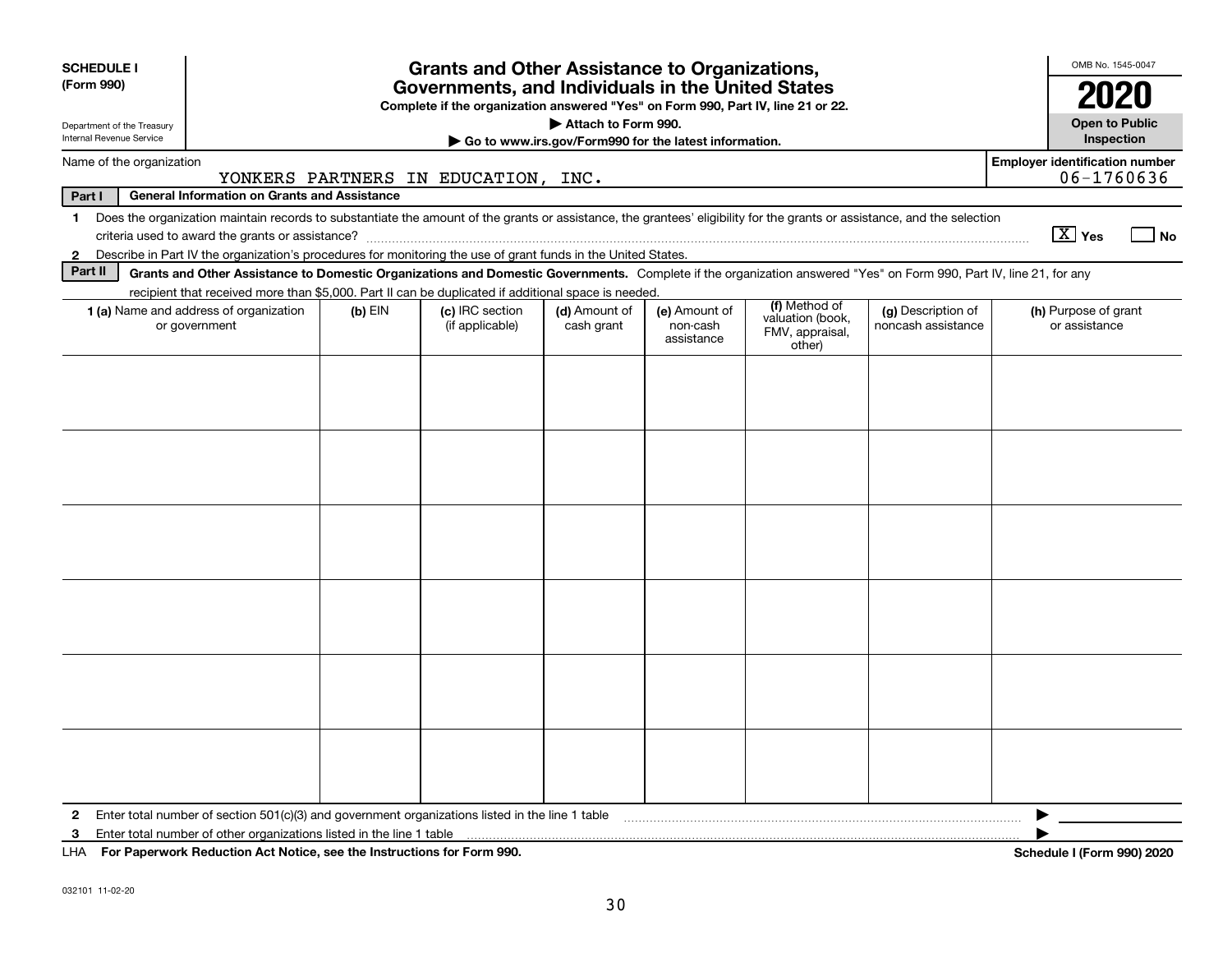#### Schedule I (Form 990) 2020 YONKERS PARTNERS IN EDUCATION, INC. Page

Part III can be duplicated if additional space is needed.

**Part III | Grants and Other Assistance to Domestic Individuals. Complete if the organization answered "Yes" on Form 990, Part IV, line 22.** 

(a) Type of grant or assistance **(b)** Number of **(c)** Amount of **(d)** Amount of non-**(e)** Method of valuation (f)<br>cash are continuous cash are cash assistance (book, FMV, appraisal, other) (a) Type of grant or assistance (b) Number of recipients(c) Amount of cash grant (d) Amount of noncash assistance (f) Description of noncash assistance TUTOR CORP GRANTS 10 78OPPORTUNITY GRANTS 25,000. 0.COLLEGE SUCCESS EMERGENCY GRANTS 2,029. 0.542. ORGANIZATION 486.REIMBURSEMENTPAID DIRECTLY BY ORGANIZATION: PAID DIRECTLY BY COLLEGE TEXT BOOKS, RECEIPTS FOR PURCHASES SUBMITTED FOR REPLACEMENT EYEGLASSES, SUMMER INTERNSHIP FOOD PLAN

Part IV | Supplemental Information. Provide the information required in Part I, line 2; Part III, column (b); and any other additional information.

**2**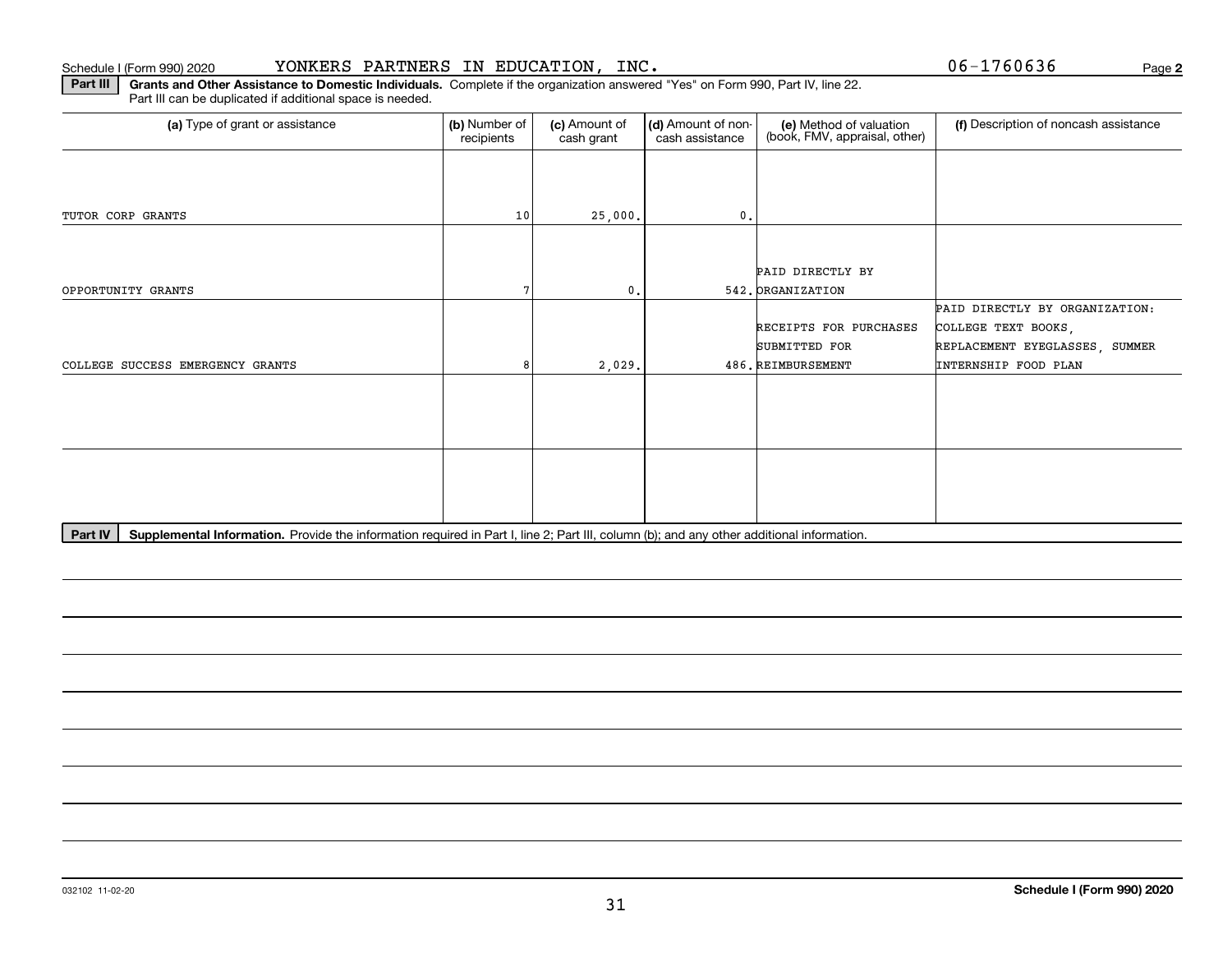**(Form 990 or 990-EZ)**

Department of the Treasury Internal Revenue Service Name of the organization

**SCHEDULE O Supplemental Information to Form 990 or 990-EZ**

**Complete to provide information for responses to specific questions on Form 990 or 990-EZ or to provide any additional information. | Attach to Form 990 or 990-EZ. | Go to www.irs.gov/Form990 for the latest information.**

**Open to Public InspectionEmployer identification number 2020**

OMB No. 1545-0047

YONKERS PARTNERS IN EDUCATION, INC. | 06-1760636

### FORM 990, PART III, LINE 4A, PROGRAM SERVICE ACCOMPLISHMENTS:

FUTURE CAREERS WHILE PREPARING THEM FOR THE RIGOR OF COLLEGE. THEY ALSO

RECEIVE COACHING AND SUPPORT FROM YPIE STAFF BASED IN THEIR SCHOOLS AND

ADULT MENTORS FROM ACROSS OUR COMMUNITY.

FORM 990, PART III, LINE 4D, OTHER PROGRAM SERVICES:

YPIE FOR ALL

YPIE PROVIDES RESOURCES AND EVENTS FOR STUDENTS ACROSS THE YONKERS

PUBLIC SCHOOLS, INCLUDING THOSE WHO ARE NOT ENROLLED IN YPIE PROGRAMS.

YPIE FOR ALL EVENTS INCLUDE: COLLEGE ESSAY WORKSHOPS, CUNY APPLICATION

COMPLETION WORKSHOPS, COMMON APPLICATION COMPLETION WORKSHOPS,

FAFSA/FINANCIAL AID FORM COMPLETION WORKSHOPS, AND FAMILY MEETINGS.YPIE

PROVIDES ALL YONKERS PUBLIC SCHOOL HIGH SCHOOL STUDENTS AS WELL AS

COUNSELORS, TEACHERS, AND PARENTS WITH NAVIANCE, A COMPREHENSIVE

COLLEGE AND CAREER RESEARCH AND APPLICATION SUBMISSION TOOL THAT

ASSISTS STUDENTS AS THEY PROGRESS THROUGH HIGH SCHOOL. THE GOAL OF

USING NAVIANCE IS TO IMPROVE STUDENT OUTCOMES AND TO HELP THEM FOCUS ON

THEIR INDIVIDUAL STRENGTHS AND INTERESTS AS THEY CREATE POST-SECONDARY

GOALS AND TO STREAMLINE THE COLLEGE APPLICATION PROCESS IN 11TH AND

12TH GRADE.

EXPENSES \$ 68,540. INCLUDING GRANTS OF \$ 0. REVENUE \$ 0.

FORM 990, PART VI, SECTION B, LINE 11B:

COPY OF FORM 990 WAS PROVIDED TO THE BOARD FINANCE COMMITTEE FOR REVIEW PRIOR TO FILING.

032211 11-20-20 LHA For Paperwork Reduction Act Notice, see the Instructions for Form 990 or 990-EZ. Schedule O (Form 990 or 990-EZ) 2020

32